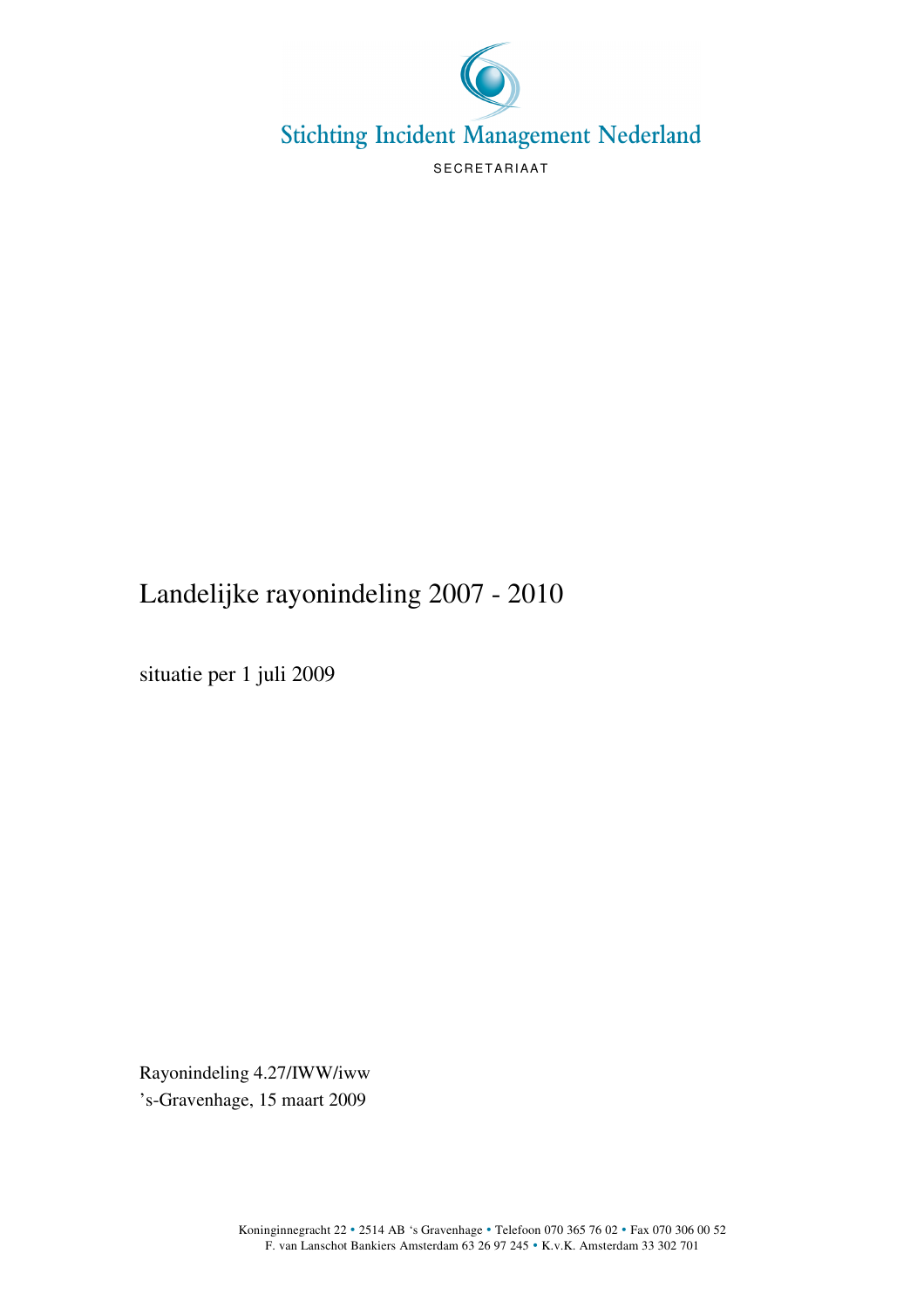| Weg-                      | Wegnummer      | Weg-                   | van hecto- | tot hecto- | Rayon-          |
|---------------------------|----------------|------------------------|------------|------------|-----------------|
| type                      | of plaats      | helft                  | meterpaal  | meterpaal  | nummer          |
| A                         | $\overline{7}$ | $\mathsf{L}\mathsf{L}$ | 204,2      | 218,2      | D <sub>51</sub> |
| A                         | $\overline{7}$ | <b>RE</b>              | 212,8      | 218,2      | D <sub>51</sub> |
| $\boldsymbol{\mathsf{A}}$ | 28             | $\mathsf{L}\mathsf{L}$ | 179,5      | 190,6      | D <sub>51</sub> |
| A                         | 28             | <b>RE</b>              | 185,7      | 195,4      | D <sub>51</sub> |
| $\mathsf{N}$              | 33             |                        | 9,6        | 39,8       | D <sub>51</sub> |
|                           |                |                        |            |            |                 |
| $\boldsymbol{\mathsf{A}}$ | 28             | $\sqcup$               | 160,2      | 179,5      | D <sub>52</sub> |
| A                         | 28             | <b>RE</b>              | 160,2      | 185,7      | D <sub>52</sub> |
| N                         | 33             |                        | $5,6*$     | $9,6*$     | D <sub>52</sub> |
|                           |                |                        |            |            |                 |
| A                         | 28             | $\Box$                 | 120,6      | 125,2      | D <sub>54</sub> |
| A                         | 28             | <b>RE</b>              | 120,6      | 125,2      | D <sub>54</sub> |
| $\boldsymbol{\mathsf{A}}$ | 32             | LI                     | 10,4       | 25,2       | D <sub>54</sub> |
| A                         | 32             | <b>RE</b>              | 10,4       | 35,3       | D <sub>54</sub> |
| $\overline{N}$            | 333            |                        | 16,8       | 17,6       | D <sub>54</sub> |
| N                         | 334            |                        | 17,0       | 21,0       | D <sub>54</sub> |
|                           |                |                        |            |            |                 |
| $\boldsymbol{\mathsf{A}}$ | 28             | $\sqcup$               | 125,2      | 160,2      | D <sub>55</sub> |
| A                         | 28             | <b>RE</b>              | 125,2      | 160,2      | D <sub>55</sub> |
| $\boldsymbol{\mathsf{A}}$ | 37             | $\sqcup$               | 0,1        | 10,3       | D <sub>55</sub> |
| A                         | 37             | <b>RE</b>              | 0,1        | 10,3       | D <sub>55</sub> |
| $\overline{N}$            | 48             |                        | 105,4      | 116,0      | D <sub>55</sub> |
|                           |                |                        |            |            |                 |
| $\boldsymbol{\mathsf{A}}$ | 37             | $\sqcup$               | 10,3       | 23,0       | D <sub>57</sub> |
| A                         | 37             | <b>RE</b>              | 10,3       | 23,0       | D <sub>57</sub> |
| A                         | 37             |                        | 23,0       | 26,0       | D <sub>57</sub> |
| $\boldsymbol{\mathsf{A}}$ | 37             |                        | 26,0       | 42,0       | D <sub>59</sub> |
|                           |                |                        |            |            |                 |
| A                         | $\overline{7}$ | $\sqcup$               | 86,2       | 104,8      | F06             |
| Α                         | 7              | RE                     | 86,2       | 105,3      | F06             |
| $\boldsymbol{\mathsf{A}}$ | 31             | $\sqcup$               | 5,4        | 8,0        | F06             |
| A                         | 31             | <b>RE</b>              | 5,4        | 8,0        | F06             |
| $\overline{N}$            | 31             | $\sqcup$               | 8,0        | 16,9       | F06             |
| N                         | 31             | <b>RE</b>              | 8,0        | 16,9       | F06             |
| $\boldsymbol{\mathsf{A}}$ | 31             | $\mathsf{L}\mathsf{I}$ | 16,9       | 30,8       | F06             |
| A                         | 31             | <b>RE</b>              | 16,9       | 30,8       | F06             |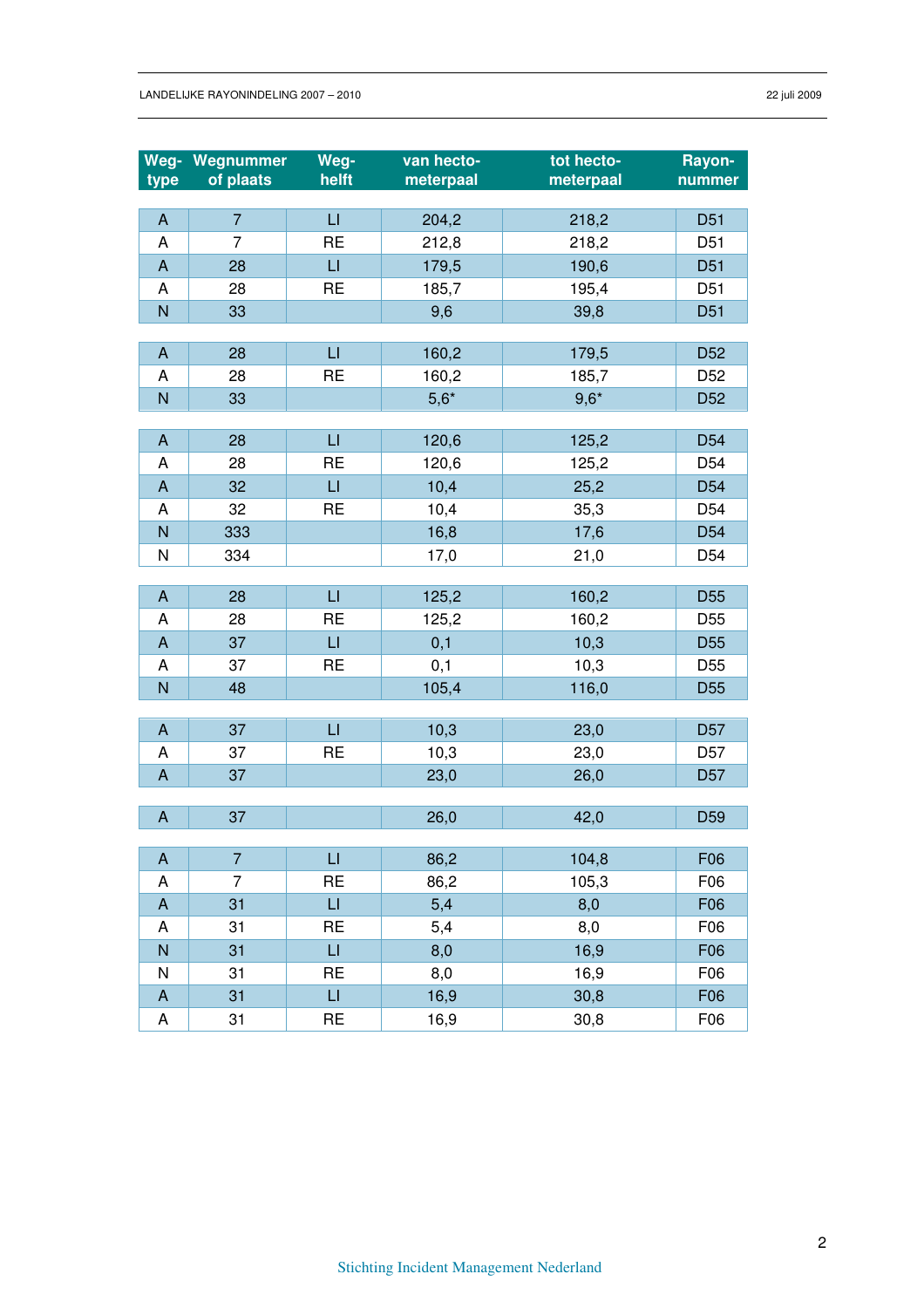| Weg-                      | Wegnummer      | Weg-                    | van hecto- | tot hecto- | Rayon-          |
|---------------------------|----------------|-------------------------|------------|------------|-----------------|
| type                      | of plaats      | helft                   | meterpaal  | meterpaal  | nummer          |
|                           |                |                         |            |            |                 |
| $\mathsf A$               | 31             | $\sqcup$                | 30,8       | 36,1       | F09             |
| A                         | 31             | <b>RE</b>               | 30,8       | 36,1       | F09             |
| N                         | 31             | $\mathsf{L}\mathsf{I}$  | 36,2       | 65,0       | F09             |
| N                         | 31             | <b>RE</b>               | 36,2       | 65,0       | F09             |
| $\boldsymbol{\mathsf{A}}$ | 32             | $\sqcup$                | 63,0       | 69,6       | F09             |
| A                         | 32             | <b>RE</b>               | 63,0       | 69,6       | F09             |
| $\overline{N}$            | 32             | $\sqcup$                | 69,6       | 71,0       | F09             |
| N                         | 32             | <b>RE</b>               | 69,6       | 71,0       | F09             |
|                           |                |                         |            |            |                 |
| A                         | $\overline{7}$ | $\sqcup$                | 146,6      | 169,5      | F <sub>16</sub> |
| A                         | $\overline{7}$ | <b>RE</b>               | 152,2      | 169,5      | F16             |
| ${\sf N}$                 | 31             | $\sqcup$                | 65,0       | 76,4       | F <sub>16</sub> |
| N                         | 31             | <b>RE</b>               | 65,0       | 76,4       | F16             |
| $\boldsymbol{\mathsf{A}}$ | $\overline{7}$ | $\mathsf{L}$            | 104,8      | 123,8      | F17             |
| A                         | $\overline{7}$ | <b>RE</b>               | 105,3      | 133,1      | F <sub>17</sub> |
|                           |                |                         |            |            |                 |
| A                         | $6\phantom{1}$ | $\sqcup$                | 295,8      | 300,3      | F <sub>19</sub> |
| A                         | 6              | <b>RE</b>               | 295,8      | 305,3      | F <sub>19</sub> |
|                           |                |                         |            |            |                 |
| $\boldsymbol{\mathsf{A}}$ | $\,$ 6 $\,$    | $\sqcup$                | 300,3      | 310,9      | F <sub>20</sub> |
| A                         | 6              | <b>RE</b>               | 305,3      | 310,9      | F <sub>20</sub> |
| $\boldsymbol{\mathsf{A}}$ | $\overline{7}$ | $\sqcup$                | 123,8      | 146,6      | F <sub>20</sub> |
| A                         | $\overline{7}$ | <b>RE</b>               | 133,1      | 152,2      | F <sub>20</sub> |
| $\boldsymbol{\mathsf{A}}$ | 32             | $\sqcup$                | 42,0       | 63,0       | F <sub>20</sub> |
| A                         | 32             | <b>RE</b>               | 42,0       | 63,0       | F <sub>20</sub> |
|                           |                |                         |            |            |                 |
| $\boldsymbol{\mathsf{A}}$ | 32             | $\sqcup$                | 25,2       | 42,0       | F <sub>21</sub> |
| A                         | 32             | <b>RE</b>               | 35,3       | 42,0       | F <sub>21</sub> |
|                           |                |                         |            |            |                 |
| $\boldsymbol{\mathsf{A}}$ | $6\phantom{1}$ | $\mathsf{L}$            | 86,7       | 295,8      | <b>FL100</b>    |
| Α                         | 6              | <b>RE</b>               | 102,8      | 295,8      | FL100           |
| N                         | 50             |                         | 21,1       | 30,5       | <b>FL100</b>    |
|                           |                |                         |            |            |                 |
| $\boldsymbol{\mathsf{A}}$ | $6\phantom{1}$ | $\sqcup$                | 61,5       | 86,7       | <b>FL101</b>    |
| A                         | 6              | <b>RE</b>               | 61,5       | 102,8      | FL101           |
| $\boldsymbol{\mathsf{A}}$ | $\,$ 6 $\,$    | $\sqcup$                | 45,8       | 56,2       | FL103           |
| A                         | 6              | <b>RE</b>               | 45,8       | 56,4       | FL103           |
| $\boldsymbol{\mathsf{A}}$ | 27             | $\sqcup$                | 107,6      | 118,9      | FL103           |
| A                         | 27             | <b>RE</b>               | 107,6      | 118,9      | FL103           |
|                           |                |                         |            |            |                 |
| $\boldsymbol{\mathsf{A}}$ | $6\phantom{1}$ | $\sqcup$                | 43,5       | 45,8       | <b>FL104</b>    |
| A                         | 6              | $\lfloor \cdot \rfloor$ | 56,2       | 61,5       | FL104           |
| $\boldsymbol{\mathsf{A}}$ | $\,$ 6 $\,$    | <b>RE</b>               | 56,4       | 61,5       | <b>FL104</b>    |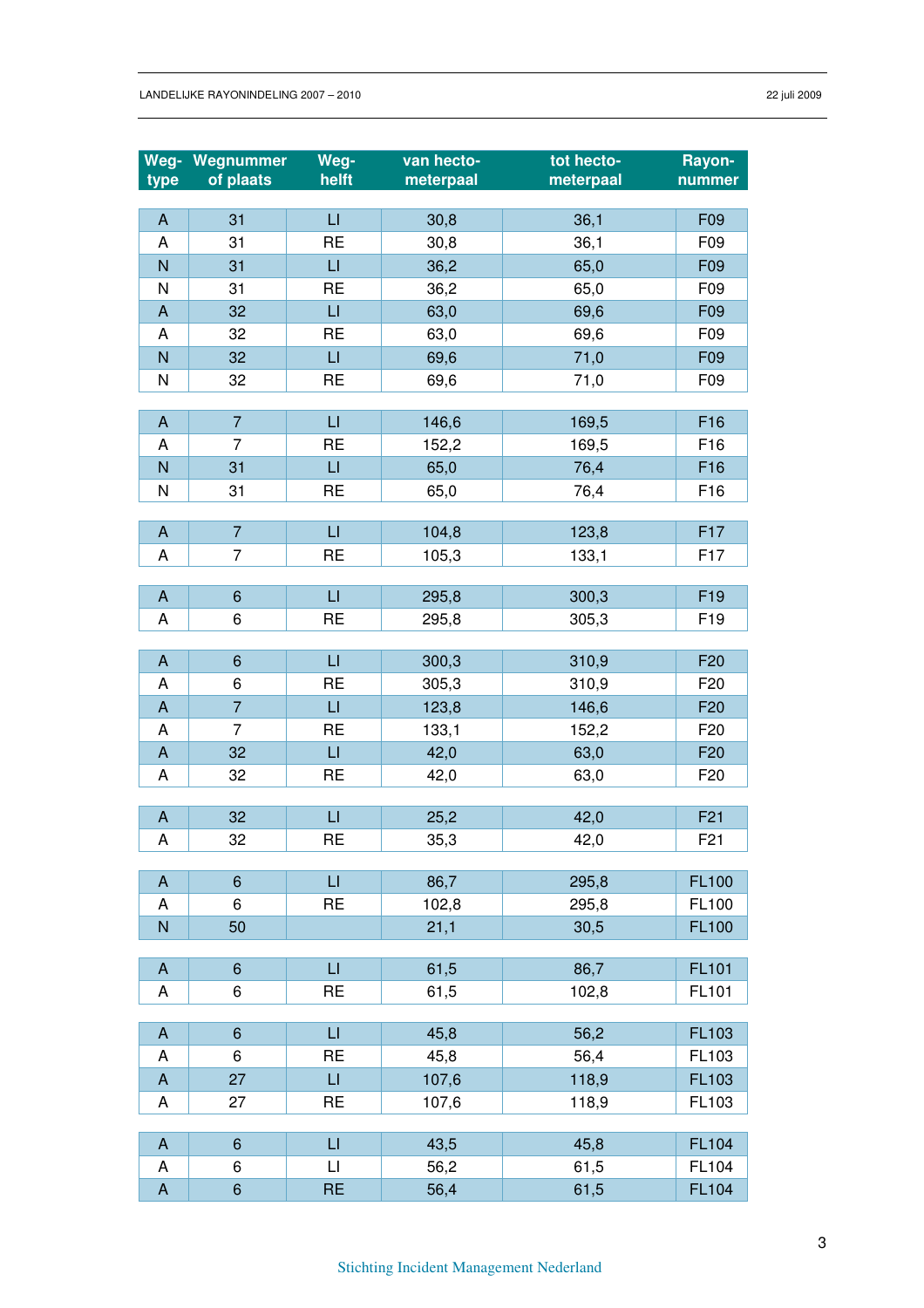|                           | Weg- Wegnummer | Weg-              | van hecto- | tot hecto-    | <b>Rayon-</b> |
|---------------------------|----------------|-------------------|------------|---------------|---------------|
| type                      | of plaats      | helft             | meterpaal  | meterpaal     | nummer        |
|                           |                |                   |            |               |               |
| $\mathsf A$               | $\overline{7}$ | $\sqcup$          | 184,1      | 204,2         | G32           |
| Α                         | 7              | <b>RE</b>         | 184,1      | 212,8         | G32           |
| $\overline{N}$            | 28             |                   | 2,0        | 9,3           | G32           |
| A                         | 28             | $\lfloor \rfloor$ | 190,6      | 200,2         | G32           |
| $\mathsf{A}$              | 28             | <b>RE</b>         | 195,4      | 200,2         | G32           |
| N                         | 46             |                   | 1,9        | 4,5           | G32           |
|                           |                |                   |            |               |               |
| $\mathsf{N}$              | 33             |                   | 49,7       | 77,1          | G34           |
|                           |                |                   |            |               |               |
| A                         | $\overline{7}$ | $\sqcup$          | 169,5      | 184,1         | G35           |
| A                         | $\overline{7}$ | <b>RE</b>         | 169,5      | 184,1         | G35           |
| $\boldsymbol{\mathsf{A}}$ | $\overline{7}$ | $\sqcup$          | 218,2      | 253,3         | G37           |
| A                         | $\overline{7}$ | <b>RE</b>         | 218,2      | 253,3         | G37           |
| N                         | 33             |                   | 39,8       | 49,7          | G37           |
|                           |                |                   |            |               |               |
| A                         | 28             | $\sqcup$          | 82,0       | 85,4          | <b>GL235</b>  |
| A                         | 28             | <b>RE</b>         | 82,0       | 85,4          | GL235         |
| A                         | 50             | $\sqcup$          | 235,7      | 237,6         | GL235         |
| N                         | 50             |                   | 240,6      | 247,6         | GL235         |
|                           |                |                   |            |               |               |
| A                         | 28             | $\sqcup$          | 66,3       | 82,0          | <b>GL236</b>  |
| A                         | 28             | <b>RE</b>         | 66,3       | 82,0          | GL236         |
| A                         | 28             | <b>RE</b>         | 85,4       |               | <b>GL237</b>  |
| A                         | 50             | $\sqcup$          | 216        | 91,8<br>235,7 | GL237         |
| $\boldsymbol{\mathsf{A}}$ | 50             | $\sqcup$          | 237,6      | 239,5         | <b>GL237</b>  |
| A                         | 50             | <b>RE</b>         | 220,9      | 239,5         | GL237         |
| $\overline{\mathsf{N}}$   | 50             |                   | 239,5      | 240,6         | GL237         |
|                           |                |                   |            |               |               |
| A                         | 28             | $\sqcup$          | 53,2       | 66,3          | <b>GL238</b>  |
|                           |                |                   |            |               |               |
| A                         | 28             | $\sqcup$          | 46,5       | 53,2          | <b>GL239</b>  |
| A                         | 28             | <b>RE</b>         | 51,0       | 66,3          | GL239         |
| $\overline{N}$            | 302            |                   | 98,4       | 109,7         | <b>GL239</b>  |
|                           |                |                   |            |               |               |
| A                         | 28             | $\sqcup$          | 36,2       | 46,5          | <b>GL241</b>  |
| $\sf A$                   | 28             | <b>RE</b>         | 36,2       | 51,0          | GL241         |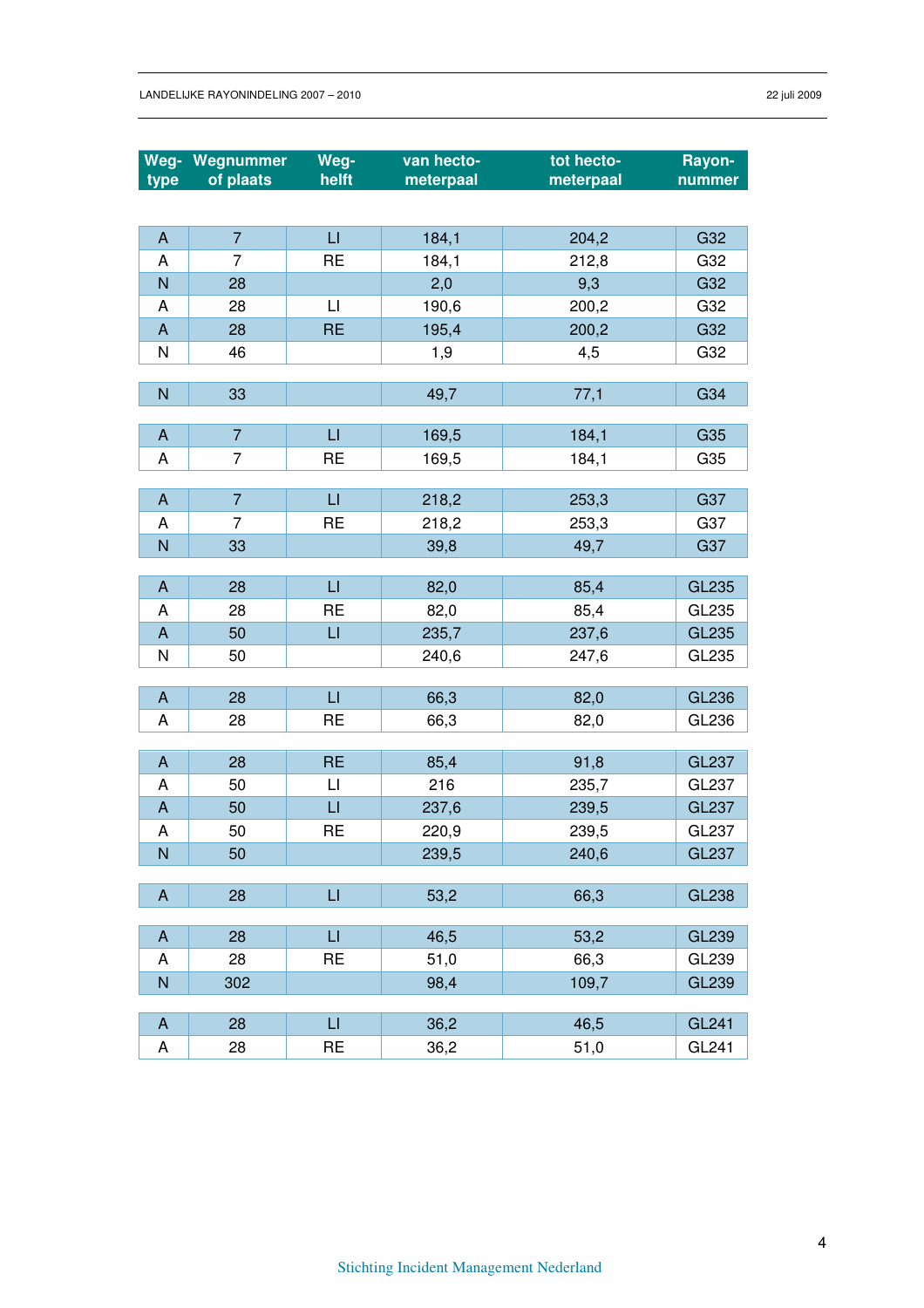| Weg-<br>type | Wegnummer<br>of plaats | Weg-<br>helft | van hecto-<br>meterpaal | tot hecto-<br>meterpaal | Rayon-<br>nummer |
|--------------|------------------------|---------------|-------------------------|-------------------------|------------------|
|              |                        |               |                         |                         |                  |
| A            |                        | LI            | 64,4                    | 113,3                   | <b>GL242</b>     |
| A            |                        | <b>RE</b>     | 69,8                    | 113,3                   | GL242            |
| A            | 50                     | LI            | 200,4                   | 216,0                   | <b>GL242</b>     |
| A            | 50                     | <b>RE</b>     | 200,4                   | 220,9                   | GL242            |
| N            | 348                    |               | 43,6                    | 44,2                    | <b>GL242</b>     |
| N            | 348                    |               | 46,9                    | 49,9                    | GL242            |

| Deventer       |                | Amstellaan          |       | Deltalaan - Snipperlingsdijk     | <b>GL242</b> |
|----------------|----------------|---------------------|-------|----------------------------------|--------------|
| Deventer       |                | Mr. H.F.de Boerlaan |       | Handelskade - Kazernestraat      | GL242        |
| Deventer       |                | Deventerweg         |       |                                  | <b>GL242</b> |
| Deventer       |                | Henri Dunantlaan    |       |                                  | GL242        |
| Deventer       |                | Emmaplein           |       |                                  | <b>GL242</b> |
| Deventer       |                | Emmastraat          |       |                                  | GL242        |
| Deventer       |                | Hanzeweg            |       | Snipperlingsdijk - Zutphenseweg  | <b>GL242</b> |
| Deventer       |                | Holterweg           |       | Zweedsestraat - Snipperlingsdijk | GL242        |
| Deventer       |                | Kazernestraat       |       | Mr. H.F. de Boerlaan - Emmaplein | <b>GL242</b> |
| Deventer       |                | Lebuinuslaan        |       |                                  | GL242        |
| Deventer       |                | Margijnenenk        |       |                                  | <b>GL242</b> |
| Deventer       |                | Overzichtlaan       |       |                                  | GL242        |
| Deventer       |                | Van Oldenielstraat  |       |                                  | <b>GL242</b> |
| Deventer       |                | Siemelinksdwarsweg  |       | Siemelinksweg - Zweedsestraat    | GL242        |
| Deventer       |                | Siemelinksweg       |       |                                  | <b>GL242</b> |
| Deventer       |                | Snipperlingsdijk    |       |                                  | GL242        |
| Deventer       |                | Zutphenseweg        |       | Hanzeweg - Deventerweg           | <b>GL242</b> |
| Deventer       |                | Zweedsestraat       |       | Siemelinksdwarsweg - Holterweg   | GL242        |
| Deventer       |                | Zwolseweg           |       | N337 - Roland Holstlaan          | <b>GL242</b> |
|                |                |                     |       |                                  |              |
| $\mathsf{A}$   | $\overline{1}$ | $\sqcup$            | 42,0  | 64,4                             | <b>GL243</b> |
| A              | 1              | <b>RE</b>           | 44,6  | 69,8                             | GL243        |
| $\overline{A}$ | 28             | $\sqcup$            | 22,7  | 36,2                             | GL243        |
| Α              | 28             | <b>RE</b>           | 22,7  | 36,2                             | GL243        |
| $\mathsf{A}$   | 30             | $\mathsf{L}$        | 19,7  | 24,5                             | <b>GL243</b> |
| Α              | 30             | <b>RE</b>           | 19,7  | 24,5                             | GL243        |
| N              | 30             |                     | 24,5  | 24,9                             | <b>GL243</b> |
| A              | 50             | $\sqcup$            | 190,1 | 200,4                            | <b>GL245</b> |
| Α              | 50             | <b>RE</b>           | 190,1 | 200,4                            | GL245        |
|                |                |                     |       |                                  |              |
| $\mathsf{N}$   | 18             |                     | 233,8 | 243,4                            | <b>GL248</b> |
|                |                |                     |       |                                  |              |
| A              | 12             | LI                  | 102,2 | 121,0                            | GL249        |
| Α              | 12             | <b>RE</b>           | 102,2 | 121,0                            | GL249        |
| A              |                |                     |       |                                  |              |
|                | 30             | $\Box$              | 6,9   | 19,7                             | <b>GL249</b> |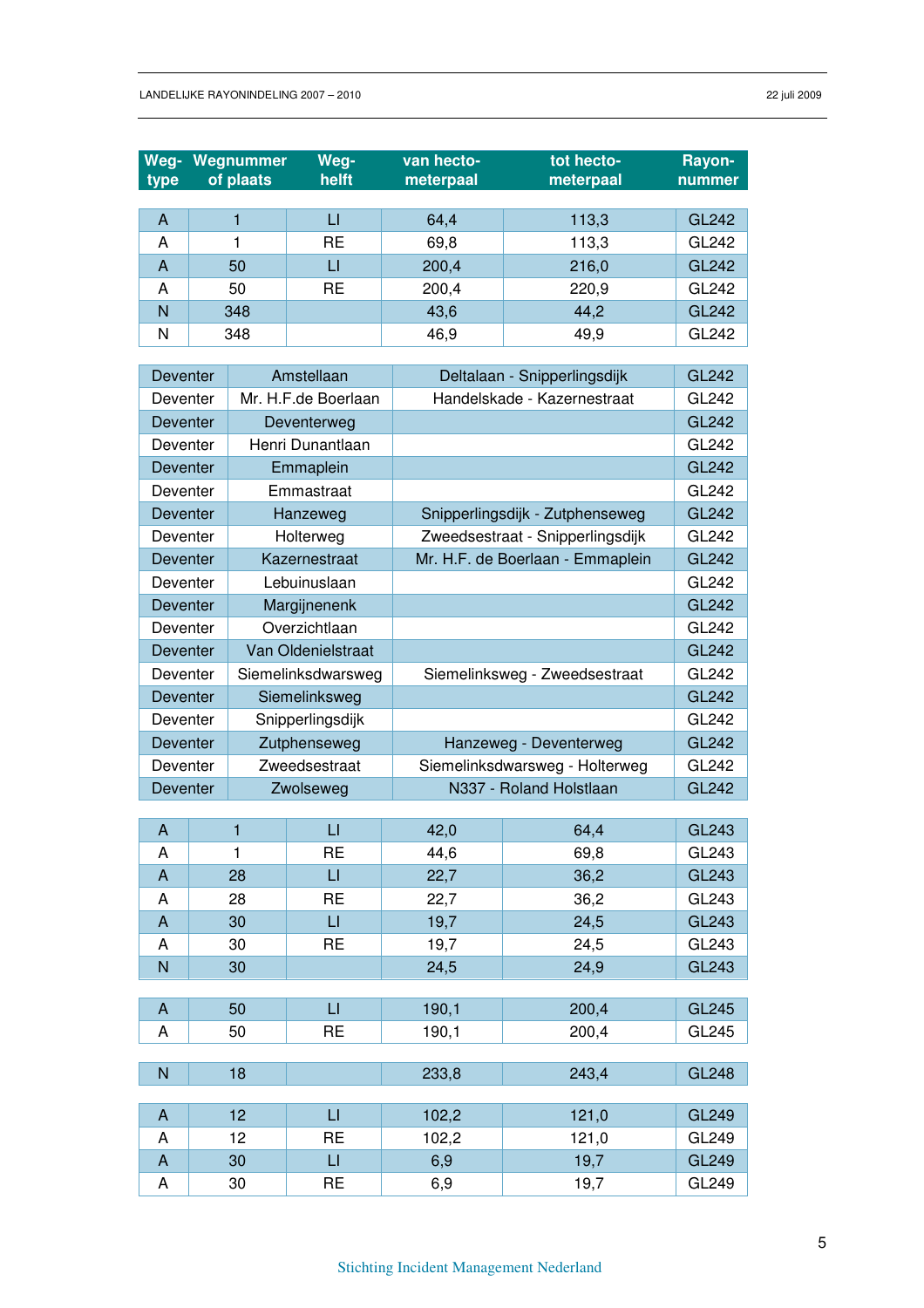|                                | Weg- Wegnummer | Weg-                    | van hecto-   | tot hecto-   | Rayon-                |
|--------------------------------|----------------|-------------------------|--------------|--------------|-----------------------|
| type                           | of plaats      | helft                   | meterpaal    | meterpaal    | nummer                |
|                                |                |                         |              |              |                       |
| $\boldsymbol{\mathsf{A}}$      | 12             | $\sqcup$                | 121,0        | 136,0        | <b>GL250</b>          |
| A                              | 12             | <b>RE</b>               | 121,0        | 136,0        | GL250                 |
| $\boldsymbol{\mathsf{A}}$      | 50<br>50       | $\sqcup$<br><b>RE</b>   | 161,0        | 190,1        | <b>GL250</b>          |
| A<br>$\boldsymbol{\mathsf{A}}$ | 325            | $\overline{\mathsf{L}}$ | 161,0        | 190,1        | GL250<br><b>GL250</b> |
| A                              | 325            | <b>RE</b>               | 17,7         | 18,8<br>18,8 | GL250                 |
| N                              | 325            | $\sqcup$                | 17,7<br>18,8 | $27,5*$      | <b>GL250</b>          |
| N                              | 325            | <b>RE</b>               | 18,8         | $27,5*$      | GL250                 |
| * Velperbroek                  |                |                         |              |              |                       |
|                                |                |                         |              |              |                       |
| A                              | 12             | $\sqcup$                | 147,5        | 148,8        | <b>GL251</b>          |
| A                              | 12             | <b>RE</b>               | 147,5        | 148,8        | GL251                 |
| $\boldsymbol{\mathsf{A}}$      | 18             | $\sqcup$                | 189,1        | 196,1        | <b>GL251</b>          |
| A                              | 18             | <b>RE</b>               | 189,1        | 199,6        | GL251                 |
|                                |                |                         |              |              |                       |
| N                              | 18             |                         | 220,4        | 233,8        | <b>GL254</b>          |
| A                              | 12             | $\sqcup$                |              |              | GL255                 |
| A                              | 12             | <b>RE</b>               | 148,8        | 150,1        | GL255                 |
| $\mathsf{A}$                   | 18             | LI                      | 148,8        | 150,1        |                       |
| A                              | 18             | <b>RE</b>               | 196,1        | 207,6        | GL255<br>GL255        |
|                                |                |                         | 199,6        | 207,6        |                       |
| A                              | 18             | LI                      | 207,6        | 211,4        | <b>GL256</b>          |
| A                              | 18             | <b>RE</b>               | 207,6        | 211,4        | GL256                 |
| $\overline{N}$                 | 18             |                         | 214,7        | 220,4        | <b>GL256</b>          |
|                                |                |                         |              |              |                       |
| $\mathsf{A}$                   | $\overline{2}$ | $\overline{\mathsf{L}}$ | 80,1         | 82,4         | <b>GL258</b>          |
| A                              | 2              | <b>RE</b>               | 80,1         | 82,4         | GL258                 |
|                                |                |                         |              |              |                       |
| A                              | $\overline{c}$ | LI.                     | 82,4         | 86,5         | <b>GL259</b>          |
| A                              | 2              | <b>RE</b>               | 82,4         | 86,5         | GL259                 |
|                                | $\overline{2}$ | $\sqcup$                |              |              |                       |
| A<br>A                         | $\overline{c}$ | <b>RE</b>               | 86,5         | 94,0         | GL260<br>GL260        |
|                                |                | LI                      | 86,5         | 102,6        |                       |
| A                              | 15             |                         | 105,8        | 122,5        | GL260<br>GL260        |
| Α                              | 15             | <b>RE</b>               | 115,4        | 122,5        |                       |
| A                              | 15             | LI                      | 122,5        | 140,8        | GL262                 |
| A                              | 15             | <b>RE</b>               | 122,5        | 146,8        | GL262                 |
|                                |                |                         |              |              |                       |
| A                              | 50             | $\sqcup$                | 142,6        | 147,7        | GL263                 |
| A                              | 50             | <b>RE</b>               | 148,0        | 154,9        | GL263                 |
| A                              | 73             | $\sqcup$                | 102,0        | 103,8        | GL263                 |
| A                              | 73             | <b>RE</b>               | 105,0        | 108,7        | GL263                 |
| A                              | 73             | $\sqcup$                | 109,1        | 115,5        | GL263                 |
| A                              | 73             | <b>RE</b>               | 110,0        | 115,5        | GL263                 |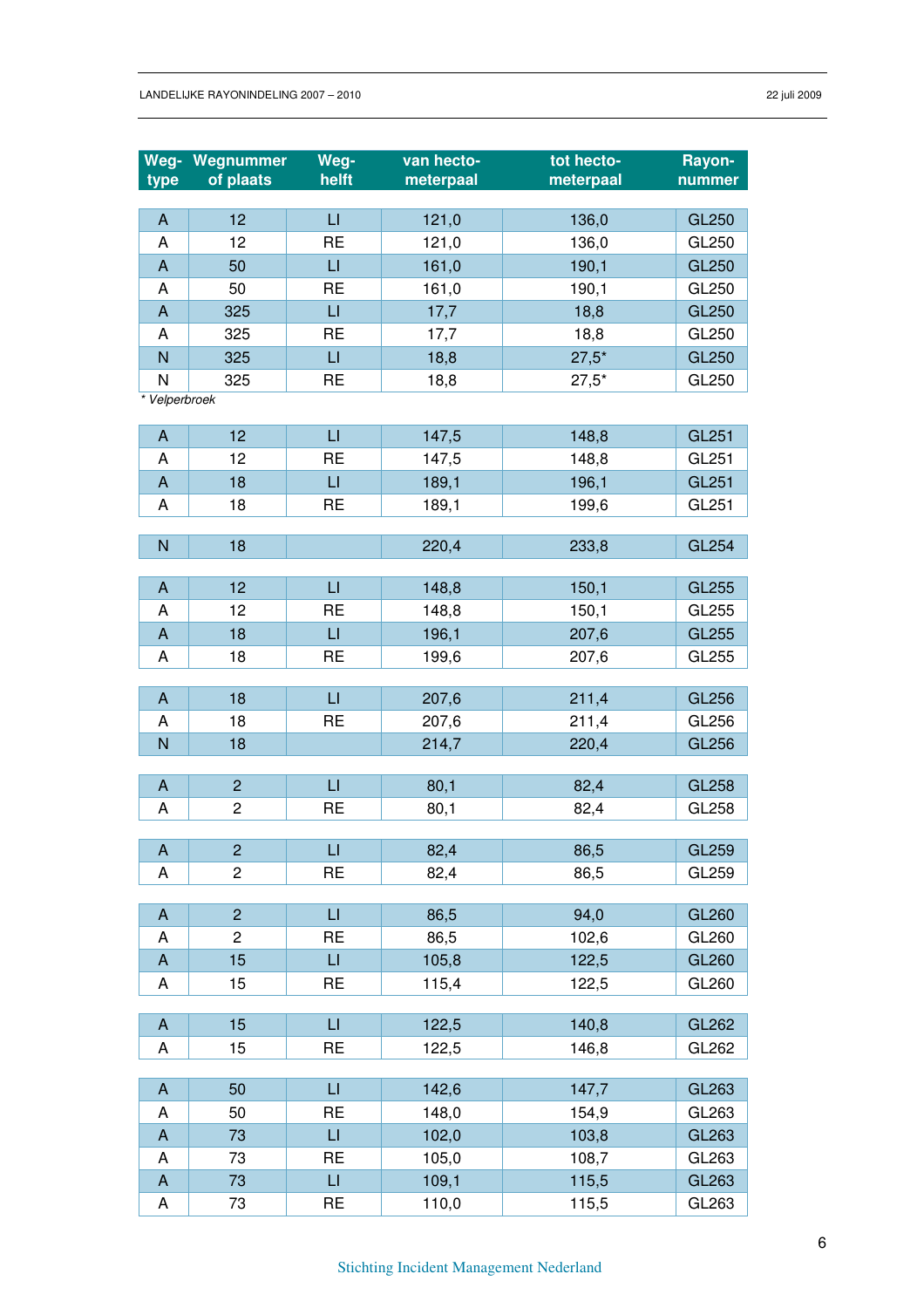|                           | Weg- Wegnummer | Weg-                    | van hecto- | tot hecto- | Rayon-       |
|---------------------------|----------------|-------------------------|------------|------------|--------------|
| type                      | of plaats      | helft                   | meterpaal  | meterpaal  | nummer       |
|                           |                |                         |            |            |              |
| $\mathsf A$               | 15             | $\sqcup$                | 140,8      | 165,2      | GL264        |
| A                         | 15             | <b>RE</b>               | 146,8      | 165,2      | GL264        |
| Α                         | 50             | $\lfloor \rfloor$       | 147,7      | 161,0      | GL264        |
| $\boldsymbol{\mathsf{A}}$ | 50             | <b>RE</b>               | 154,9      | 161,0      | <b>GL264</b> |
| Α                         | 73             | $\lfloor \cdot \rfloor$ | 99,0       | 102,0      | GL264        |
| $\mathsf{A}$              | 73             | <b>RE</b>               | 99,0       | 105,0      | <b>GL264</b> |
| Α                         | 73             | $\lfloor \cdot \rfloor$ | 103,8      | 109,1      | GL264        |
| $\mathsf{A}$              | 73             | <b>RE</b>               | 108,7      | 110,0      | <b>GL264</b> |
| A                         | 325            | $\mathsf{L}\mathsf{I}$  | 11,9       | 17,7       | GL264        |
| $\boldsymbol{\mathsf{A}}$ | 325            | <b>RE</b>               | 11,9       | 17,7       | <b>GL264</b> |
|                           |                |                         |            |            |              |
| $\boldsymbol{\mathsf{A}}$ | 12             | $\sqcup$                | 136,0      | 147,5      | <b>GL265</b> |
| A                         | 12             | <b>RE</b>               | 136,0      | 147,5      | GL265        |
|                           |                |                         |            |            |              |
| $\mathsf{A}$              | 50             | $\sqcup$                | 140,0      | 142,6      | <b>GL267</b> |
| Α                         | 50             | <b>RE</b>               | 140,0      | 148,0      | GL267        |
| A                         | 73             | $\sqcup$                | 90,0       | 99,0       | <b>GL268</b> |
| Α                         | 73             | <b>RE</b>               | 94,7       | 99,0       | GL268        |
|                           |                |                         |            |            |              |
| $\mathsf{A}$              | $\overline{c}$ | $\sqcup$                | 94,0       | 109,9      | <b>GL270</b> |
| A                         | $\overline{c}$ | <b>RE</b>               | 102,6      | 109,9      | GL270        |
|                           |                |                         |            |            |              |
| A                         | 77             | $\sqcup$                | 4,5        | 11,0       | L351         |
| A                         | 77             | <b>RE</b>               | 4,5        | 11,0       | L351         |
|                           |                |                         |            |            |              |
| A                         | 73             | LI                      | 56,3       | 68,6       | L353         |
| A                         | 73             | <b>RE</b>               | 63,1       | 68,6       | L353         |
| $\mathsf{A}$              | 73             | $\mathsf{L}\mathsf{I}$  |            |            |              |
| A                         |                | <b>RE</b>               | 46,3       | 56,3       | L355<br>L355 |
|                           | 73             |                         | 46,3       | 63,1       |              |
| $\boldsymbol{\mathsf{A}}$ | 67             | $\sqcup$                | 49,7       | 65,7       | L357         |
|                           |                |                         |            |            |              |
| A                         | 67             | $\sqcup$                | 65,7       | 75,1       | L358         |
| A                         | 67             | <b>RE</b>               | 58,0       | 75,1       | L358         |
| $\boldsymbol{\mathsf{A}}$ | 73             | $\Box$                  | 37,9       | 46,3       | L358         |
| Α                         | 73             | <b>RE</b>               | 37,9       | 46,3       | L358         |
| N                         | 273            |                         | 58,1       | 73,6       | L358         |
|                           |                |                         |            |            |              |
| $\mathsf{A}$              | $\overline{c}$ | $\sqcup$                | 186,4      | 205,9      | L359         |
| A                         | $\overline{2}$ | <b>RE</b>               | 186,4      | 205,9      | L359         |
| N                         | 266            |                         | 67,5       | 67,7       | L359         |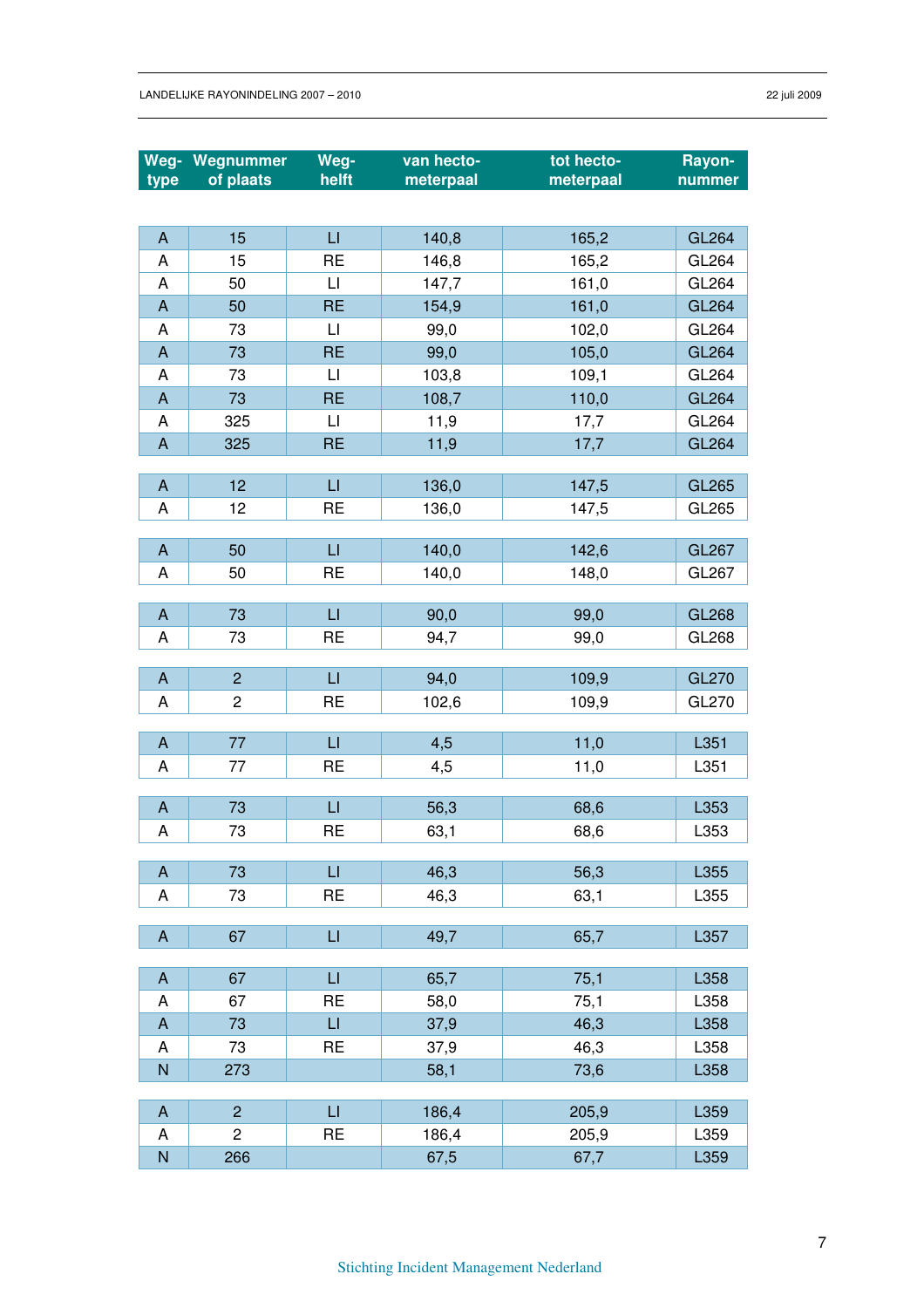| Weg-<br>type | Wegnummer<br>of plaats                                            | Weg-<br>helft | van hecto-<br>meterpaal | tot hecto-<br>meterpaal | Rayon-<br>nummer |
|--------------|-------------------------------------------------------------------|---------------|-------------------------|-------------------------|------------------|
| $\mathsf{A}$ | $\overline{2}$                                                    | $\sqcup$      | 205,9                   | 216,8                   | L361             |
| A            | $\overline{c}$                                                    | <b>RE</b>     | 205,9                   | 216,8                   | L361             |
| N            | 273                                                               |               | 39,0                    | 58,1                    | L361             |
|              |                                                                   |               |                         |                         |                  |
| N            | 68                                                                |               | 31,4                    | 34,9                    | L362             |
| Α            | 73                                                                | $\sqcup$      | 9,5                     | 37,9                    | L362             |
| $\mathsf{A}$ | 73                                                                | <b>RE</b>     | 9,5                     | 37,9                    | L362             |
| N            | 271                                                               |               | 40,8                    | 58,2                    | L362             |
|              |                                                                   |               |                         |                         |                  |
| $\mathsf{A}$ | $\overline{2}$                                                    | $\sqcup$      | 216,8                   | 226,2                   | L363             |
| A            | $\overline{c}$                                                    | <b>RE</b>     | 216,8                   | 226,2                   | L363             |
| $\mathsf{A}$ | 73                                                                | $\sqcup$      | 5,0                     | 9,5                     | L363             |
| A            | 73                                                                | <b>RE</b>     | 5,0                     | 9,5                     | L363             |
| N            | 271                                                               |               | $0,1*$                  | $0,6*$                  | L363             |
| N            | 271                                                               |               | $37.5***$               | 40,8**                  | L363             |
|              | Ei van Sint Joost<br>** ook bekend als Venlo verbindingsweg Noord |               |                         |                         |                  |
| $\mathsf{A}$ | $\overline{2}$                                                    | $\sqcup$      | 226,2                   | 248                     | L364             |
| A            | $\overline{2}$                                                    | <b>RE</b>     | 226,2                   | 248                     | L364             |
| A            | 76                                                                | $\Box$        | 0,1                     | 10,6                    | L364             |
| A            | 76                                                                | <b>RE</b>     | 0,1                     | 10,6                    | L364             |
|              |                                                                   |               |                         |                         |                  |
| $\mathsf{A}$ | 76                                                                | $\sqcup$      | 10,6                    | 25,2                    | L367             |
| A            | 76                                                                | <b>RE</b>     | 10,6                    | 25,2                    | L367             |

| A              | $\overline{c}$ | <b>RE</b>              | 226,2 | 248   | L364         |
|----------------|----------------|------------------------|-------|-------|--------------|
| $\overline{A}$ | 76             | $\sqcup$               | 0,1   | 10,6  | L364         |
| A              | 76             | <b>RE</b>              | 0,1   | 10,6  | L364         |
|                |                |                        |       |       |              |
| $\mathsf{A}$   | 76             | $\sqcup$               | 10,6  | 25,2  | L367         |
| A              | 76             | <b>RE</b>              | 10,6  | 25,2  | L367         |
| $\mathsf{A}$   | 79             | $\mathsf{L}$           | 10,4  | 17,5  | L367         |
| A              | 79             | <b>RE</b>              | 10,4  | 17,5  | L367         |
|                |                |                        |       |       |              |
| $\overline{A}$ | 76             | $\sqcup$               | 25,2  | 27,1  | L368         |
| Α              | 76             | <b>RE</b>              | 25,2  | 27,1  | L368         |
|                |                |                        |       |       |              |
| $\mathsf{A}$   | $\overline{2}$ | $\sqcup$               | 248   | 272,8 | L369         |
| A              | $\overline{c}$ | <b>RE</b>              | 248   | 272,8 | L369         |
| N              | $\overline{2}$ |                        | 254,8 | 261,7 | L369         |
| A              | 79             | $\mathsf{L}\mathsf{I}$ | 0,1   | 10,4  | L369         |
| A              | 79             | <b>RE</b>              | 0,1   | 10,4  | L369         |
|                |                |                        |       |       |              |
| $\mathsf{A}$   | $\overline{4}$ | $\mathsf{L}$           | 229,0 | 233,2 | <b>NB296</b> |
| A              | 4              | <b>RE</b>              | 229,0 | 233,2 | <b>NB296</b> |
| $\mathsf{A}$   | 29             | $\sqcup$               | 106,4 | 108,4 | <b>NB296</b> |
| A              | 29             | <b>RE</b>              | 106,4 | 108,4 | <b>NB296</b> |
| N              | 259            |                        | 108,6 | 127,3 | <b>NB296</b> |
| N              | 268            |                        | 1,0   | 4,9   | <b>NB296</b> |
| N              | 286            |                        | 6,1   | 9,9   | <b>NB296</b> |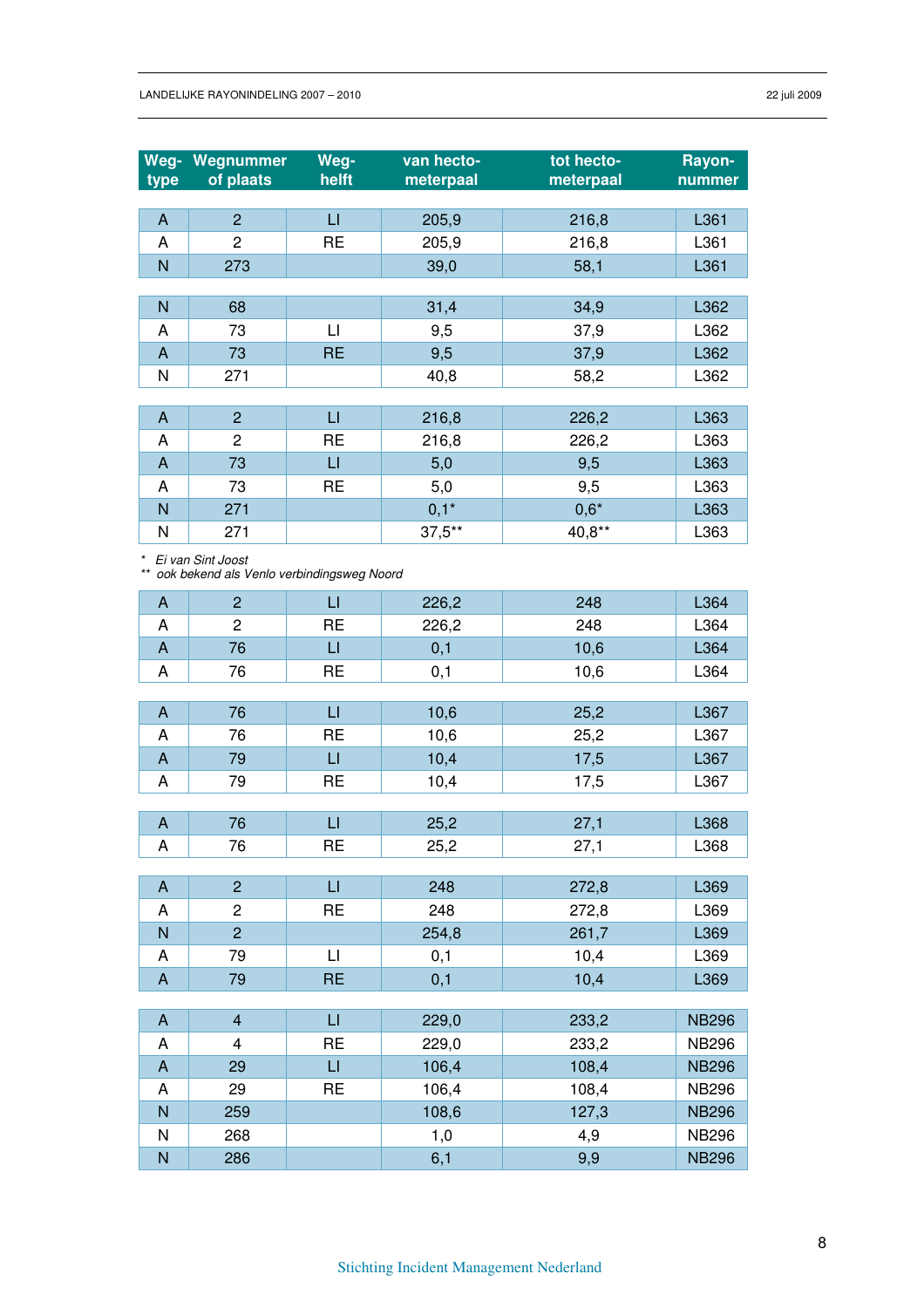| Weg-                      | Wegnummer<br>of plaats  | Weg-<br>helft          | van hecto-<br>meterpaal | tot hecto-<br>meterpaal | Rayon-       |
|---------------------------|-------------------------|------------------------|-------------------------|-------------------------|--------------|
| type                      |                         |                        |                         |                         | nummer       |
| $\boldsymbol{\mathsf{A}}$ | 17                      | $\sqcup$               | 9,2                     | 20,6                    | <b>NB297</b> |
| A                         | 17                      | <b>RE</b>              | 9,2                     | 20,6                    | <b>NB297</b> |
| $\boldsymbol{\mathsf{A}}$ | 29                      | $\sqcup$               | 99,3                    | 106,4                   | <b>NB297</b> |
| A                         | 29                      | <b>RE</b>              | 99,3                    | 106,4                   | <b>NB297</b> |
| $\mathsf A$               | 59                      | $\mathsf{L}\mathsf{I}$ | 56,3                    | 66,9                    | <b>NB297</b> |
| A                         | 59                      | <b>RE</b>              | 56,3                    | 66,9                    | <b>NB297</b> |
| $\overline{N}$            | 268                     |                        | 4,9                     | 10,9                    | <b>NB297</b> |
| N                         | 640                     |                        | 1,0                     | 4,5                     | <b>NB297</b> |
| N                         | 641                     |                        | 1,0                     | 4,7                     | <b>NB297</b> |
|                           |                         |                        |                         |                         |              |
| $\boldsymbol{\mathsf{A}}$ | $\overline{\mathbf{4}}$ | $\sqcup$               | 233,2                   | 240,9                   | <b>NB299</b> |
| A                         | $\overline{\mathbf{4}}$ | <b>RE</b>              | 233,2                   | 240,9                   | <b>NB299</b> |
| $\boldsymbol{\mathsf{A}}$ | 17                      | $\sqcup$               | 20,6                    | 25,6                    | <b>NB299</b> |
| A                         | 17                      | <b>RE</b>              | 20,6                    | 25,6                    | <b>NB299</b> |
| $\boldsymbol{\mathsf{A}}$ | 58                      | $\mathsf{L}$           | 87,6                    | 116,2                   | <b>NB299</b> |
| A                         | 58                      | <b>RE</b>              | 87,6                    | 116,2                   | <b>NB299</b> |
| N                         | 262                     |                        | 1,0                     | 6,4                     | <b>NB299</b> |
|                           |                         |                        |                         |                         |              |
| $\boldsymbol{\mathsf{A}}$ | 16                      | $\sqcup$               | 67,2                    | 72,3                    | <b>NB300</b> |
| A                         | 16                      | <b>RE</b>              | 67,2                    | 72,3                    | <b>NB300</b> |
| $\boldsymbol{\mathsf{A}}$ | 58                      | $\sqcup$               | 62,7                    | 67,1                    | <b>NB300</b> |
| A                         | 58                      | $\mathsf{L}$           | 73,9                    | 82,6                    | <b>NB300</b> |
| $\mathsf{A}$              | 58                      | <b>RE</b>              | 73,9                    | 82,6                    | <b>NB300</b> |
| N                         | 263                     |                        | 2,0                     | 5,1                     | <b>NB300</b> |
| N                         | 263                     |                        | 8,5                     | 12,8                    | <b>NB300</b> |
| N                         | 263                     |                        | 14,2                    | 16,5                    | <b>NB300</b> |
| N                         | 389                     |                        | 1,0                     | 4,9                     | <b>NB300</b> |
| N                         | 394                     |                        | 2,9                     | 7,4                     | <b>NB300</b> |
| N                         | 640                     |                        | 4,5                     | 8,1                     | <b>NB300</b> |
|                           |                         |                        |                         |                         |              |
| A                         | 16                      | $\sqcup$               | 44,3                    | 52,9                    | <b>NB302</b> |
| A                         | 16                      | <b>RE</b>              | 44,3                    | 52,9                    | <b>NB302</b> |
| $\mathsf A$               | 17                      | $\sqcup$               | 0,1                     | 9,2                     | <b>NB302</b> |
| A                         | 17                      | <b>RE</b>              | 0,1                     | 9,2                     | <b>NB302</b> |
| A                         | 17                      | $\sqcup$               | 30,0                    | 30,5                    | <b>NB302</b> |
| A                         | 59                      | $\mathsf{L}$           | 70,0                    | 88,0                    | <b>NB302</b> |
| A                         | 59                      | <b>RE</b>              | 70,0                    | 88,0                    | <b>NB302</b> |
| N                         | 285                     |                        | 2,7                     | 18,6                    | <b>NB302</b> |
| N                         | 389                     |                        | 4,9                     | 7,0                     | <b>NB302</b> |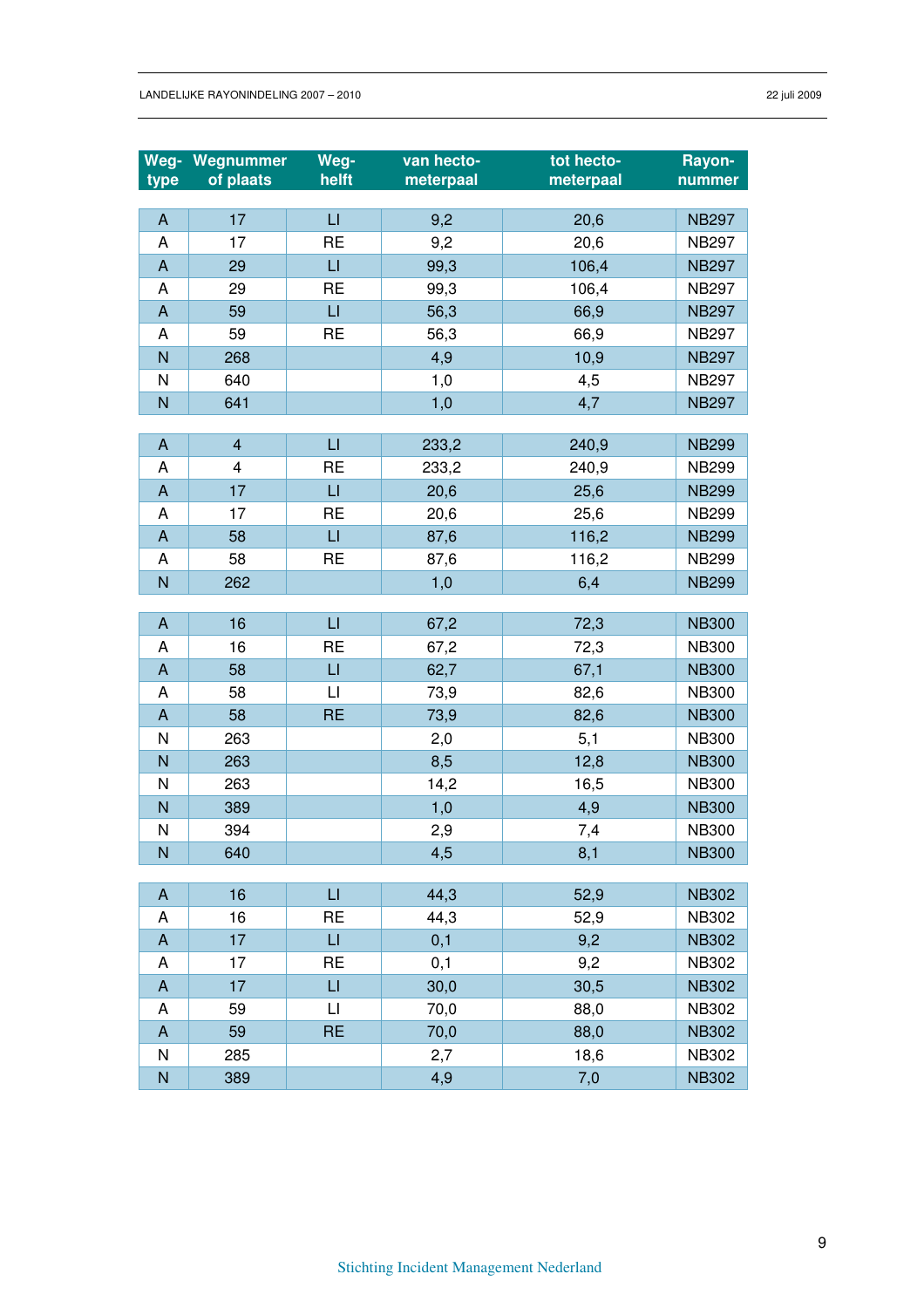| Weg-                      | Wegnummer | Weg-                    | van hecto- | tot hecto- | Rayon-       |
|---------------------------|-----------|-------------------------|------------|------------|--------------|
| type                      | of plaats | helft                   | meterpaal  | meterpaal  | nummer       |
| $\boldsymbol{\mathsf{A}}$ | 27        | $\sqcup$                | 7,2        | 16,5       | <b>NB303</b> |
| A                         | 27        | <b>RE</b>               | 7,2        | 16,5       | <b>NB303</b> |
| $\boldsymbol{\mathsf{A}}$ | 59        | $\sqcup$                | 95,2       | 100,7      | <b>NB303</b> |
| A                         | 59        | <b>RE</b>               | 95,2       | 100,7      | <b>NB303</b> |
| $\overline{N}$            | 282       |                         | 3,0        | 5,8        | <b>NB303</b> |
| N                         | 629       |                         | 1,1        | 4,9        | <b>NB303</b> |
| N                         | 631       |                         | 2,5        | 6,9        | <b>NB303</b> |
|                           |           |                         |            |            |              |
| $\boldsymbol{\mathsf{A}}$ | 27        | $\mathsf{L}\mathsf{I}$  | 16,5       | 21,8       | <b>NB304</b> |
| A                         | 27        | <b>RE</b>               | 16,5       | 21,8       | <b>NB304</b> |
| $\boldsymbol{\mathsf{A}}$ | 59        | $\sqcup$                | 100,7      | 102,7      | <b>NB304</b> |
| A                         | 59        | <b>RE</b>               | 100,7      | 102,7      | <b>NB304</b> |
| $\overline{N}$            | 59        |                         | 102,7      | 102,8      | <b>NB304</b> |
| A                         | 59        | $\lfloor \cdot \rfloor$ | 102,8      | 105,9      | <b>NB304</b> |
| $\boldsymbol{\mathsf{A}}$ | 59        | <b>RE</b>               | 102,8      | 105,9      | <b>NB304</b> |
| A                         | 27        | $\sqcup$                | 21,8       | 34,6       | <b>NB305</b> |
| A                         | 27        | <b>RE</b>               | 21,8       | 34,6       | <b>NB305</b> |
| ${\sf N}$                 | 267       |                         | 6,2        | 15,5       | <b>NB305</b> |
| N                         | 322       |                         | 5,3        | 15,0       | <b>NB305</b> |
|                           |           |                         |            |            |              |
| $\boldsymbol{\mathsf{A}}$ | 16        | $\sqcup$                | 52,9       | 67,2       | <b>NB306</b> |
| A                         | 16        | <b>RE</b>               | 52,9       | 67,2       | <b>NB306</b> |
| $\boldsymbol{\mathsf{A}}$ | 27        | $\sqcup$                | 5,1        | 7,2        | <b>NB306</b> |
| A                         | 27        | <b>RE</b>               | 5,1        | 7,2        | <b>NB306</b> |
| $\boldsymbol{\mathsf{A}}$ | 58        | $\sqcup$                | 58,7       | 62,7       | <b>NB306</b> |
| A                         | 58        | <b>RE</b>               | 58,7       | 63,4       | <b>NB306</b> |
| $\boldsymbol{\mathsf{A}}$ | 58        | $\sqcup$                | 67,1       | 70,4       | <b>NB306</b> |
| A                         | 58        | <b>RE</b>               | 67,1       | 70,4       | <b>NB306</b> |
| $\mathsf{A}$              | 58        |                         | 70,4       | 72,3       | <b>NB306</b> |
| Α                         | 59        | LI                      | 88,0       | 95,2       | <b>NB306</b> |
| $\boldsymbol{\mathsf{A}}$ | 59        | <b>RE</b>               | 88,0       | 95,2       | <b>NB306</b> |
| N                         | 263       |                         | 16,5       | 18,2       | <b>NB306</b> |
| $\overline{N}$            | 285       |                         | 18,6       | 23,0       | <b>NB306</b> |
| A                         | 27        | $\sqcup$                | 0,1        | 5,1        | <b>NB307</b> |
| A                         | 27        | <b>RE</b>               | 0,1        | 5,1        | <b>NB307</b> |
| $\boldsymbol{\mathsf{A}}$ | 58        | $\sqcup$                | 47,3       | 58,7       | <b>NB307</b> |
| A                         | 58        | <b>RE</b>               | 47,3       | 58,7       | <b>NB307</b> |
| $\boldsymbol{\mathsf{A}}$ | 58        | <b>RE</b>               | 63,4       | 67,1       | <b>NB307</b> |
| N                         | 260       |                         | 2,0        | 6,6        | <b>NB307</b> |
| $\mathsf{N}$              | 260       |                         | 7,1        | 22,5       | <b>NB307</b> |
| N                         | 282       |                         | 5,8        | 12,1       | <b>NB307</b> |
| $\overline{N}$            | 631       |                         | 1,0        | 2,5        | <b>NB307</b> |
| N                         | 639       |                         | 1,0        | 16,0       | NB307        |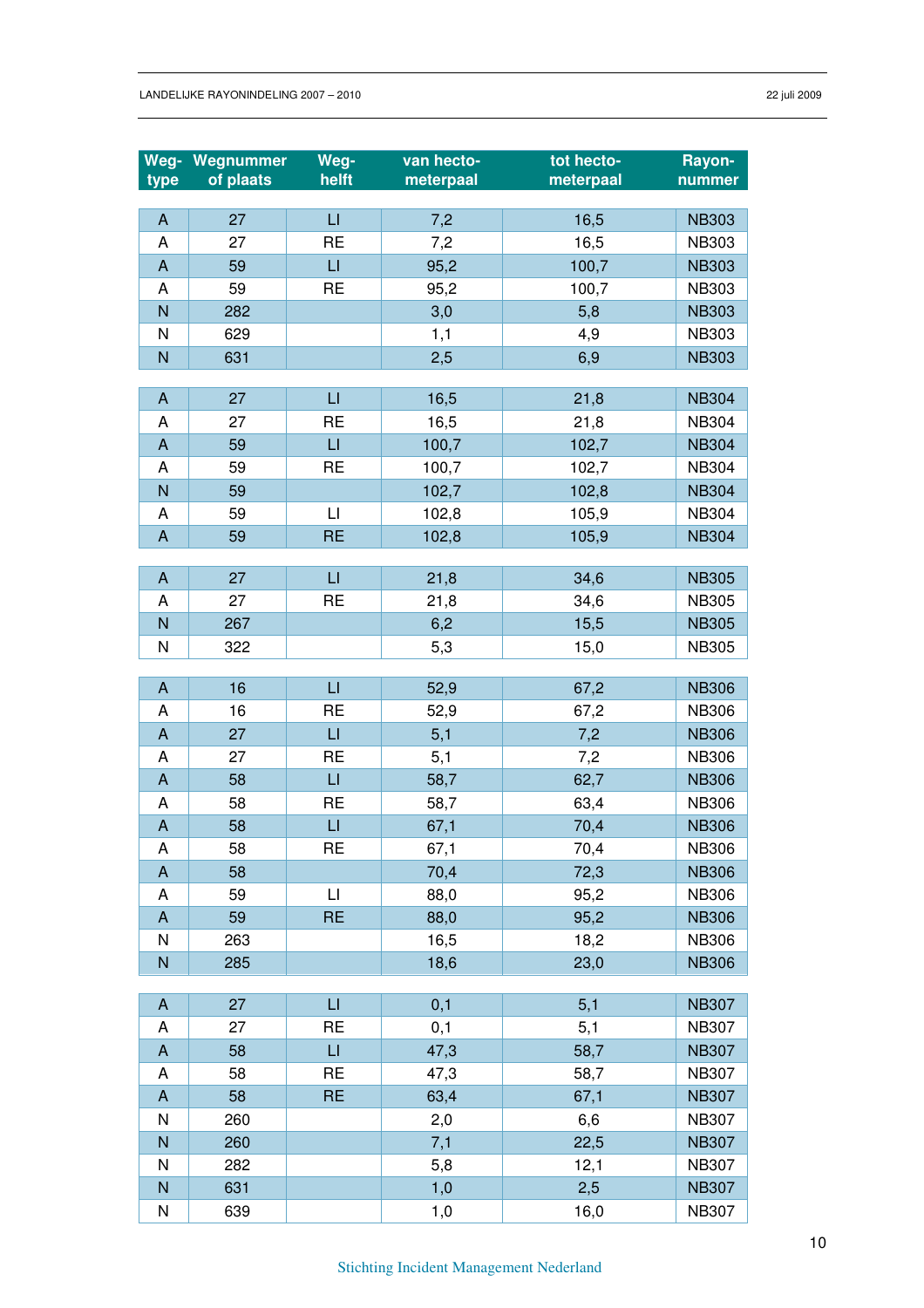| Weg-                      | Wegnummer      | Weg-<br>helft           | van hecto- | tot hecto- | Rayon-                       |
|---------------------------|----------------|-------------------------|------------|------------|------------------------------|
| type                      | of plaats      |                         | meterpaal  | meterpaal  | nummer                       |
| N                         | 261            |                         | 7,7        | 14,2       | <b>NB309</b>                 |
| N                         | 632            |                         | 1,0        | 4,1        | <b>NB309</b>                 |
| $\boldsymbol{\mathsf{A}}$ | 58             | $\sqcup$                | 34,7       | 47,3       | <b>NB310</b>                 |
| A                         | 58             | <b>RE</b>               | 35,8       | 47,3       | <b>NB310</b>                 |
| $\boldsymbol{\mathsf{A}}$ | 65             | $\Box$                  | 21,0       | 23,4       | <b>NB310</b>                 |
| A                         | 65             | <b>RE</b>               | 21,0       | 23,4       | <b>NB310</b>                 |
| N                         | 269            |                         | 9,7        | 23,6       | <b>NB310</b>                 |
| N                         | 395            |                         | 1,1        | 1,3        | <b>NB310</b>                 |
|                           |                |                         |            |            |                              |
| $\mathsf{A}$              | 59             | $\sqcup$                | 105,9      | 113,0      | <b>NB311</b>                 |
| A                         | 59             | <b>RE</b>               | 105,9      | 113,0      | <b>NB311</b>                 |
| N                         | 261            |                         | 14,2       | 15,9       | <b>NB311</b>                 |
|                           |                |                         |            |            |                              |
| $\boldsymbol{\mathsf{A}}$ | 59             | $\sqcup$                | 113,0      | 117,7      | <b>NB312</b>                 |
| A                         | 59             | <b>RE</b>               | 113,0      | 117,7      | <b>NB312</b>                 |
| N                         | 59             |                         | 117,7      | 118,7      | <b>NB312</b>                 |
| A                         | 59             | $\lfloor \cdot \rfloor$ | 118,7      | 130,0      | <b>NB312</b>                 |
| $\mathsf{A}$              | 59             | <b>RE</b>               | 118,7      | 130,0      | <b>NB312</b>                 |
| N                         | 261            |                         | 15,9       | 18,1       | <b>NB312</b>                 |
| N                         | 267            |                         | 1,0        | 6,2        | <b>NB312</b>                 |
|                           |                |                         |            |            |                              |
| N                         | 65             |                         | 8,6        | 17,3       | <b>NB314</b>                 |
| A                         | 65             | $\mathsf{L}$            | 17,3       | 21,0       | <b>NB314</b>                 |
| $\boldsymbol{\mathsf{A}}$ | 65             | <b>RE</b>               | 17,3       | 21,0       | <b>NB314</b>                 |
|                           |                |                         |            |            |                              |
| $\overline{A}$            | 58             | $\sqcup$                | 19,6       | 34,7       | <b>NB316</b><br><b>NB316</b> |
| A<br>N                    | 58<br>395      | <b>RE</b>               | 29,8       | 35,8       | <b>NB316</b>                 |
| $\mathsf{N}$              |                |                         | 10,0       | 14,3       | <b>NB316</b>                 |
|                           | 395            |                         | 1,3        | 6,4        |                              |
| $\mathsf{A}$              | $\overline{c}$ | $\sqcup$                | 109,9      | 120,4      | <b>NB318</b>                 |
| A                         | $\overline{c}$ | <b>RE</b>               | 109,9      | 120,4      | <b>NB318</b>                 |
| A                         | 59             | $\sqcup$                | 130,0      | 135,6      | <b>NB318</b>                 |
| Α                         | 59             | <b>RE</b>               | 130,0      | 135,6      | <b>NB318</b>                 |
| $\mathsf{A}$              | 59             | $\sqcup$                | 139,4      | 146,6      | <b>NB318</b>                 |
| Α                         | 59             | <b>RE</b>               | 139,4      | 146,6      | <b>NB318</b>                 |
| A                         | 65             | $\sqcup$                | 1,6        | 2,0        | <b>NB318</b>                 |
| A                         | 65             | <b>RE</b>               | 1,6        | 2,0        | <b>NB318</b>                 |
| $\mathsf{N}$              | 279            |                         | 65,6       | 73,4       | <b>NB318</b>                 |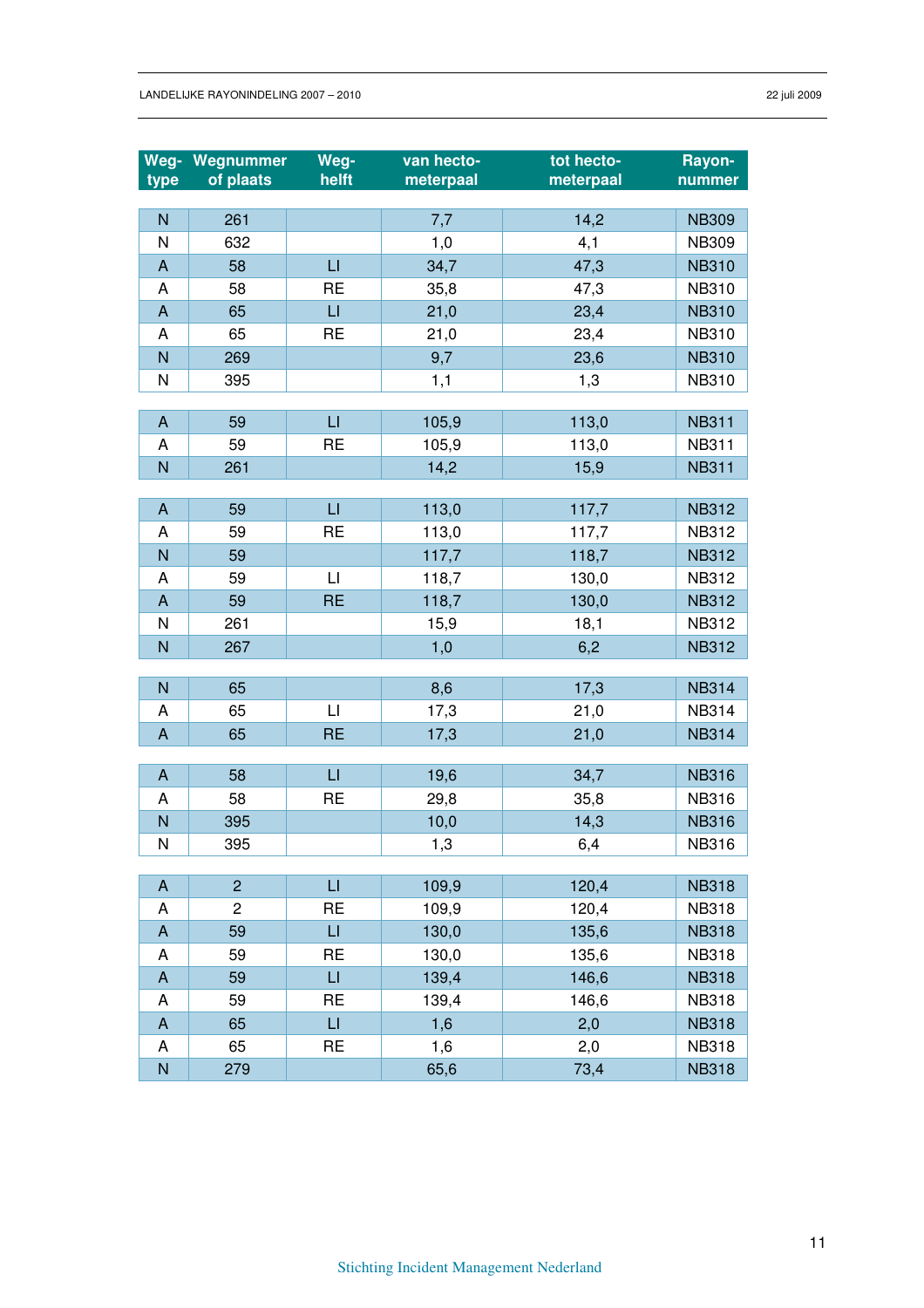| Weg-                           | Wegnummer      | Weg-         | van hecto- | tot hecto- | Rayon-       |
|--------------------------------|----------------|--------------|------------|------------|--------------|
| type                           | of plaats      | helft        | meterpaal  | meterpaal  | nummer       |
|                                |                |              |            |            |              |
| $\boldsymbol{\mathsf{A}}$      | $\overline{2}$ | $\sqcup$     | 120,4      | 131,8      | <b>NB319</b> |
| A                              | $\overline{c}$ | <b>RE</b>    | 120,4      | 131,8      | <b>NB319</b> |
| $\mathsf{A}$                   | 65             | $\mathsf{L}$ | 2,0        | 4,5        | <b>NB319</b> |
| A                              | 65             | <b>RE</b>    | 2,0        | 4,5        | <b>NB319</b> |
| N                              | 65             |              | 4,5        | 8,6        | <b>NB319</b> |
| N                              | 618            |              | 1,0        | 4,0        | <b>NB319</b> |
|                                |                |              |            |            |              |
| $\mathsf{A}$                   | $\overline{2}$ | $\sqcup$     | 131,8      | 142,4      | <b>NB320</b> |
| A                              | $\overline{c}$ | <b>RE</b>    | 131,8      | 142,4      | <b>NB320</b> |
| $\boldsymbol{\mathsf{A}}$      | 50             | $\sqcup$     | 97,1       | 101,0      | <b>NB320</b> |
| A                              | 50             | <b>RE</b>    | 97,1       | 101,0      | <b>NB320</b> |
| $\mathsf{A}$                   | 58             | $\sqcup$     | 13,5       | 19,6       | <b>NB320</b> |
| A                              | 58             | <b>RE</b>    | 13,5       | 29,8       | <b>NB320</b> |
| $\mathsf{N}$                   | 265            |              | 3,6        | 5,6        | <b>NB320</b> |
| N                              | 395            |              | 6,4        | 10,0       | <b>NB320</b> |
|                                | 67             | $\sqcup$     |            |            |              |
| $\boldsymbol{\mathsf{A}}$<br>A | 67             | <b>RE</b>    | 0,1        | 10,0       | <b>NB321</b> |
|                                |                |              | 0,1        | 18,1       | <b>NB321</b> |
| N                              | 69             |              | 45,3       | 46,9       | <b>NB321</b> |
| N                              | 69             |              | 51,4       | 52,3       | <b>NB321</b> |
| N                              | 269            |              | 1,0        | 9,7        | <b>NB321</b> |
| N                              | 284            |              | 1,0        | 16,7       | <b>NB321</b> |
| N                              | 397            |              | 1,0        | 9,7        | <b>NB321</b> |
| $\mathsf{A}$                   | 50             | LI           | 131,5      | 140,0      | <b>NB323</b> |
| A                              | 50             | <b>RE</b>    | 131,5      | 140,0      | <b>NB323</b> |
| $\mathsf{A}$                   | 59             | $\sqcup$     | 151,9      | 157,5      | <b>NB323</b> |
| A                              | 59             | <b>RE</b>    | 151,9      | 157,5      | <b>NB323</b> |
| N                              | 59             |              | 154,5      | 157,5      | <b>NB323</b> |
| N                              | 329            |              | 1,4        | 3,8        | <b>NB323</b> |
|                                |                |              |            |            |              |
| N                              | 277            |              | 96,3       | 105,4      | <b>NB324</b> |
| N                              | 321            |              | 2,0        | 3,5        | <b>NB324</b> |
| N                              | 324            |              | 10,3       | 24,1       | <b>NB324</b> |
|                                |                |              |            |            |              |
| $\mathsf{A}$                   | 50             | LI           | 122,1      | 131,5      | <b>NB325</b> |
| A                              | 50             | <b>RE</b>    | 122,1      | 131,5      | <b>NB325</b> |
| $\mathsf{A}$                   | 59             | $\sqcup$     | 146,6      | 151,9      | <b>NB325</b> |
| A                              | 59             | <b>RE</b>    | 146,6      | 151,9      | <b>NB325</b> |
| $\mathsf{N}$                   | 59             |              | 146,5      | 154,5      | <b>NB325</b> |
| N                              | 265            |              | 29,3       | 35,0       | <b>NB325</b> |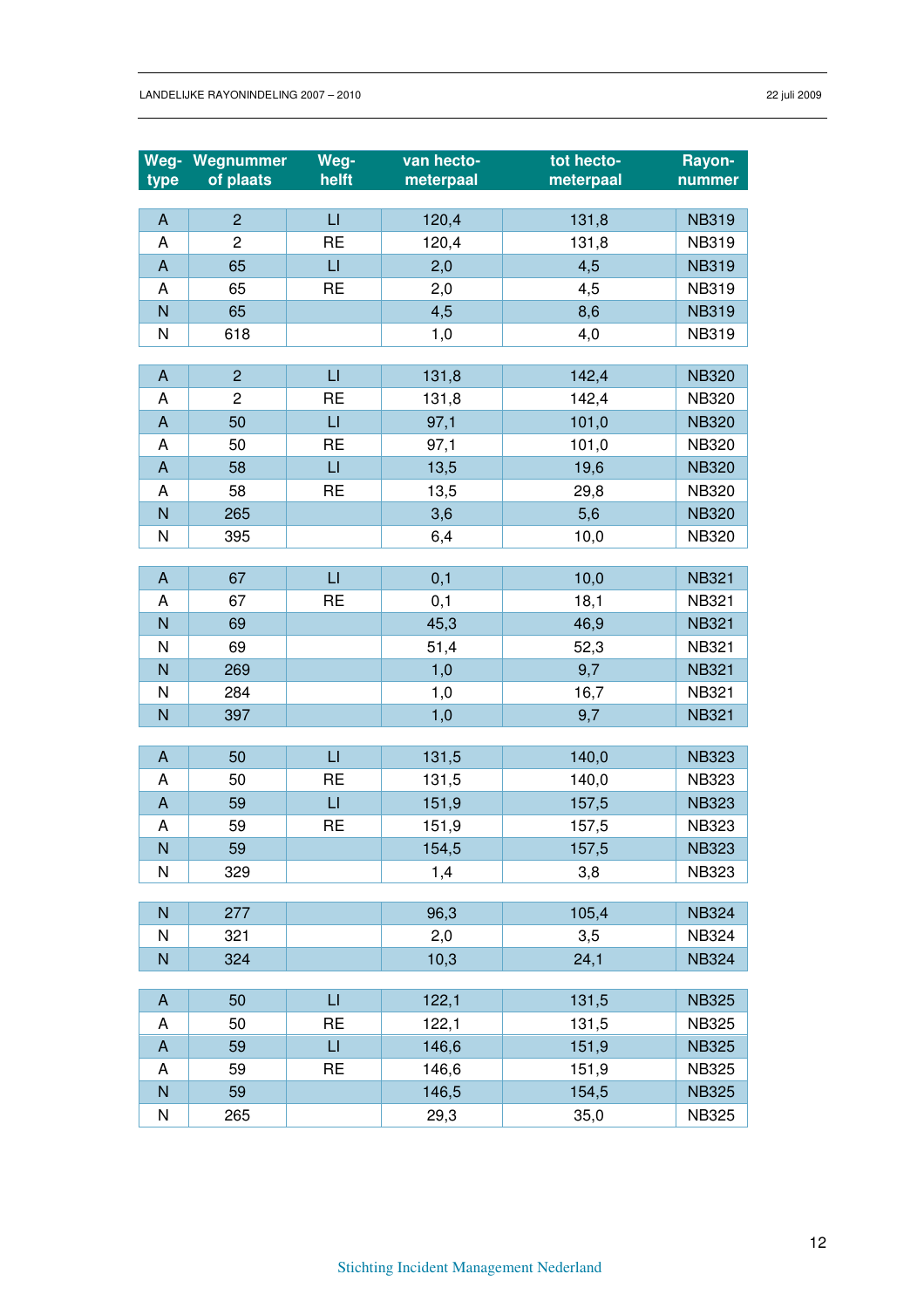| Weg-                      | Wegnummer                                  | Weg-                   | van hecto- | tot hecto- | Rayon-       |
|---------------------------|--------------------------------------------|------------------------|------------|------------|--------------|
| type                      | of plaats                                  | helft                  | meterpaal  | meterpaal  | nummer       |
|                           |                                            |                        |            |            |              |
| $\boldsymbol{\mathsf{A}}$ | 50                                         | $\mathsf{L}$           | 101,0      | 120,7      | <b>NB326</b> |
| A                         | 50                                         | <b>RE</b>              | 101,0      | 120,7      | <b>NB326</b> |
| N                         | 265                                        |                        | 5,6        | 23,3       | <b>NB326</b> |
| N                         | 279                                        |                        | 53,7       | 65,6       | <b>NB326</b> |
| N                         | 617                                        |                        | 1,0        | 9,1        | <b>NB326</b> |
| N                         | 618                                        |                        | 4,0        | 8,0        | <b>NB326</b> |
| N                         | 622                                        |                        | 1,0        | 5,7        | <b>NB326</b> |
| N                         | 637                                        |                        | 0,1        | 4,0        | <b>NB326</b> |
|                           |                                            |                        |            |            |              |
| N                         | 272                                        |                        | 1,0        | 2,1        | <b>NB327</b> |
| N                         | 279                                        |                        | 40,6       | 50         | <b>NB327</b> |
| N                         | 279                                        |                        | 50,0       | 53,7       | <b>NB327</b> |
| $\mathsf{A}$              | $\overline{2}$                             | $\mathsf{L}$           |            |            | <b>NB328</b> |
|                           | $\overline{c}$                             | <b>RE</b>              | 142,4      | 169,8      |              |
| A                         |                                            |                        | 142,4      | 176,6      | <b>NB328</b> |
| $\boldsymbol{\mathsf{A}}$ | 50                                         | $\Box$                 | 95,8       | 97,1       | <b>NB328</b> |
| A                         | 50                                         | <b>RE</b>              | 95,8       | 97,1       | <b>NB328</b> |
| $\boldsymbol{\mathsf{A}}$ | 58                                         | $\sqcup$               | 7,2        | 13,5       | <b>NB328</b> |
| A                         | 58                                         | <b>RE</b>              | 7,2        | 13,5       | <b>NB328</b> |
| A                         | 67                                         | $\sqcup$               | 18,1       | 25,1       | <b>NB328</b> |
| Α                         | 67                                         | <b>RE</b>              | 18,1       | 25,1       | <b>NB328</b> |
| N                         | 69                                         |                        | $0,1*$     | $1,6*$     | <b>NB328</b> |
| N                         | 265                                        |                        | 1,4        | 3,6        | <b>NB328</b> |
| N                         | 270                                        |                        | 5,4        | 5,8        | <b>NB328</b> |
|                           | * Verlengde John F. Kennedylaan, Eindhoven |                        |            |            |              |
| $\boldsymbol{\mathsf{A}}$ | $\overline{2}$                             | $\sqcup$               | 169,8      | 176,6      | <b>NB329</b> |
| Α                         | 67                                         | LI                     | 10,0       | 18,1       | <b>NB329</b> |
| N                         | 69                                         |                        | 35,7       | 45,3       | <b>NB329</b> |
| Ν                         | 69                                         |                        | 46,9       | 51,4       | <b>NB329</b> |
|                           |                                            |                        |            |            |              |
| $\mathsf{A}$              | 73                                         | $\mathsf{L}\mathsf{L}$ | 85,0       | 90,0       | <b>NB330</b> |
| Α                         | 73                                         | <b>RE</b>              | 85,0       | 94,7       | <b>NB330</b> |
| N                         | 264                                        |                        | 41,5       | 47,5       | <b>NB330</b> |
| N                         | 321                                        |                        | 3,5        | 11,1       | <b>NB330</b> |
|                           |                                            |                        |            |            |              |
| A                         | 50                                         | $\sqcup$               | 120,7      | 122,1      | <b>NB331</b> |
| A                         | 50                                         | <b>RE</b>              | 120,7      | 122,1      | <b>NB331</b> |
| N                         | 265                                        |                        | 23,3       | 29,3       | <b>NB331</b> |
| N                         | 264                                        |                        | 24,7       | 41,5       | <b>NB331</b> |
| N                         | 277                                        |                        | 105,4      | 116,3      | <b>NB331</b> |
| N                         | 605                                        |                        | 8,5        | 9,7        | <b>NB331</b> |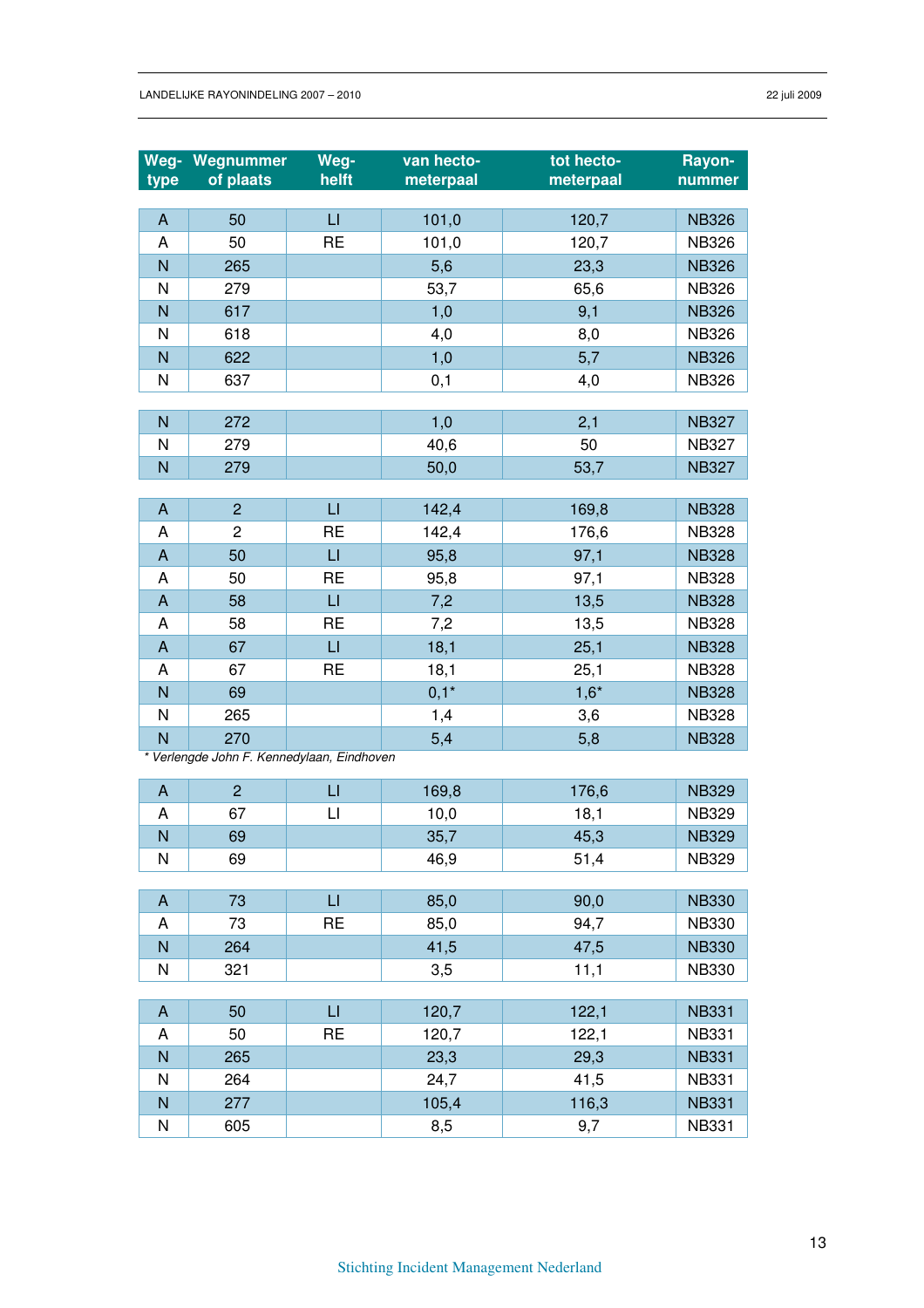|                           | Weg- Wegnummer | Weg-         | van hecto-    | tot hecto- | Rayon-       |
|---------------------------|----------------|--------------|---------------|------------|--------------|
| type                      | of plaats      | helft        | meterpaal     | meterpaal  | nummer       |
| $\boldsymbol{\mathsf{A}}$ | 73             | $\sqcup$     | 68,6          | 85,0       | <b>NB332</b> |
| A                         | 73             | <b>RE</b>    | 68,6          | 85,0       | <b>NB332</b> |
| $\boldsymbol{\mathsf{A}}$ | 77             | $\sqcup$     | 0,1           | 4,5        | <b>NB332</b> |
| A                         | 77             | <b>RE</b>    | 0,1           | 4,5        | <b>NB332</b> |
| N                         | 264            |              | 47,5          | 52,0       | <b>NB332</b> |
| N                         | 272            |              | 13,0          | 23,9       | <b>NB332</b> |
| N                         | 277            |              | 116,3         | 120,7      | <b>NB332</b> |
|                           |                |              |               |            |              |
| N                         | 272            |              | 2,1           | 13         | <b>NB333</b> |
| N                         | 277            |              | 120,7         | 125,3      | <b>NB333</b> |
| N                         | 605            |              | 1,5           | 4,2        | <b>NB333</b> |
| N                         | 605            |              | 6,6           | 8,5        | <b>NB333</b> |
|                           |                |              |               |            |              |
| N                         | 270            |              | 19,0          | 20,0       | <b>NB334</b> |
| N                         | 277            |              | 125,3         | 130,0      | <b>NB334</b> |
| $\overline{N}$            | 279            |              | 35,6          | 40,6       | <b>NB334</b> |
| A                         | 67             | $\sqcup$     | 25,1          | 27,8       | <b>NB335</b> |
| A                         | 67             | <b>RE</b>    | 25,1          | 37,4       | <b>NB335</b> |
| $\overline{N}$            | 270            |              | 5,8           | 11,0       | <b>NB335</b> |
|                           |                |              |               |            |              |
| $\mathsf{A}$              | 67             | $\mathsf{L}$ | 27,8          | 42,2       | <b>NB336</b> |
| A                         | 67             | <b>RE</b>    | 37,4          | 49,7       | <b>NB336</b> |
| $\overline{N}$            | 266            |              | 67,7          | 79,1       | <b>NB336</b> |
| N                         | 279            |              | 18,4          | 35,6       | <b>NB336</b> |
|                           |                |              |               |            |              |
| $\boldsymbol{\mathsf{A}}$ | $\overline{2}$ | $\sqcup$     | 176,6         | 186,4      | <b>NB337</b> |
| A                         | $\overline{c}$ | <b>RE</b>    | 176,6         | 186,4      | <b>NB337</b> |
| ${\sf N}$                 | 396            |              | 4,9           | 8,5        | <b>NB337</b> |
| $\boldsymbol{\mathsf{A}}$ | 67             | $\sqcup$     | 42,2          | 49,7       | <b>NB338</b> |
| Α                         | 67             | <b>RE</b>    | 49,7          | 58,0       | <b>NB338</b> |
| N                         | 270            |              | 20,0          | 30,0       | <b>NB338</b> |
|                           |                |              |               |            |              |
| A                         | 58             | $\Box$       | 82,6          | 87,6       | <b>NB339</b> |
| Α                         | 58             | <b>RE</b>    | 82,6          | 87,6       | <b>NB339</b> |
|                           |                |              |               |            |              |
| $\mathsf{N}$              | 9              |              | 102,5         | 113,3      | <b>NH113</b> |
| N                         | 99             |              | 2,2           | 9,0        | <b>NH113</b> |
| $\mathsf{N}$              | 250            |              | 113,3         | 120,0      | <b>NH113</b> |
| ${\sf N}$                 | $\overline{9}$ |              | 91,3          | 102,5      | <b>NH114</b> |
| N                         | 242            |              | $51,9 = 56,5$ | 59,4       | <b>NH114</b> |
| $\mathsf{N}$              | 245            |              | 28,1          | 37,2       | <b>NH114</b> |
| N                         | 248            |              | 0,1           | 13,0       | <b>NH114</b> |
| ${\sf N}$                 | 504            |              | 7,7           | 9,6        | <b>NH114</b> |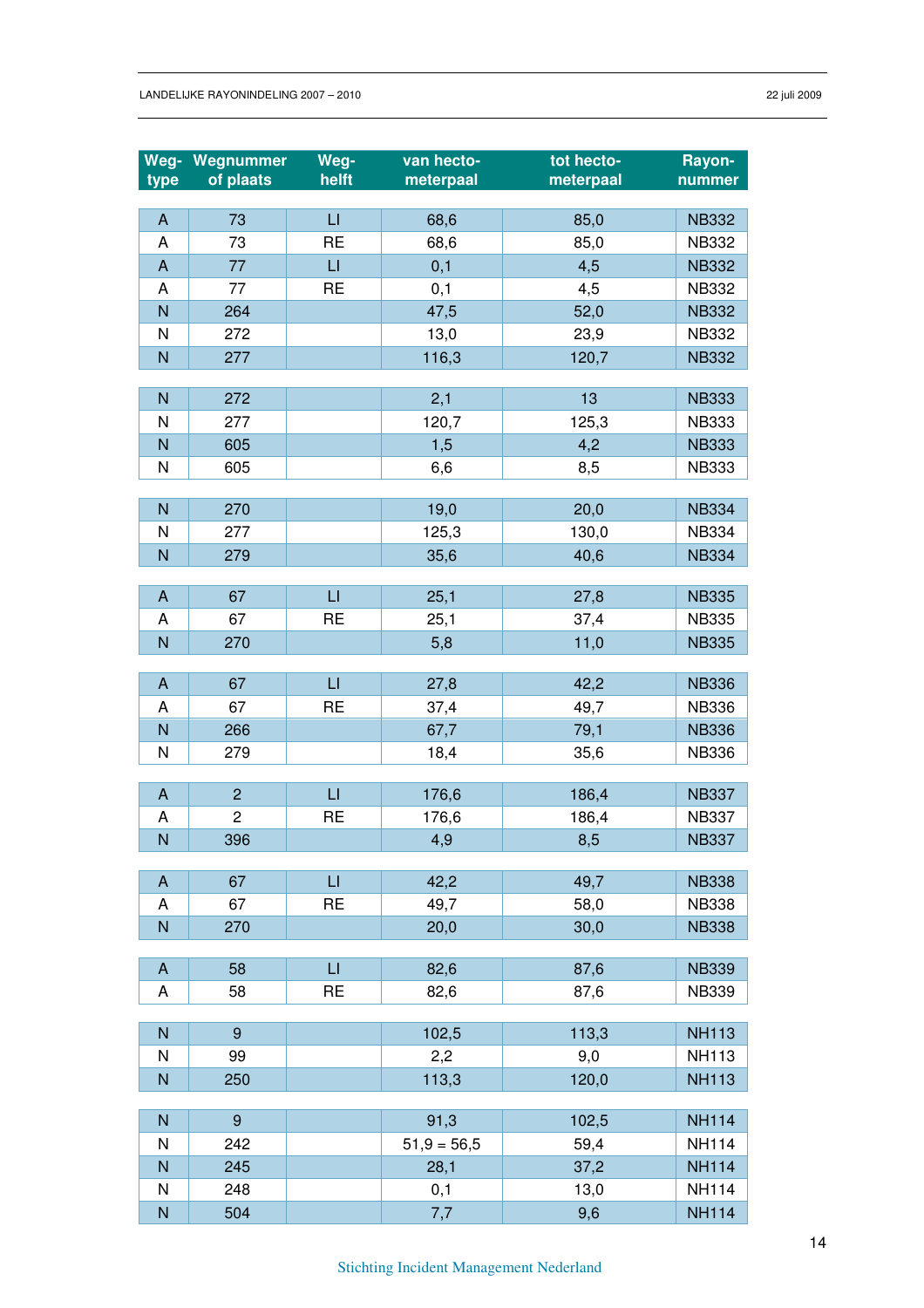|                           | Weg- Wegnummer   | Weg-                   | van hecto-  | tot hecto-    | Rayon-                       |
|---------------------------|------------------|------------------------|-------------|---------------|------------------------------|
| type                      | of plaats        | helft                  | meterpaal   | meterpaal     | nummer                       |
|                           |                  |                        |             |               |                              |
| $\mathsf{A}$              | $\overline{7}$   | $\Box$                 | 43,4        | 86,2          | <b>NH115</b>                 |
| A                         | $\overline{7}$   | <b>RE</b>              | 43,4        | 86,2          | <b>NH115</b>                 |
| $\overline{\mathsf{N}}$   | 99               |                        | 9,0         | 21,2          | <b>NH115</b>                 |
| N                         | 242              |                        | 67,4        | 74,2          | <b>NH115</b>                 |
| $\overline{\mathsf{N}}$   | 248              |                        | 13,0        | 22,5          | <b>NH115</b>                 |
| $\overline{N}$            | $\boldsymbol{9}$ |                        | 74,7        | 91,3          | <b>NH116</b>                 |
| N                         | 242              |                        | 30,4        | 43,4          | <b>NH116</b>                 |
| $\overline{N}$            | 243              |                        | 0,1         | 1,5           | <b>NH116</b>                 |
| N                         | 244              |                        | 0,1         | 0,8           | <b>NH116</b>                 |
| $\overline{N}$            | 245              |                        | 19,9        | 28,1          | <b>NH116</b>                 |
| N                         | 504              |                        | 9,6         | 10,4          | <b>NH116</b>                 |
| $\overline{N}$            | 508              |                        | 0,1         | $2,25 = 10,1$ | <b>NH116</b>                 |
|                           |                  |                        |             |               |                              |
| $\overline{N}$            | 242              |                        | 43,4        | $51,9 = 56,5$ | <b>NH117</b>                 |
| N                         | 504              |                        | 10,4        | 16,5          | <b>NH117</b>                 |
|                           |                  |                        |             |               |                              |
| $\mathsf{A}$              | $\overline{7}$   | $\Box$                 | 32,5        | 43,4          | <b>NH118</b>                 |
| A                         | 7                | <b>RE</b>              | 32,5        | 43,4          | <b>NH118</b>                 |
| $\overline{N}$            | 242              |                        | 59,4        | 67,4          | <b>NH118</b>                 |
| $\overline{N}$            | 302              |                        | 30,1        | 50,0          | <b>NH121</b>                 |
|                           |                  |                        |             |               |                              |
| $\overline{A}$            | 9                | $\Box$                 | 61,9        | 70,3          | <b>NH122</b>                 |
| N                         | 244              |                        | 0,8         | 3,7           | <b>NH122</b>                 |
|                           |                  |                        |             |               |                              |
| $\mathsf{A}$              | $\overline{7}$   | $\sqcup$               | 14,5        | 32,5          | <b>NH123</b>                 |
| A                         | $\overline{7}$   | <b>RE</b>              | 14,5        | 32,5          | <b>NH123</b>                 |
| N                         | 243              |                        | 1,5         | 18,7          | <b>NH123</b>                 |
| N                         | 244              |                        | 8,6         | 21,0          | <b>NH123</b>                 |
| N                         | 247              |                        | 54,8        | 58,4          | <b>NH123</b>                 |
|                           | $\boldsymbol{9}$ | <b>RE</b>              |             |               |                              |
| $\mathsf{A}$<br>N         | 203              |                        | 58,5        | 70,4          | <b>NH124</b><br><b>NH124</b> |
| ${\sf N}$                 | 244              |                        | 55,1<br>3,7 | 60,5<br>8,6   | <b>NH124</b>                 |
| N                         | 246              |                        | 36,3        | 40,6          | <b>NH124</b>                 |
| $\overline{N}$            | 246              |                        | 36,3        | 40,6          | <b>NH124</b>                 |
|                           |                  |                        |             |               |                              |
| $\mathsf{A}$              | 9                | $\mathsf{L}\mathsf{L}$ | 47,0        | 61,9          | <b>NH125</b>                 |
| A                         | 9                | <b>RE</b>              | 47,0        | 58,5          | <b>NH125</b>                 |
| $\boldsymbol{\mathsf{A}}$ | 22               | $\mathsf{L}\mathsf{L}$ | 8,7         | 17,0          | <b>NH125</b>                 |
| A                         | 22               | <b>RE</b>              | 8,7         | 17,0          | <b>NH125</b>                 |
| ${\sf N}$                 | 202              |                        | 0,5         | 6,0           | <b>NH125</b>                 |
| A                         | 208              |                        | 8,1         | 9,0           | <b>NH125</b>                 |
| $\mathsf{N}$              | 208              |                        | 55,5        | 58,0          | <b>NH125</b>                 |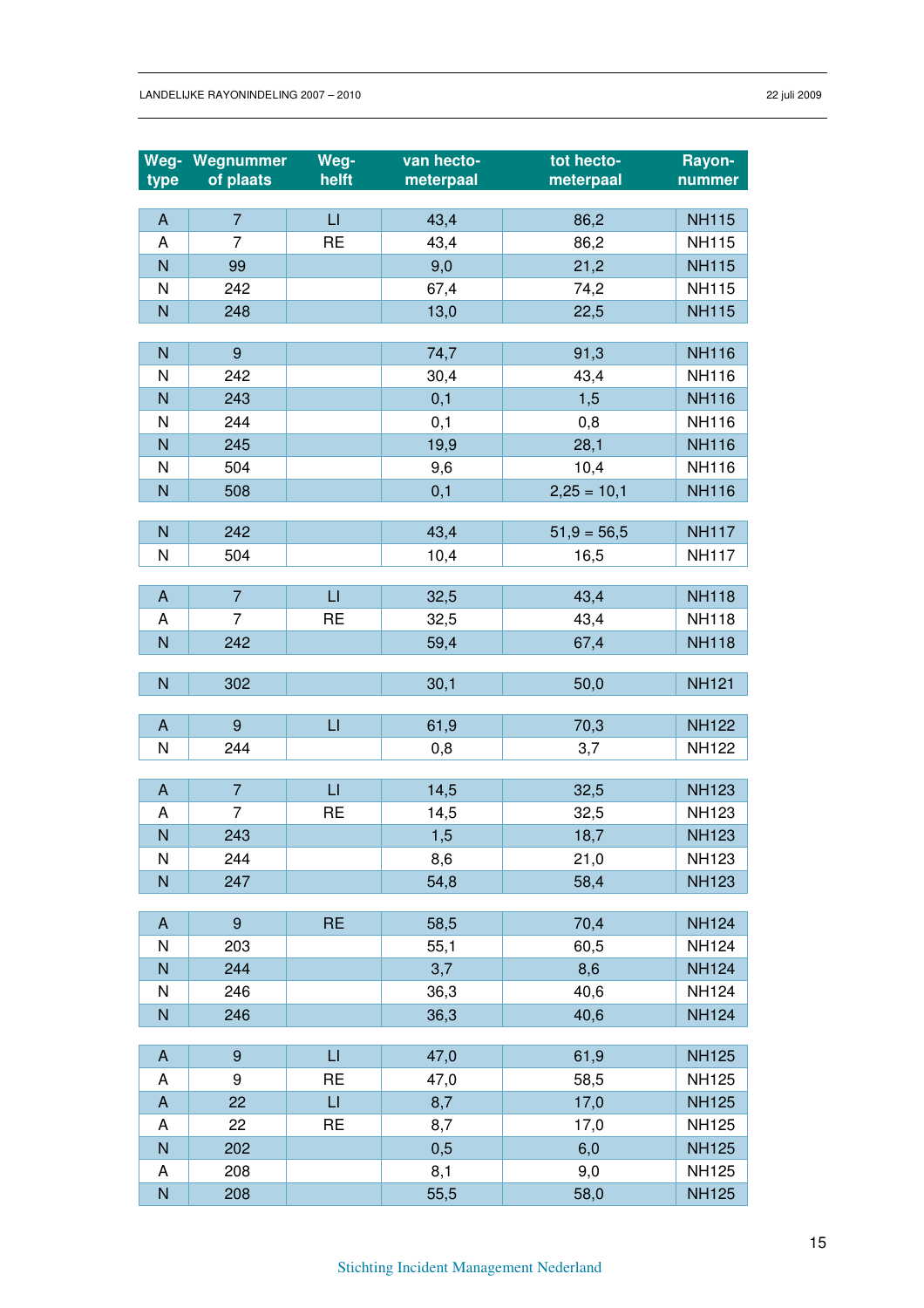| type           | <b>Weg- Wegnummer</b><br>of plaats | Weg-<br>helft          | van hecto-<br>meterpaal | tot hecto-<br>meterpaal | Rayon-<br>nummer |
|----------------|------------------------------------|------------------------|-------------------------|-------------------------|------------------|
|                |                                    |                        |                         |                         |                  |
| $\mathsf{A}$   | $\overline{7}$                     | $\mathsf{L}\mathsf{I}$ | 3,8                     | 7,5                     | <b>NH126</b>     |
| A              | $\overline{7}$                     | <b>RE</b>              | 3,8                     | 7,5                     | <b>NH126</b>     |
| A              | 8                                  | <b>RE</b>              | 0,5                     | 10,5                    | <b>NH126</b>     |
| A              | 8                                  | $\sqcup$               | 0,7                     | 10,5                    | <b>NH126</b>     |
| N              | 203                                |                        | 48,6                    | 55,1                    | <b>NH126</b>     |
| N              | 246                                |                        | 15,7                    | $25,5 = 30,9$           | <b>NH126</b>     |
| N              | 246                                |                        | $25,5 = 30,9$           | 36,3                    | <b>NH126</b>     |
| N              | 516                                |                        | 1,4                     | 3,0                     | <b>NH126</b>     |
|                |                                    |                        |                         |                         |                  |
| A              | $\overline{7}$                     | $\sqcup$               | 7,5                     | 14,5                    | <b>NH127</b>     |
| A              | $\overline{7}$                     | <b>RE</b>              | 7,5                     | 14,5                    | <b>NH127</b>     |
| N              | 235                                |                        | 0,1                     | 8,1                     | <b>NH127</b>     |
| N              | 244                                |                        | 21,0                    | 25,4                    | <b>NH127</b>     |
| $\overline{N}$ | 247                                |                        | 31,0                    | 32,8                    | <b>NH127</b>     |
|                |                                    |                        |                         |                         |                  |
| N              | 244                                |                        | 25,4                    | 27,4                    | <b>NH128</b>     |
| N              | 247                                |                        | 32,8                    | 54,8                    | <b>NH128</b>     |
|                |                                    |                        |                         |                         |                  |
| A              | 9                                  | <b>RE</b>              | 42,9                    | 47,0                    | <b>NH129</b>     |
| N              | 200 <sup>1</sup>                   |                        | 1,8                     | 6,4                     | <b>NH129</b>     |
| A/N            | $200^2$                            | $\mathsf{L}\mathsf{I}$ | 5,6                     | 11,8                    | <b>NH129</b>     |
| A/N            | $200^2$                            | <b>RE</b>              | 5,6                     | 11,8                    | <b>NH129</b>     |
| N              | 202                                |                        | 6,0                     | 6,9                     | <b>NH129</b>     |
| A              | 205                                | <b>RE</b>              | 10,2                    | 11,2                    | <b>NH129</b>     |
| $\mathsf{A}$   | 205                                | $\sqcup$               | 10,2                    | 11,2                    | <b>NH129</b>     |
| N<br>$1 - 7$   | 208                                |                        | 47,4                    | 55,5                    | <b>NH129</b>     |

**<sup>1</sup>**Zandvoort

**<sup>2</sup>**Haarlemmerweg (Amsterdam)

| A         |           | 10<br>LI                  |                          | 0,1  | 7,1          | <b>NH130</b> |
|-----------|-----------|---------------------------|--------------------------|------|--------------|--------------|
| A         |           | 10                        | RE                       | 0,1  | 9,4          | <b>NH130</b> |
| N         |           | 247                       |                          | 29,2 | 31,0         | <b>NH130</b> |
| Amsterdam |           |                           | IJburglaan               |      |              | <b>NH130</b> |
| Amsterdam |           |                           | <b>IJtunnel</b>          |      |              | <b>NH130</b> |
|           | Amsterdam |                           | Kattenburgerstraat       |      |              | <b>NH130</b> |
| Amsterdam |           |                           | Mr. Visserplein          |      |              | <b>NH130</b> |
|           | Amsterdam | Nwe Leeuwarderweg         |                          |      | <b>NH130</b> |              |
| Amsterdam |           |                           | Piet Heinkade            |      |              | <b>NH130</b> |
|           | Amsterdam |                           | Piet Heintunnel          |      |              | <b>NH130</b> |
| Amsterdam |           |                           | <b>Prins Hendrikkade</b> |      |              | <b>NH130</b> |
|           | Amsterdam |                           | Prins Hendrikkade        |      |              | <b>NH130</b> |
| Amsterdam |           | De Ruyterkade             |                          |      |              | <b>NH130</b> |
|           | Amsterdam | De Ruyterkade Oost van CS |                          |      |              | <b>NH130</b> |
| Amsterdam |           | Valkenburgerstraat        |                          |      |              | <b>NH130</b> |
|           | Amsterdam |                           | Weesperstraat            |      |              | <b>NH130</b> |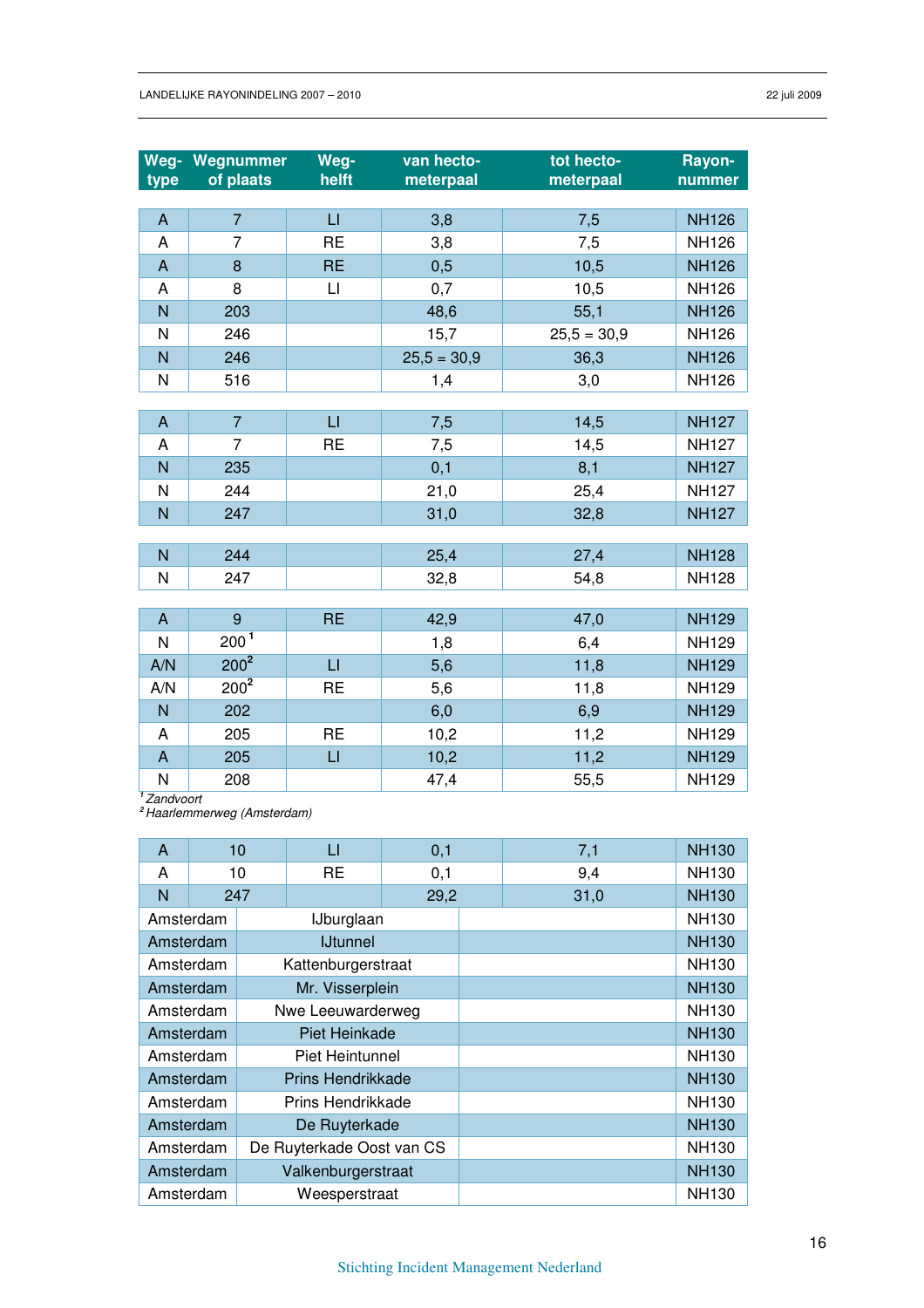| Weg-<br>type              |           | Wegnummer<br>of plaats | Weg-<br>helft             |                                  |  | van hecto-<br>meterpaal        | tot hecto-<br>meterpaal | Rayon-<br>nummer |
|---------------------------|-----------|------------------------|---------------------------|----------------------------------|--|--------------------------------|-------------------------|------------------|
|                           |           |                        |                           |                                  |  |                                |                         |                  |
| A                         |           | $\overline{4}$         | $\sqcup$                  |                                  |  | 0,1                            | 2,3                     | <b>NH131</b>     |
| A                         |           | $\overline{4}$         | <b>RE</b>                 |                                  |  | 0,1                            | 2,3                     | <b>NH131</b>     |
| A                         |           | 10                     | $\sqcup$                  |                                  |  | 12,6                           | 22,0                    | <b>NH131</b>     |
| Α                         |           | 10                     | <b>RE</b>                 |                                  |  | 13,7                           | 22,0                    | <b>NH131</b>     |
| Amsterdam                 |           |                        | Gooiseweg                 |                                  |  | Wibautstraat - afrit A10 Noord |                         | <b>NH131</b>     |
|                           | Amsterdam |                        | Prins Bernhardplein       |                                  |  |                                |                         | <b>NH131</b>     |
| Amsterdam                 |           |                        | Rhijnspoorplein           |                                  |  |                                |                         | <b>NH131</b>     |
|                           | Amsterdam |                        | Wibautstraat              |                                  |  |                                |                         | <b>NH131</b>     |
| A                         |           | 8                      | $\Box$                    |                                  |  | 0,5                            | 0,7                     | <b>NH132</b>     |
| A                         |           | 10                     | $\mathsf{L}$              |                                  |  | 22,0                           | 33,0                    | <b>NH132</b>     |
| A                         |           | 10                     | <b>RE</b>                 |                                  |  | 22,0                           | 33,0                    | <b>NH132</b>     |
| N                         |           | 200                    |                           |                                  |  | 0,1                            | 5,6                     | <b>NH132</b>     |
| Amsterdam                 |           |                        | Barentszplein             |                                  |  |                                |                         | <b>NH132</b>     |
| Amsterdam                 |           |                        | De Ruyterkade West van CS |                                  |  |                                |                         | <b>NH132</b>     |
| Amsterdam                 |           |                        |                           | Spaarndammerdijk                 |  |                                | <b>NH132</b>            |                  |
|                           | Amsterdam |                        |                           | kruising A10<br>Spaarndammerdijk |  |                                | <b>NH132</b>            |                  |
|                           | Amsterdam |                        |                           | Tasmanstraat                     |  |                                | <b>NH132</b>            |                  |
|                           | Amsterdam |                        |                           | Transformatorweg                 |  |                                | <b>NH132</b>            |                  |
| Amsterdam                 |           |                        | Van Diemenstraat          |                                  |  |                                |                         | <b>NH132</b>     |
|                           | Amsterdam |                        | Westerdoksdijk            |                                  |  |                                |                         | <b>NH132</b>     |
|                           |           |                        |                           |                                  |  |                                |                         |                  |
| $\boldsymbol{\mathsf{A}}$ |           | $\overline{4}$         | $\mathsf{L}$              |                                  |  | 2,3                            | 11,0                    | <b>NH133</b>     |
| A                         |           | $\overline{4}$         | <b>RE</b>                 |                                  |  | 2,3                            | 11,0                    | <b>NH133</b>     |
| $\boldsymbol{\mathsf{A}}$ |           | 5                      | $\sqcup$                  |                                  |  | 0,4                            | 9,5                     | <b>NH133</b>     |
| A                         |           | 5                      | <b>RE</b>                 |                                  |  | 0,4                            | 9,5                     | <b>NH133</b>     |
| A                         |           | 9                      | $\sqcup$                  |                                  |  | 31,6                           | 47,0                    | <b>NH133</b>     |
| A                         |           | 9                      | <b>RE</b>                 |                                  |  | 31,6                           | 42,9                    | <b>NH133</b>     |
| N                         |           | 201                    |                           |                                  |  | 20,7                           | 32,9                    | <b>NH133</b>     |
| A                         |           | 205                    | П                         |                                  |  | 3,3                            | 4,2                     | <b>NH133</b>     |
| A                         |           | 205                    | <b>RE</b>                 |                                  |  | 3,3                            | 4,2                     | <b>NH133</b>     |
| A                         |           | 205                    | $\lfloor \rfloor$         |                                  |  | 11,2                           | 13,4                    | <b>NH133</b>     |
| $\mathsf{A}$              |           | 205                    | <b>RE</b>                 |                                  |  | 11,2                           | 13,4                    | <b>NH133</b>     |
| Ν                         |           | 205                    | LI                        |                                  |  | 13,4                           | 19,9                    | <b>NH133</b>     |
| N                         |           | 205                    | <b>RE</b>                 |                                  |  | 13,4                           | 19,9                    | <b>NH133</b>     |
| Ν                         |           | 231                    |                           |                                  |  | 25,8                           | 28,6                    | <b>NH133</b>     |
| A                         |           | 9                      | $\mathsf{L}\mathsf{L}$    |                                  |  | 26,0                           | 31,6                    | <b>NH134</b>     |
| A                         |           | 9                      | <b>RE</b>                 |                                  |  | 26,0                           | 31,6                    | <b>NH134</b>     |
| N                         |           | 231                    |                           |                                  |  | 22,0                           | 25,8                    | <b>NH134</b>     |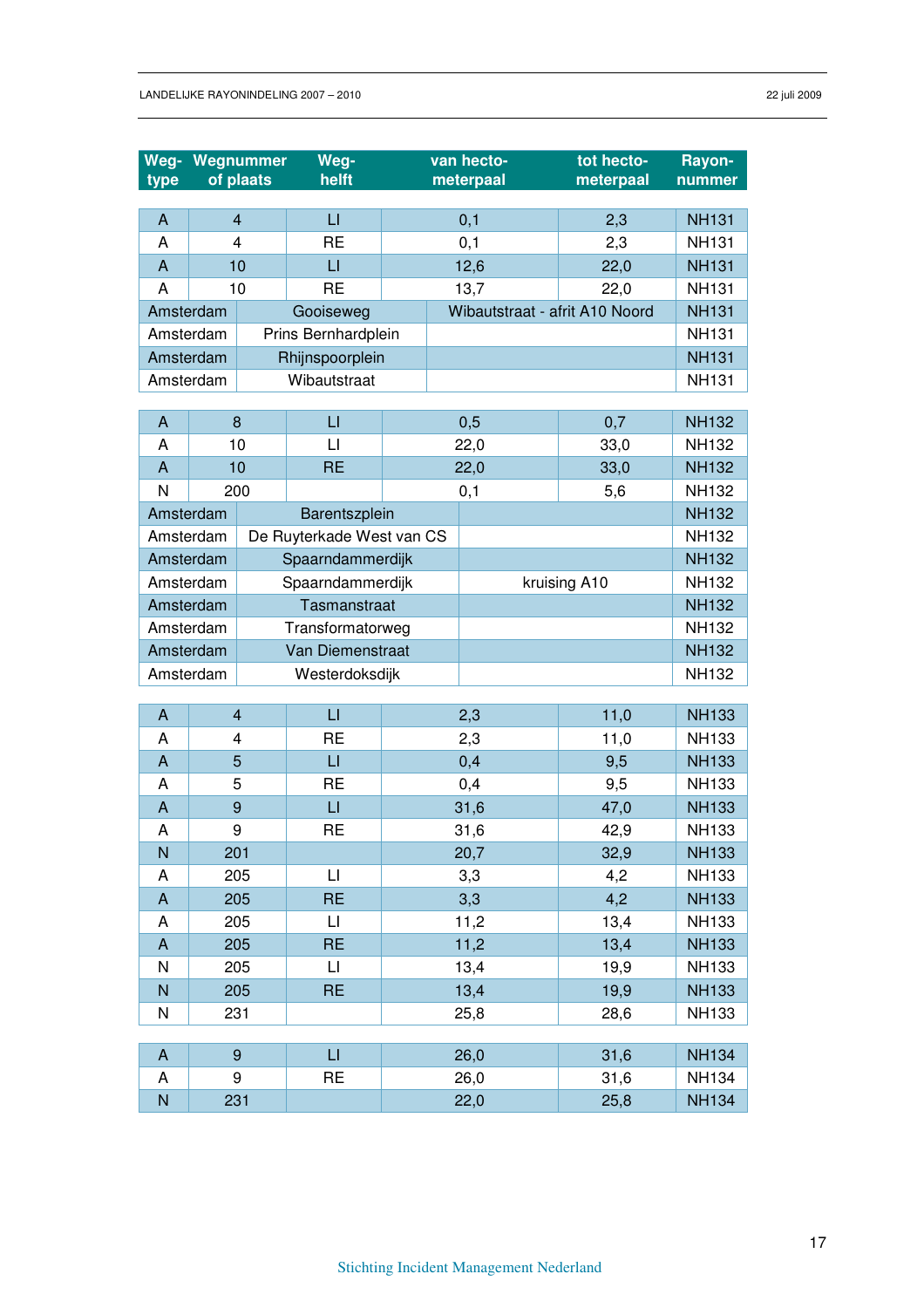|                           | Weg- Wegnummer | Weg-                    | van hecto- | tot hecto-   | Rayon-       |
|---------------------------|----------------|-------------------------|------------|--------------|--------------|
| type                      | of plaats      | helft                   | meterpaal  | meterpaal    | nummer       |
|                           |                |                         |            |              |              |
| A                         | $\mathbf{1}$   | $\sqcup$                | 3,6        | 15,0         | <b>NH135</b> |
| A                         | 1              | <b>RE</b>               | 3,6        | 17,0         | <b>NH135</b> |
| $\boldsymbol{\mathsf{A}}$ | $\overline{2}$ | $\overline{\mathsf{L}}$ | 30,6       | 37,4         | <b>NH135</b> |
| A                         | $\overline{c}$ | <b>RE</b>               | 30,6       | 37,4         | <b>NH135</b> |
| $\mathsf{A}$              | $6\phantom{1}$ | $\Box$                  | 40,7       | 43,5         | <b>NH135</b> |
| Α                         | 6              | <b>RE</b>               | 40,7       | 41,6         | <b>NH135</b> |
| $\boldsymbol{\mathsf{A}}$ | 9              | $\mathsf{L}\mathsf{I}$  | 4,3        | 26,0         | <b>NH135</b> |
| A                         | 9              | <b>RE</b>               | 4,3        | 26,0         | <b>NH135</b> |
| $\boldsymbol{\mathsf{A}}$ | 10             | LI.                     | 7,1        | 12,6         | <b>NH135</b> |
| A                         | 10             | <b>RE</b>               | 9,4        | 13,7         | <b>NH135</b> |
| N                         | 236            |                         | 2,5        | 9,0          | <b>NH135</b> |
|                           |                |                         |            |              |              |
| $\boldsymbol{\mathsf{A}}$ | $\overline{4}$ | $\sqcup$                | 11,0       | 29,5         | <b>NH136</b> |
| A                         | 4              | <b>RE</b>               | 11,0       | 29,5         | <b>NH136</b> |
| $\boldsymbol{\mathsf{A}}$ | 44             | $\overline{\mathsf{L}}$ | 0,1        | 8,2          | <b>NH136</b> |
| A                         | 44             | <b>RE</b>               | 0,1        | 8,2          | <b>NH136</b> |
| N                         | 205            |                         | 19,9       | 28,0         | <b>NH136</b> |
| ${\sf N}$                 | 207            |                         | 43,5       | 58,9         | <b>NH136</b> |
|                           |                |                         |            |              |              |
| $\overline{N}$            | 201            |                         | 32,9       | 40,4         | <b>NH137</b> |
| N                         | 231            |                         | 16,5       | 22,0         | <b>NH137</b> |
|                           |                |                         |            |              |              |
| $\overline{N}$            | 201            |                         | 70,0       | 76,0         | <b>NH141</b> |
| N                         | 236            |                         | 9,0        | 15,6         | <b>NH141</b> |
| N                         | 524            |                         | 0,4        | $1,8 = 21,8$ | <b>NH141</b> |
|                           |                |                         |            |              |              |
| $\boldsymbol{\mathsf{A}}$ | $\mathbf{1}$   | $\sqcup$                | 15,0       | 31,2         | <b>NH142</b> |
| A                         | 1              | <b>RE</b>               | 17,0       | 31,2         | <b>NH142</b> |
| A                         | 6              | <b>RE</b>               | 41,6       | 45,8         | <b>NH142</b> |
| A                         | 27             | П                       | 93,9       | 107,6        | <b>NH142</b> |
| $\boldsymbol{\mathsf{A}}$ | 27             | <b>RE</b>               | 93,9       | 107,6        | <b>NH142</b> |
| N                         | 236            |                         | 15,6       | 17,0         | <b>NH142</b> |
| $\overline{N}$            | 236            |                         | 21,7       | 22,0         | <b>NH142</b> |
| ${\sf N}$                 | 525            |                         | 0,1        | 1,6          | <b>NH142</b> |
|                           | 27             | $\sqcup$                |            |              |              |
| $\mathsf{A}$              |                |                         | 86,1       | 93,9         | <b>NH143</b> |
| N                         | 201            |                         | 76,0       | 77,5         | <b>NH143</b> |
| $\mathsf{N}$              | 206            |                         | 29,5       | 37,5         | <b>NH150</b> |
| N                         | 207            |                         | 58,9       | 59,3         | <b>NH150</b> |
| ${\sf N}$                 | 208            |                         | 7,5        | 13,2         | <b>NH150</b> |
|                           |                |                         |            |              |              |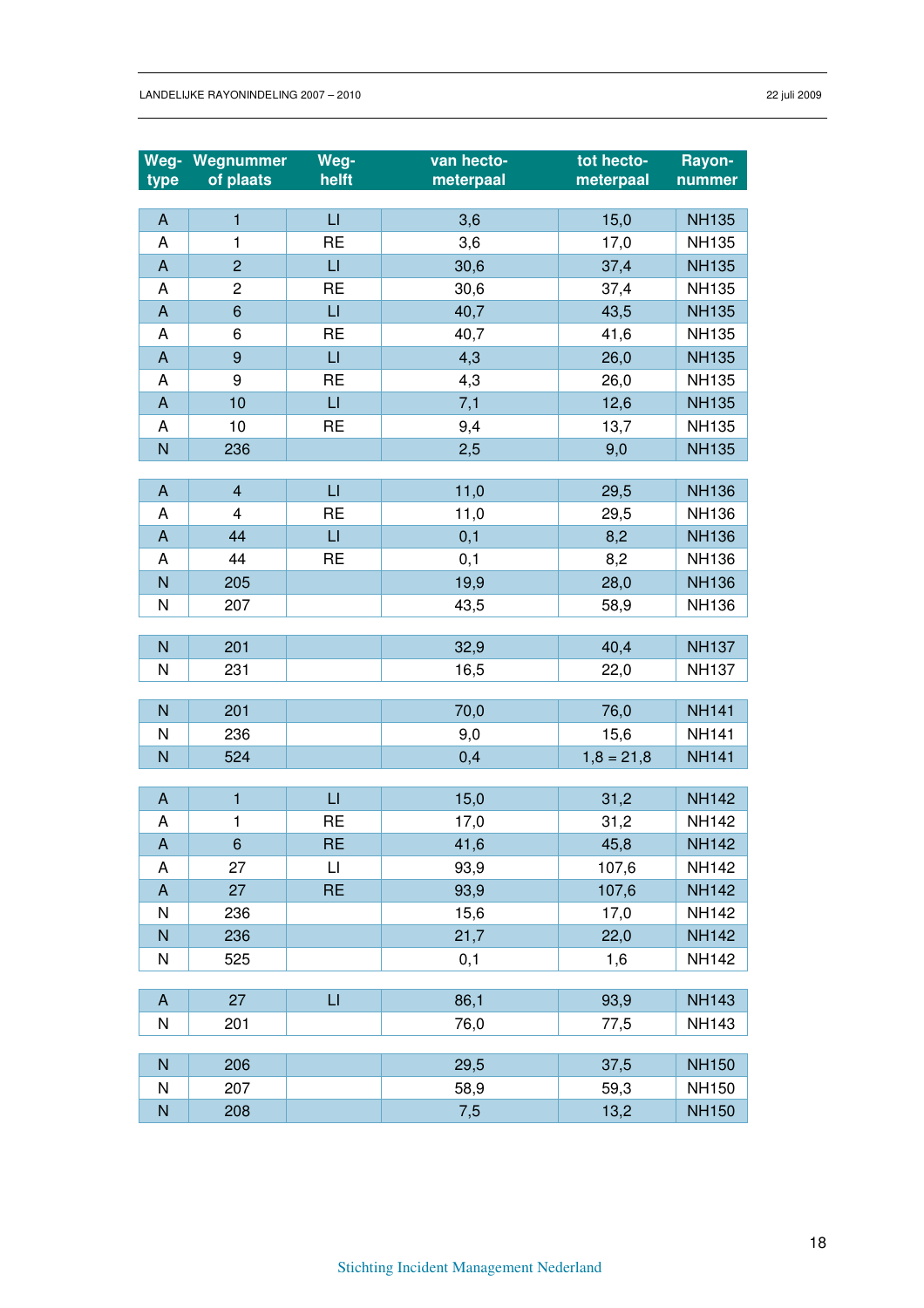| Weg-<br>type | Wegnummer<br>of plaats | Weg-<br>helft | van hecto-<br>meterpaal | tot hecto-<br>meterpaal | Rayon-<br>nummer |
|--------------|------------------------|---------------|-------------------------|-------------------------|------------------|
| A            | 28                     | LI            | 105,1                   | 120,6                   | O72              |
| A            | 28                     | <b>RE</b>     | 105,1                   | 120,6                   | O72              |
| A            | 32                     | LI            | 5,5                     | 10,4                    | O72              |
| A            | 32                     | <b>RE</b>     | 5,4                     | 10,4                    | O72              |
| N            | 331                    |               | 4,5                     | 15,1                    | O72              |
| Ν            | 334                    |               | 0,1                     | 17,0                    | O72              |

| A | 28  | LI        | 85,4  | 105,1 | O73 |
|---|-----|-----------|-------|-------|-----|
| A | 28  | <b>RE</b> | 91,8  | 105,1 | O73 |
| N | 35  |           | 4,7   | 17,0  | O73 |
| N | 50  |           | 247,6 | 258,1 | O73 |
| N | 307 |           | 32,9  | 35,4  | O73 |
| N | 331 |           | 2,2   | 4,5   | O73 |
| N | 337 |           | 6,2   | 28,4  | O73 |
| N | 340 |           | 49,1  | 64,4  | O73 |
| N | 764 |           | 4,5   | 13,8  | O73 |

| Zwolle | Blaloweg           |                           | O73 |
|--------|--------------------|---------------------------|-----|
| Zwolle | Ceintuurbaan       |                           | O73 |
| Zwolle | Hasselterweg       |                           | O73 |
| Zwolle | Heinoseweg         |                           | O73 |
| Zwolle | <b>IJsselallee</b> |                           | O73 |
| Zwolle | Oldeneel           |                           | O73 |
| Zwolle | Stadshagenallee    |                           | O73 |
| Zwolle | Voorsterweg        |                           | O73 |
| Zwolle | Westenholterallee  | Blaloweg - A28            | O73 |
| Zwolle | Wijheseweg         | <b>IJsselallee – N337</b> | O73 |
| Zwolle | Zwartewaterallee   |                           | O73 |
| Zwolle | Zwolseweg          |                           | O73 |

| N            | 34  | 16,8  | 27,2  | O74 |
|--------------|-----|-------|-------|-----|
| N            | 48  | 94,1  | 100   | O74 |
| N            | 340 | 64,4  | 66,7  | O74 |
| N            | 348 | 73,2  | 83,8  | O74 |
|              |     |       |       |     |
| N            | 34  | 27,2  | 43,9  | O75 |
| N            | 36  | 19,9  | 31,1  | O75 |
| N            | 48  | 100,0 | 105,4 | O75 |
|              |     |       |       |     |
| $\mathsf{R}$ | 348 | 0,0   | 1,2   | O76 |
| N            | 348 | 57,2  | 59,0  | O76 |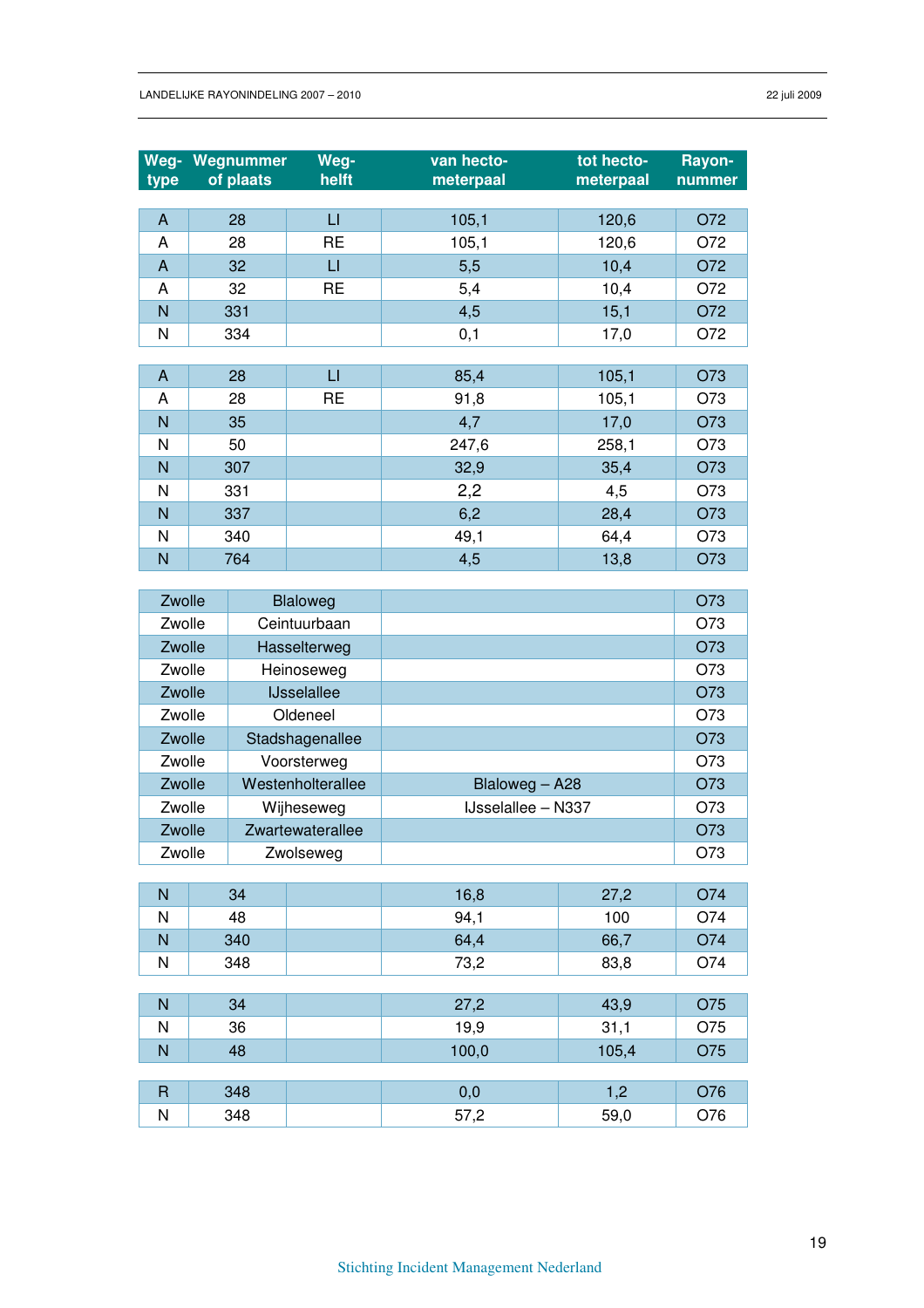| N<br>35<br>45,0<br>O77<br>17,0<br>N<br>337<br>6,2<br>O77<br>3,6<br>N<br>348<br>49,9<br>56,2<br>O77<br>N<br>348<br>59,0<br>73,2<br>O77<br>$\sqcup$<br>113,3<br>O81<br>A<br>$\mathbf{1}$<br>131,5<br><b>RE</b><br>1<br>113,3<br>O81<br>Α<br>145,7<br>$\sqcup$<br>$\mathsf{A}$<br>35<br>41,5<br>O81<br>47,8<br><b>RE</b><br>O81<br>35<br>41,5<br>Α<br>47,8<br>N<br>36<br>3,5<br>19,9<br>O81<br>N<br>O81<br>350<br>8,7<br>13,4<br>N<br>347<br>10,4<br>21,6<br>O81 | O84 |
|---------------------------------------------------------------------------------------------------------------------------------------------------------------------------------------------------------------------------------------------------------------------------------------------------------------------------------------------------------------------------------------------------------------------------------------------------------------|-----|
|                                                                                                                                                                                                                                                                                                                                                                                                                                                               |     |
|                                                                                                                                                                                                                                                                                                                                                                                                                                                               |     |
|                                                                                                                                                                                                                                                                                                                                                                                                                                                               |     |
|                                                                                                                                                                                                                                                                                                                                                                                                                                                               |     |
|                                                                                                                                                                                                                                                                                                                                                                                                                                                               |     |
|                                                                                                                                                                                                                                                                                                                                                                                                                                                               |     |
|                                                                                                                                                                                                                                                                                                                                                                                                                                                               |     |
|                                                                                                                                                                                                                                                                                                                                                                                                                                                               |     |
|                                                                                                                                                                                                                                                                                                                                                                                                                                                               |     |
|                                                                                                                                                                                                                                                                                                                                                                                                                                                               |     |
|                                                                                                                                                                                                                                                                                                                                                                                                                                                               |     |
|                                                                                                                                                                                                                                                                                                                                                                                                                                                               |     |
| Hellendoorn<br>O81<br>Grotestraat                                                                                                                                                                                                                                                                                                                                                                                                                             |     |
| Hellendoorn<br>Wierdensestraat<br>O81                                                                                                                                                                                                                                                                                                                                                                                                                         |     |
| $\mathbf{1}$<br>$\sqcup$<br>131,5<br>163,0<br>A                                                                                                                                                                                                                                                                                                                                                                                                               |     |
| <b>RE</b><br>1<br>O84<br>Α<br>145,7<br>162,6                                                                                                                                                                                                                                                                                                                                                                                                                  |     |
| $\mathsf{A}$<br>$\sqcup$<br>O84<br>35<br>47,8<br>62,0                                                                                                                                                                                                                                                                                                                                                                                                         |     |
| <b>RE</b><br>35<br>O84<br>Α<br>47,8<br>61,7                                                                                                                                                                                                                                                                                                                                                                                                                   |     |
| N<br>O84<br>346<br>36,6<br>47,5                                                                                                                                                                                                                                                                                                                                                                                                                               |     |
| N<br>O84<br>739<br>2,0<br>4,9                                                                                                                                                                                                                                                                                                                                                                                                                                 |     |
| Hengelo<br><b>O84</b><br>Beethovenlaan                                                                                                                                                                                                                                                                                                                                                                                                                        |     |
| O84<br>Hengelo<br>Boekeloseweg<br>Breemarsweg - Diamantstraat                                                                                                                                                                                                                                                                                                                                                                                                 |     |
| Hengelo<br><b>O84</b><br><b>Bornsestraat</b>                                                                                                                                                                                                                                                                                                                                                                                                                  |     |
| O84<br>Hengelo<br>Kuipersdijk - Boekleloseweg<br>Breemarsweg                                                                                                                                                                                                                                                                                                                                                                                                  |     |
| Hengelo<br>N346 - Geerdinksweg<br>O84<br>Deldenerstraat                                                                                                                                                                                                                                                                                                                                                                                                       |     |
| Hengelo<br>O84<br>Diamantstraat                                                                                                                                                                                                                                                                                                                                                                                                                               |     |
| Hengelo<br>Kuipersdijk - Hengelosestraat<br><b>O84</b><br>Enschedesestraat                                                                                                                                                                                                                                                                                                                                                                                    |     |
| Hengelo<br>O84<br>Geerdinksweg                                                                                                                                                                                                                                                                                                                                                                                                                                |     |
| Hengelo<br>Haaksbergerstraat<br><b>O84</b>                                                                                                                                                                                                                                                                                                                                                                                                                    |     |
| Hengelo<br>Kuipersdijk<br>O84                                                                                                                                                                                                                                                                                                                                                                                                                                 |     |
| Hengelo<br>O84<br>Oelerweg<br>Haaksbergerstraat - Geerdinksweg                                                                                                                                                                                                                                                                                                                                                                                                |     |
| Hengelo<br>Oldenzaalsestraat<br>O84                                                                                                                                                                                                                                                                                                                                                                                                                           |     |
| Hengelo<br><b>O84</b><br>PC Hooftlaan<br>Beethovenlaan - Laan van Driene                                                                                                                                                                                                                                                                                                                                                                                      |     |
| Hengelo<br>Weideweg<br>O84                                                                                                                                                                                                                                                                                                                                                                                                                                    |     |
|                                                                                                                                                                                                                                                                                                                                                                                                                                                               |     |
| $\mathsf{L}\mathsf{I}$<br>$\overline{1}$<br>163,0<br>O85<br>$\mathsf{A}$<br>169,7<br><b>RE</b><br>A<br>162,6<br>169,7<br>O85<br>1                                                                                                                                                                                                                                                                                                                             |     |
| N<br>737<br><b>O85</b><br>4,6<br>6,3                                                                                                                                                                                                                                                                                                                                                                                                                          |     |
| N<br>6,4<br>O85<br>733<br>7,0                                                                                                                                                                                                                                                                                                                                                                                                                                 |     |
| N<br>342<br><b>O85</b><br>50,0<br>50,9                                                                                                                                                                                                                                                                                                                                                                                                                        |     |
| N<br>342<br>52,9<br>60,5<br>O85                                                                                                                                                                                                                                                                                                                                                                                                                               |     |
| Oldenzaal<br>O85<br>Ossenmaatstraat                                                                                                                                                                                                                                                                                                                                                                                                                           |     |
| Oldenzaal<br>O85<br>Eektestraat                                                                                                                                                                                                                                                                                                                                                                                                                               |     |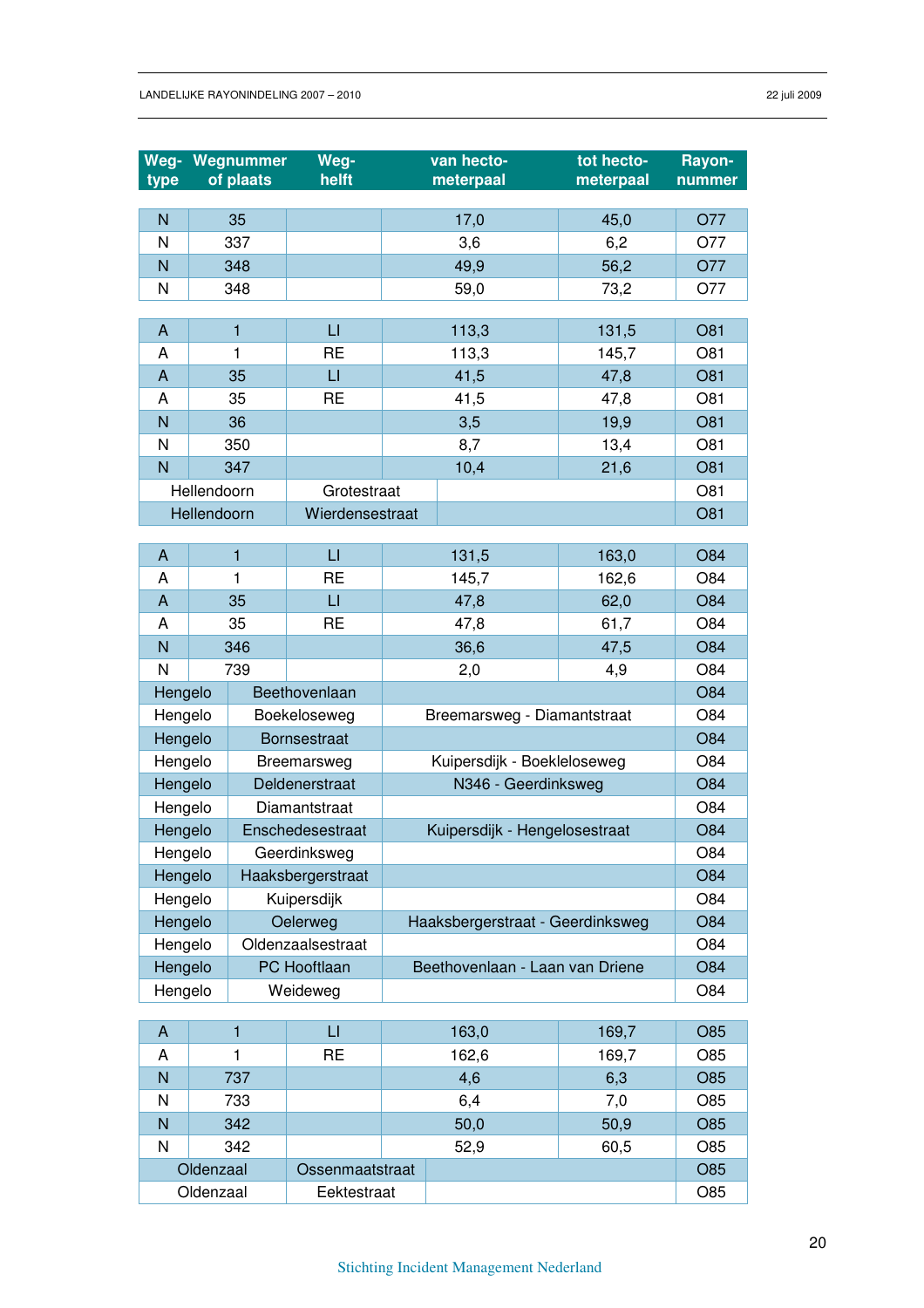| Weg-<br>type | Wegnummer<br>of plaats | Weg-<br>helft | van hecto-<br>meterpaal | tot hecto-<br>meterpaal | Rayon-<br>nummer |
|--------------|------------------------|---------------|-------------------------|-------------------------|------------------|
|              |                        |               |                         |                         |                  |
| A            | 1                      | П             | 169,7                   | 178,4                   | O86              |
| A            | 1                      | <b>RE</b>     | 169,7                   | 178,4                   | O86              |
| N            | 342                    |               | 60,5                    | 66,6                    | O86              |
|              |                        |               |                         |                         |                  |
| $\mathsf{N}$ | 18                     |               | 0,1                     | 6,3                     | O87              |
| A            | 35                     | LI            | 62,0                    | 66,7                    | O87              |
| A            | 35                     | <b>RE</b>     | 61,7                    | 66,7                    | <b>O87</b>       |
| N            | 35                     | LI            | 66,7                    | 76,5                    | O87              |
| $\mathsf{N}$ | 35                     | <b>RE</b>     | 66,7                    | 76,5                    | O87              |
| N            | 737                    |               | 0,1                     | 4,6                     | O87              |
| N            | 733                    |               | 0,2                     | 6,4                     | O87              |

| Enschede | Boddenkampsingel  |                                   | O87 |
|----------|-------------------|-----------------------------------|-----|
| Enschede | Deurningerstraat  | Boddenkampsingel - Lasondersingel | O87 |
| Enschede | Getfertsingel     |                                   | O87 |
| Enschede | Gronausestraat    | Hogelandsingel - Oostweg          | O87 |
| Enschede | Haaksbergerstraat | Pathmossingel - N18               | O87 |
| Enschede | Hengelosestraat   |                                   | O87 |
| Enschede | Hogelandsingel    |                                   | O87 |
| Enschede | Laaressingel      |                                   | O87 |
| Enschede | Lasondersingel    |                                   | O87 |
| Enschede | Oldenzaalsestraat | Laaressingel - N273               | O87 |
| Enschede | Oliemolensingel   |                                   | O87 |
| Enschede | Oostweg           |                                   | O87 |
| Enschede | Parkweg           |                                   | O87 |
| Enschede | Pathmossingel     |                                   | O87 |
| Enschede | Tubantiasingel    |                                   | O87 |
| Enschede | Varviksingel      |                                   | O87 |
| Enschede | Volksparksingel   |                                   | O87 |
| Enschede | Westerval         |                                   | O87 |
| Enschede | Zuiderval         | Varviksingel - A35/N35            | O87 |

| . . | 700<br>ت ر |  | nu<br>ĸ |
|-----|------------|--|---------|

| Haaksbergen | Goorsestraat            | Westsingel - Noordsingel | O88 |
|-------------|-------------------------|--------------------------|-----|
| Haaksbergen | Hengelosestraat (=N739) | tot Noordsingel          | O88 |
| Haaksbergen | Noordsingel             |                          | O88 |
| Haaksbergen | Westsingel              |                          | O88 |
|             |                         |                          |     |

| 342      |                  | 66,6 | 27 O<br>07<br>-- | O89   |
|----------|------------------|------|------------------|-------|
| 342      |                  | 69,4 | .8               | O89   |
| Denekamp | Scandinavieroute |      |                  | ົ່ວ89 |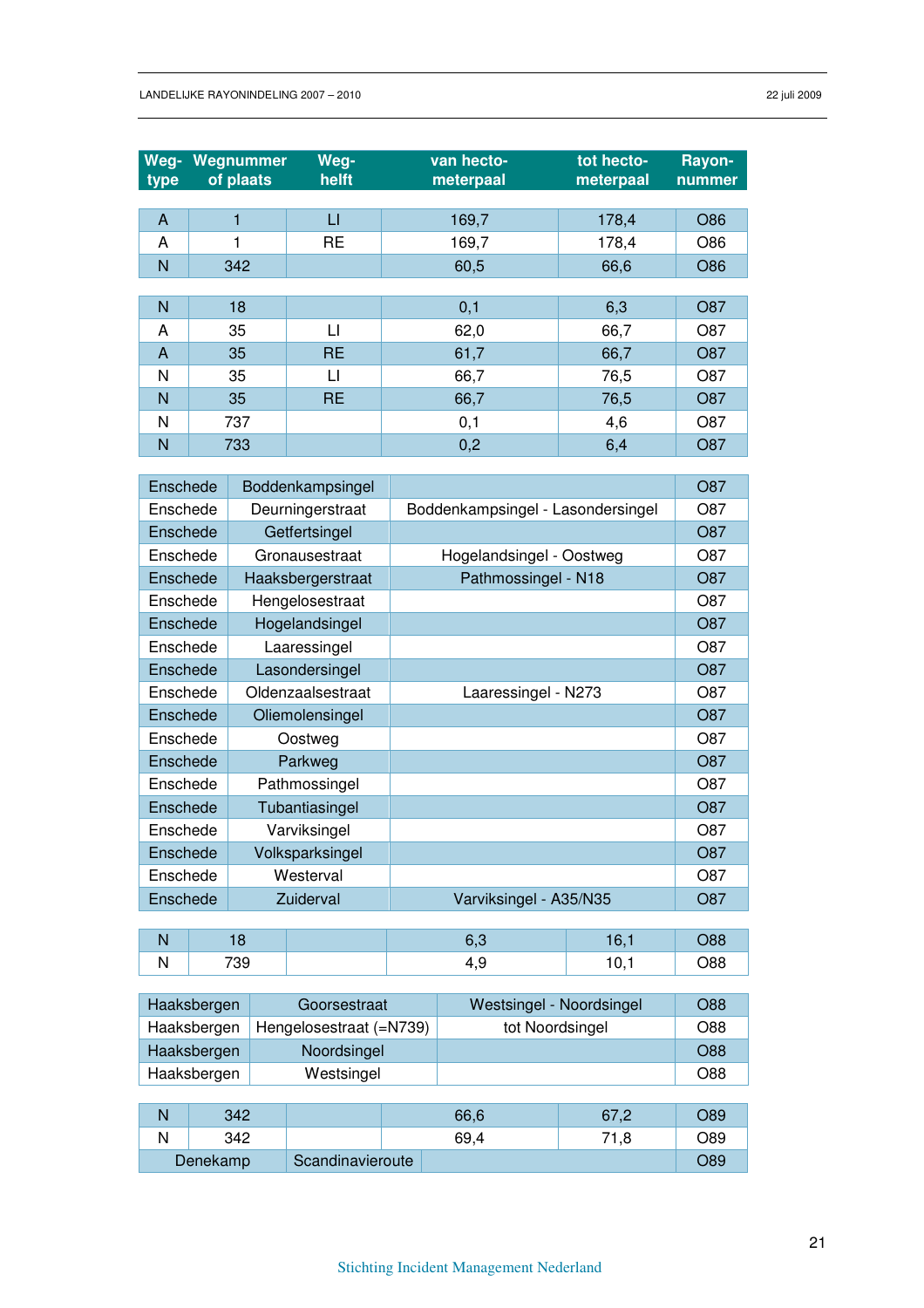| Weg-                      | Wegnummer      | Weg-           | van hecto- | tot hecto- | Rayon- |
|---------------------------|----------------|----------------|------------|------------|--------|
| type                      | of plaats      | helft          | meterpaal  | meterpaal  | nummer |
|                           |                | $\sqcup$       |            |            |        |
| $\boldsymbol{\mathsf{A}}$ | $\mathbf{1}$   |                | 31,2       | 36,3       | U205   |
| A                         | 1              | <b>RE</b>      | 31,2       | 36,3       | U205   |
| N                         | 221            |                | 32,6       | 36,8       | U205   |
| N                         | 234            |                | 7,5        | 11,4       | U205   |
| A                         | $\mathbf{1}$   | $\mathsf{L}$   | 36,3       | 42,0       | U206   |
| A                         | 1              | <b>RE</b>      | 36,3       | 44,6       | U206   |
| $\boldsymbol{\mathsf{A}}$ | 28             | $\overline{L}$ | 11,5       | 22,7       | U206   |
| N                         | 199            |                | 0,3        | 7,4        | U206   |
|                           |                |                |            |            |        |
| $\boldsymbol{\mathsf{A}}$ | $\overline{2}$ | $\sqcup$       | 37,4       | 43,6       | U207   |
| A                         | $\overline{c}$ | <b>RE</b>      | 37,4       | 44,0       | U207   |
| $\overline{N}$            | 201            |                | 56,6       | 61,2       | U207   |
|                           |                |                |            |            |        |
| N                         | 201            |                | 50,0       | 56,6       | U208   |
| N                         | 212            |                | 0,1        | 12,5       | U208   |
| N                         | 231            |                | 8,7        | 16,4       | U208   |
| N                         | 401            |                | 0,1        | 5,0        | U208   |
|                           |                |                |            |            |        |
| $\boldsymbol{\mathsf{A}}$ | $\overline{2}$ | $\sqcup$       | 43,6       | 49,6       | U210   |
| Α                         | $\overline{c}$ | <b>RE</b>      | 44,0       | 56,6       | U210   |
| N                         | 201            |                | 61,2       | 65,3       | U210   |
| N                         | 401            |                | 5,0        | 7,0        | U210   |
| $\overline{N}$            | 230            |                | 0,1        | 5,7        | U211   |
|                           |                |                |            |            |        |
| $\boldsymbol{\mathsf{A}}$ | 27             | $\sqcup$       | 80,3       | 86,1       | U212   |
| A                         | 27             | <b>RE</b>      | 71,0       | 93,9       | U212   |
| A                         | 28             | $\sqcup$       | 0,1        | 11,5       | U212   |
| N                         | 234            |                | 0,1        | 7,5        | U212   |
| N                         | 237            |                | 73,0       | 82,7       | U212   |
| ${\sf N}$                 | 238            |                | 0,1        | 6,5        | U212   |
| $\overline{N}$            | 412            |                | 0,1        | 1,3        | U212   |
|                           |                |                |            |            |        |
| ${\sf N}$                 | 237            |                | 82,7       | 88,0       | U213   |
|                           |                |                |            |            |        |
| A                         | 28             | <b>RE</b>      | 11,5       | 22,7       | U214   |
| ${\sf N}$                 | 226            |                | 49,1       | 57,4       | U214   |
| N                         | 227            |                | 0,1        | 6,1        | U214   |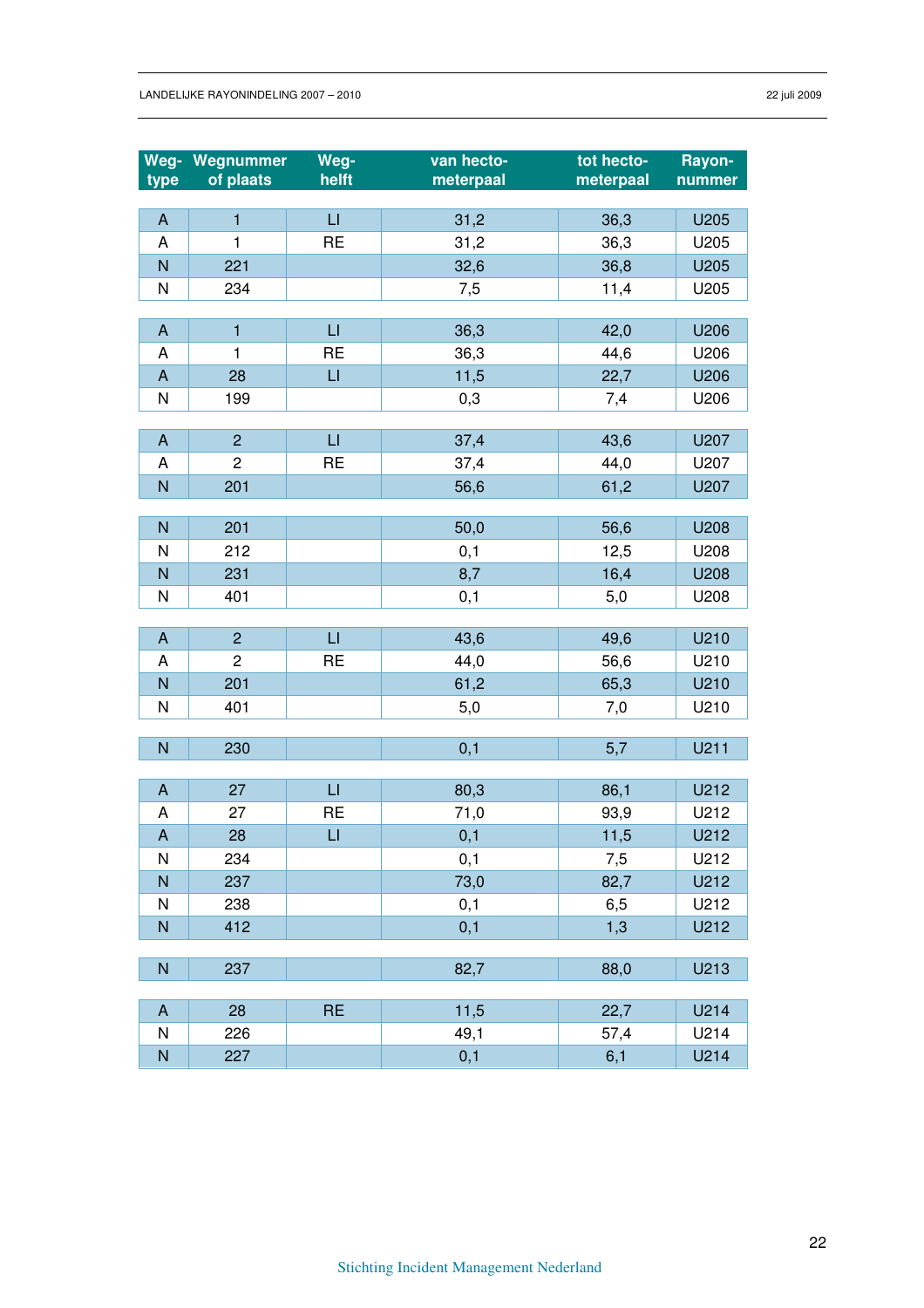|                           | Weg- Wegnummer       | Weg-                   | van hecto-      | tot hecto- | Rayon- |
|---------------------------|----------------------|------------------------|-----------------|------------|--------|
| type                      | of plaats            | helft                  | meterpaal       | meterpaal  | nummer |
|                           |                      |                        |                 |            |        |
| $\boldsymbol{\mathsf{A}}$ | 12                   | $\mathsf{L}$           | 40,0            | 56,3       | U216   |
| A                         | 12                   | <b>RE</b>              | 40,0            | 59,5       | U216   |
| N                         | 198                  |                        | 54,2            | 55,5       | U216   |
| N                         | 204                  |                        | $21,1*$         | $21,9*$    | U216   |
| $\overline{N}$            | 212                  |                        | 12,5            | 12,8       | U216   |
|                           | Woerden              |                        | Steinhagenseweg |            | U216   |
|                           | * Europabaan Woerden |                        |                 |            |        |
| A                         | 12                   | <b>RE</b>              | 59,5            | 67,9       | U217   |
| A                         | 27                   | $\mathsf{L}$           | 58,4            | 67,5       | U217   |
| N                         | 408                  |                        | 0,2             | 2,9        | U217   |
| N                         | 409                  |                        | 10,0            | 11,7       | U217   |
|                           |                      |                        |                 |            |        |
| A                         | $\overline{2}$       | $\sqcup$               | 49,6            | 56,6       | U219   |
| A                         | 12                   | $\sqcup$               | 62,8            | 63,9       | U219   |
| $\boldsymbol{\mathsf{A}}$ | 27                   | $\sqcup$               | 67,5            | 80,3       | U219   |
| A                         | 28                   | <b>RE</b>              | 0,1             | 11,5       | U219   |
|                           |                      |                        |                 |            |        |
| A                         | $\overline{2}$       | $\mathsf{L}$           | 63,8            | 70,9       | U220   |
| A                         | $\overline{2}$       | <b>RE</b>              | 68,8            | 71,1       | U220   |
| N                         | 210                  |                        | 48,0            | 50,0       | U220   |
| A                         | 27                   | <b>RE</b>              | 68,4            | 71,0       | U221   |
| N                         | 409                  |                        | 11,7            | 12,6       | U221   |
|                           |                      |                        |                 |            |        |
| A                         | 12                   | $\mathsf{L}$           | 63,9            | 77,6       | U223   |
| A                         | 12                   | <b>RE</b>              | 67,9            | 81,0       | U223   |
| N                         | 227                  |                        | 9,3             | 10,2       | U223   |
| N                         | 227                  |                        | 12,0            | 13,1       | U223   |
| N                         | 229                  |                        | 5,8             | 13,6       | U223   |
|                           |                      |                        |                 |            |        |
| A                         | 12                   | $\mathsf{L}\mathsf{I}$ | 77,6            | 102,2      | U224   |
| Α                         | 12                   | <b>RE</b>              | 81,0            | 102,2      | U224   |
| $\mathsf{N}$              | 226                  |                        | 57,4            | 63,6       | U224   |
| N                         | 227                  |                        | 6,1             | 9,3        | U224   |
| ${\sf N}$                 | 227                  |                        | 13,1            | 15,9       | U224   |
| N                         | 229                  |                        | 13,6            | 18,1       | U224   |
| ${\sf N}$                 | 233                  |                        | 1,9             | 10,3       | U224   |
| N                         | 233                  |                        | 10,3            | 11,8       | U224   |
|                           |                      |                        |                 |            |        |
| $\mathsf{N}$              | 210                  |                        | 31,0            | 48,0       | U227   |
| A                         | $\overline{2}$       | $\mathsf{L}\mathsf{L}$ | 56,6            | 63,8       | U228   |
| Α                         | $\overline{c}$       | <b>RE</b>              | 56,6            | 68,8       | U228   |
| $\boldsymbol{\mathsf{A}}$ | 12                   | $\sqcup$               | 56,3            | 62,8       | U228   |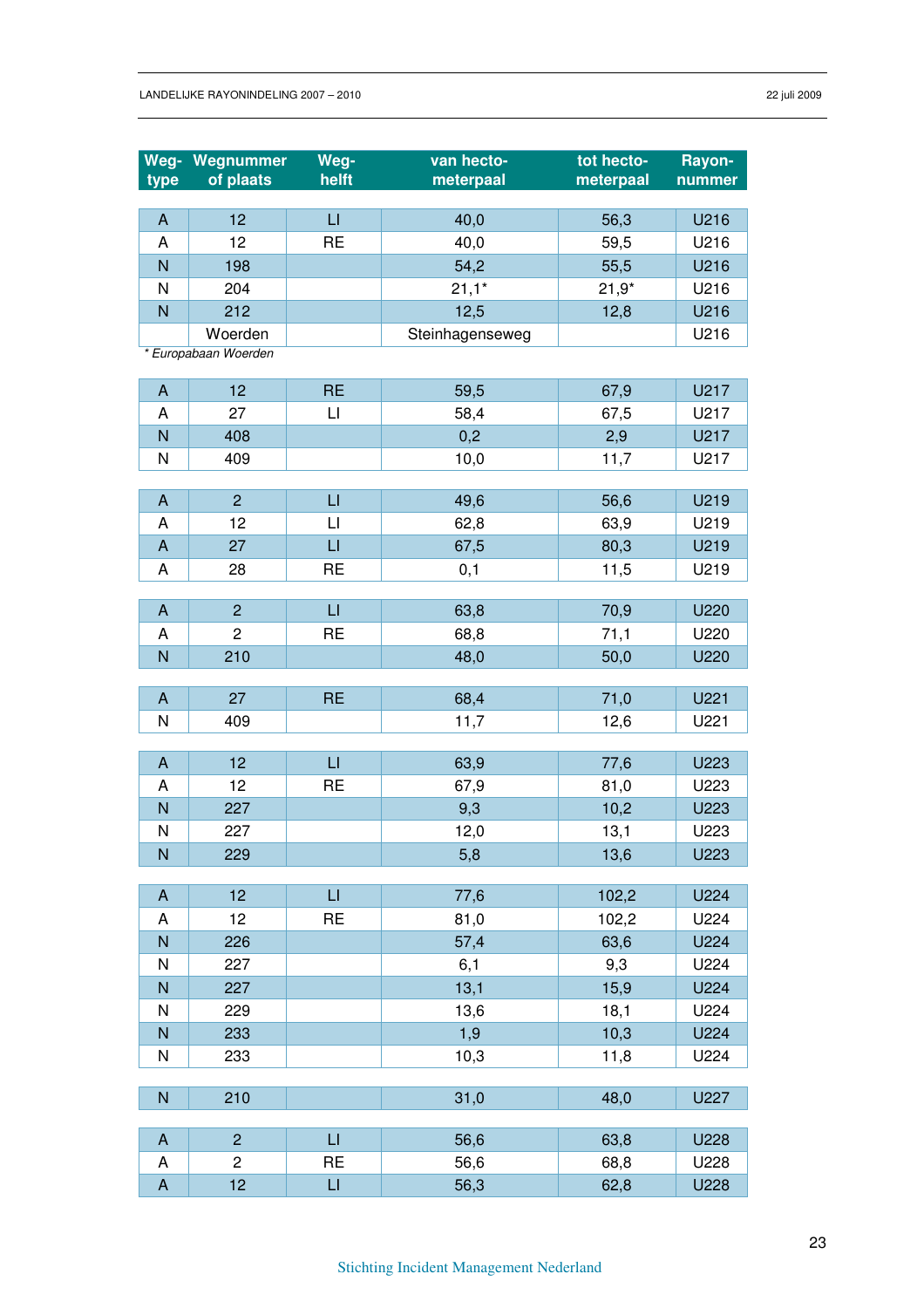|                           | Weg- Wegnummer          | Weg-                     | van hecto-   | tot hecto- | Rayon-       |
|---------------------------|-------------------------|--------------------------|--------------|------------|--------------|
| type                      | of plaats               | helft                    | meterpaal    | meterpaal  | nummer       |
|                           |                         |                          |              |            |              |
| $\overline{N}$            | 57                      |                          | 42,0         | 57,5       | Z281         |
| N                         | 59                      |                          | $0,1 = 14,9$ | 33,5       | Z281         |
| ${\sf N}$                 | 57                      |                          | 57,5         | 76,9       | Z283         |
|                           |                         |                          |              |            |              |
| $\mathsf{N}$              | 57                      |                          | 76,9         | 79,6       | Z285         |
| A                         | 58                      | $\sqcup$                 | 164,0        | 171,4      | Z285         |
| $\boldsymbol{\mathsf{A}}$ | 58                      | <b>RE</b>                | 164,0        | 171,4      | Z285         |
|                           |                         |                          |              |            |              |
| $\mathsf{A}$              | 58                      | $\Box$                   | 138,8        | 164,0      | Z286         |
| A                         | 58                      | <b>RE</b>                | 138,8        | 164,0      | Z286         |
| $\overline{N}$            | 62                      | <b>WEST</b>              | 20,6         | 28,4       | Z286         |
| ${\sf N}$                 | 62                      |                          | 28,4         | 35,8       | Z286         |
| $\mathsf{A}$              | $\overline{\mathbf{4}}$ | $\mathsf{L}$             | 240,9        | 250,2      | Z287         |
| A                         | $\overline{\mathbf{4}}$ | <b>RE</b>                | 240,9        | 250,2      | Z287         |
| $\mathsf{A}$              | 58                      | $\sqcup$                 | 116,2        | 138,8      | Z287         |
| A                         | 58                      | <b>RE</b>                | 116,2        | 138,8      | Z287         |
| $\mathsf{N}$              | 289                     |                          | 9,4          | 20,0       | Z287         |
|                           |                         |                          |              |            |              |
| ${\sf N}$                 | 61                      |                          | 1,0          | 11,5       | Z288         |
|                           |                         |                          |              |            |              |
| $\mathsf{N}$              | 61                      |                          | 11,5         | 25,9       | Z289         |
| N                         | 62                      |                          | 16,3         | 20,6       | Z289         |
| $\overline{N}$            | <b>OOST</b><br>62       |                          | 20,6         | 28,4       | Z289         |
| $\overline{A}$            | 44                      | $\mathsf{L}$             | 8,2          | 13,2       | <b>ZH151</b> |
| A                         | 44                      | <b>RE</b>                | 8,2          | 13,2       | ZH151        |
| N                         | 206                     |                          | 21,6         | 29,5       | ZH151        |
| N                         | 208                     |                          | 5,8          | 7,5        | ZH151        |
|                           |                         |                          |              |            |              |
| $\mathsf{N}$              | 14                      |                          | 10,0         | 15,4       | ZH152        |
| A                         | 44                      | $\mathsf{L}$             | 19,6         | 21,6       | ZH152        |
| $\overline{A}$            | 44                      | <b>RE</b>                | 19,6         | 21,6       | ZH152        |
| N                         | 44                      |                          | 21,6         | 27,9       | ZH152        |
| ${\sf N}$                 | 206                     |                          | 15,7         | 21,6       | ZH152        |
|                           |                         |                          |              |            |              |
|                           | Den Haag                | Benoordenhoutseweg (L+R) |              |            | ZH152        |
|                           | Den Haag                | Hubertustunnel (L+R)     |              |            | ZH152        |
|                           | Den Haag                | Leidsestraatweg (L+R)    |              |            | ZH152        |
|                           | Den Haag                | Rijksstraatweg           |              |            | ZH152        |
| $\mathsf{A}$              | 44                      | $\mathsf{L}\mathsf{L}$   | 13,2         | 19,6       | ZH153        |
| A                         | 44                      | <b>RE</b>                | 13,2         | 19,6       | ZH153        |
| $\overline{N}$            | 206                     |                          | 10,1         | 15,7       | ZH153        |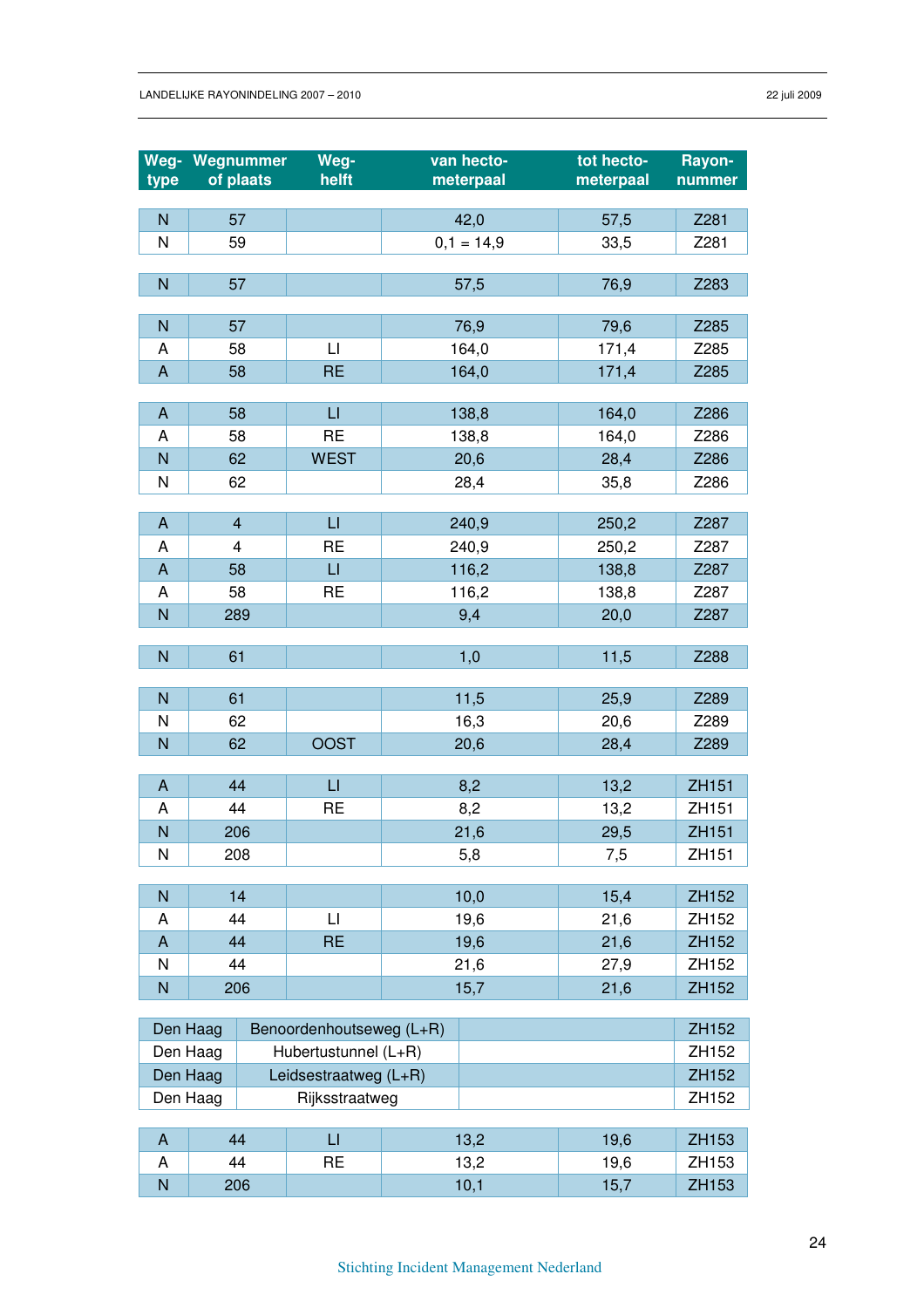| type                      | Weg- Wegnummer<br>of plaats | Weg-<br>helft          | van hecto-<br>meterpaal |                  | tot hecto-<br>meterpaal | Rayon-<br>nummer  |
|---------------------------|-----------------------------|------------------------|-------------------------|------------------|-------------------------|-------------------|
|                           |                             |                        |                         |                  |                         |                   |
| A                         | $\overline{\mathbf{4}}$     | $\sqcup$               | 29,5                    |                  | 45,2                    | ZH154             |
| A                         | 4                           | <b>RE</b>              | 29,5                    |                  | 45,2                    | ZH154             |
| N                         | 11                          |                        | 0,1                     |                  | 8,7                     | ZH154             |
| N                         | 206                         |                        | 3,3                     |                  | 10,1                    | ZH154             |
| N                         | 207                         |                        | 40,8                    |                  | 43,5                    | ZH154             |
| N                         | 209                         |                        | 17,1                    |                  | 26,6                    | ZH154             |
|                           |                             |                        |                         |                  |                         |                   |
| N                         | 11                          |                        | 8,7                     |                  | 17,1                    | ZH155             |
| N                         | 207                         |                        | 30,8                    |                  | 40,8                    | ZH155             |
| N                         | 231                         |                        | 1,2                     |                  | 8,7                     | ZH155             |
|                           | $\overline{\mathbf{4}}$     | $\sqcup$               |                         |                  |                         | ZH156             |
| A<br>Α                    | 4                           | <b>RE</b>              | 45,2                    |                  | 53,4                    | ZH156             |
| A                         | $\overline{\mathbf{4}}$     | $\sqcup$               | 45,2<br>57,0            |                  | 53,6<br>69,5            |                   |
| Α                         | 4                           | <b>RE</b>              | 57,2                    |                  | 69,5                    | ZH156<br>ZH156    |
| A                         | 12                          | $\sqcup$               | 3,3                     |                  | 7,2                     | ZH156             |
| A                         | 12                          | <b>RE</b>              | 3,3                     |                  | 7,2                     | ZH156             |
| A                         | 13                          | $\sqcup$               | 3,0                     |                  | 7,3                     | ZH156             |
| A                         | 13                          | <b>RE</b>              | 3,0                     |                  | 7,3                     | ZH156             |
| N                         | 211                         |                        | 12,8                    |                  | 21,3                    | ZH156             |
| N                         | 222                         |                        | 4,0                     |                  | 5,3                     | ZH156             |
|                           |                             |                        |                         |                  |                         |                   |
| Den Haag                  |                             | Boslaan (L+R)          |                         |                  |                         | ZH156             |
| Den Haag                  |                             | Utrechtsebaan (L+R)    |                         |                  |                         | ZH156             |
| Den Haag                  |                             | Utrechtsebaan          |                         | kruising Boslaan |                         | ZH156             |
|                           |                             |                        |                         |                  |                         |                   |
| A                         | 12                          | $\sqcup$               | 7,2                     |                  | 16,6                    | ZH157             |
| A                         | 12                          | <b>RE</b>              | 7,2                     |                  | 16,6                    | ZH157             |
| Ν                         | 206                         |                        | 1,7                     |                  | 3,3                     | ZH <sub>157</sub> |
| N                         | 209                         |                        | 15,4                    |                  | 17,1                    | ZH157             |
| N                         | 470                         |                        | 0,8                     |                  | 10,4                    | ZH157             |
|                           |                             |                        |                         |                  |                         |                   |
| $\mathsf{N}$              | 11                          |                        | 17,1                    |                  | 21,5                    | ZH158             |
| Α                         |                             | $\sqcup$               | 23,7                    |                  | 40,0                    | ZH158             |
| $\mathsf{A}$              | 12                          |                        |                         |                  |                         |                   |
|                           | 12                          | <b>RE</b>              | 23,7                    |                  | 40,0                    | ZH158             |
| A                         | 20                          | $\mathsf{L}\mathsf{I}$ | 42,8                    |                  | 49,0                    | ZH158             |
| $\boldsymbol{\mathsf{A}}$ | 20                          | <b>RE</b>              | 43,0                    |                  | 49,0                    | ZH158             |
| N                         | 207                         | Li                     | 15,0                    |                  | 30,8                    | ZH158             |
|                           |                             |                        |                         |                  |                         |                   |
| A                         | 13                          | $\sqcup$               | 7,3                     |                  | 14,6                    | ZH161             |
| Α<br>N                    | 13<br>470                   | <b>RE</b>              | 7,3<br>0,1              |                  | 14,6<br>0,7             | ZH161<br>ZH161    |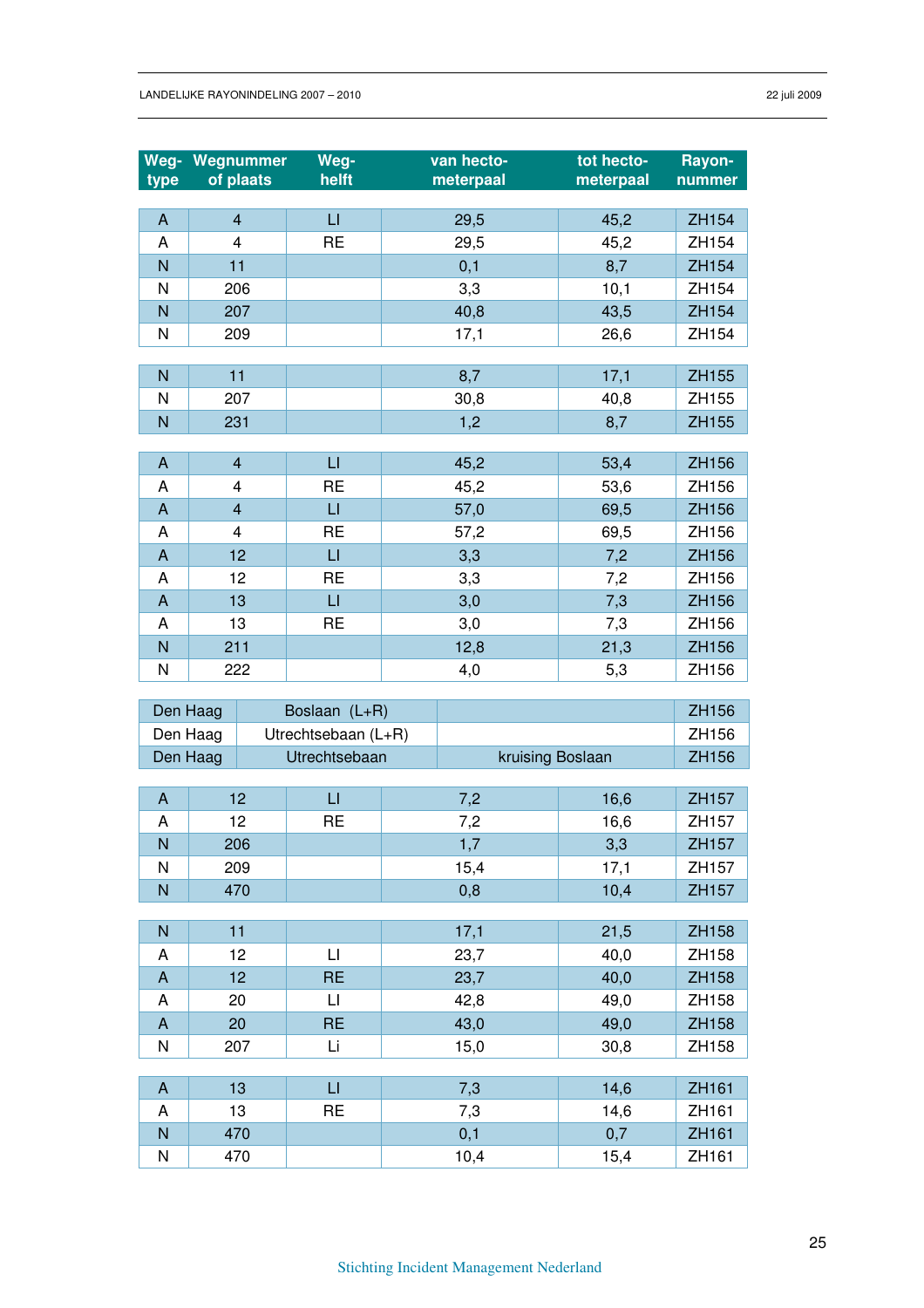| Weg-<br>type | Wegnummer<br>of plaats | Weg-<br>helft | van hecto-<br>meterpaal | tot hecto-<br>meterpaal | Rayon-<br>nummer |
|--------------|------------------------|---------------|-------------------------|-------------------------|------------------|
|              |                        |               |                         |                         |                  |
| A            | 12                     | $\sqcup$      | 16,6                    | 23,7                    | ZH162            |
| A            | 12                     | <b>RE</b>     | 16,6                    | 23,7                    | ZH162            |
| N            | 209                    |               | 3,0                     | 3,7                     | ZH162            |
| N            | 209                    |               | 5,3                     | 15,4                    | ZH162            |
|              |                        |               |                         |                         |                  |
| A            | 16                     | П             | 15,7                    | 24,3                    | ZH163            |
| A            | 16                     | <b>RE</b>     | 15,7                    | 24,3                    | ZH163            |
| A            | 20                     | $\sqcup$      | 30,0                    | 38,0                    | ZH163            |
| A            | 20                     | <b>RE</b>     | 30,0                    | 38,0                    | ZH163            |
| N            | 209                    |               | 0,1                     | 3,0                     | ZH163            |
| N            | 209                    |               | 3,7                     | 5,3                     | ZH163            |
| N            | 471                    |               | 0,1                     | 2,1                     | ZH163            |

| Rotterdam    |           |                 | A. v.Rijckevorselweg     |                                       | Kralingseplein - Maasboulevard          |       | ZH163  |
|--------------|-----------|-----------------|--------------------------|---------------------------------------|-----------------------------------------|-------|--------|
|              | Rotterdam | <b>Boompjes</b> |                          | Maasboulevard - Vasteland             |                                         | ZH163 |        |
| Rotterdam    |           |                 | Dorpsweg                 |                                       |                                         |       | ZH163  |
|              | Rotterdam |                 | Droogleever Fortuynplein |                                       |                                         |       | ZH163  |
| Rotterdam    |           |                 | Erasmusbrug Nrd.         |                                       |                                         |       | ZH163  |
| Rotterdam    |           |                 | G.K.van Hogendorpweg     |                                       |                                         |       | ZH163  |
|              | Rotterdam |                 | Henegouwerlaan           |                                       |                                         |       | ZH163  |
|              | Rotterdam |                 | Hofplein                 |                                       |                                         |       | ZH163  |
|              | Rotterdam |                 | IJsselmondseplein        |                                       |                                         |       | ZH163  |
|              | Rotterdam |                 | John F. Kennedyweg       |                                       |                                         |       | ZH163  |
| Rotterdam    |           |                 | Kralingseplein           |                                       |                                         |       | ZH163  |
|              | Rotterdam |                 | Maasboulevard            |                                       | A.v.Rijckevorselweg - Boompjes          |       | ZH163  |
| Rotterdam    |           |                 | Schiekade                |                                       |                                         |       | ZH163  |
|              | Rotterdam | Schieweg        |                          |                                       |                                         | ZH163 |        |
| Rotterdam    |           | s-Gravendijkwal |                          | Henegouwerln. - Droogl.<br>Fortuynpl. |                                         | ZH163 |        |
|              | Rotterdam |                 | Stadhoudersweg           |                                       | Schieweg - Abraham van<br>Stolkweg      |       | ZH163  |
|              | Rotterdam |                 | Statentunnel             |                                       |                                         |       | ZH163  |
| Rotterdam    |           |                 | Statenweg                |                                       | Stadhoudersweg - Statentunnel           |       | ZH163  |
|              | Rotterdam |                 | v.Limburg Stirumplein    |                                       |                                         |       | ZH163  |
| Rotterdam    |           |                 | Vasteland                |                                       | Boompjes - Westzeedijk                  |       | ZH163  |
| Rotterdam    |           |                 | Westzeedijk              |                                       | Vasteland - Droogleever<br>Fortuynplein |       | ZH163  |
|              |           |                 |                          |                                       |                                         |       |        |
| $\mathsf{A}$ |           | $\overline{4}$  | $\mathsf{L}$             |                                       | 69,5                                    | 71,9  | ZH163a |
| A            |           | 4               | <b>RE</b>                |                                       | 69,5                                    | 73,6  | ZH163a |
| A            |           | 20              | $\mathsf{L}$             |                                       | 18,4                                    | 27,1  | ZH163a |
| A            |           | 20              | <b>RE</b>                |                                       | 18,4                                    | 27,1  | ZH163a |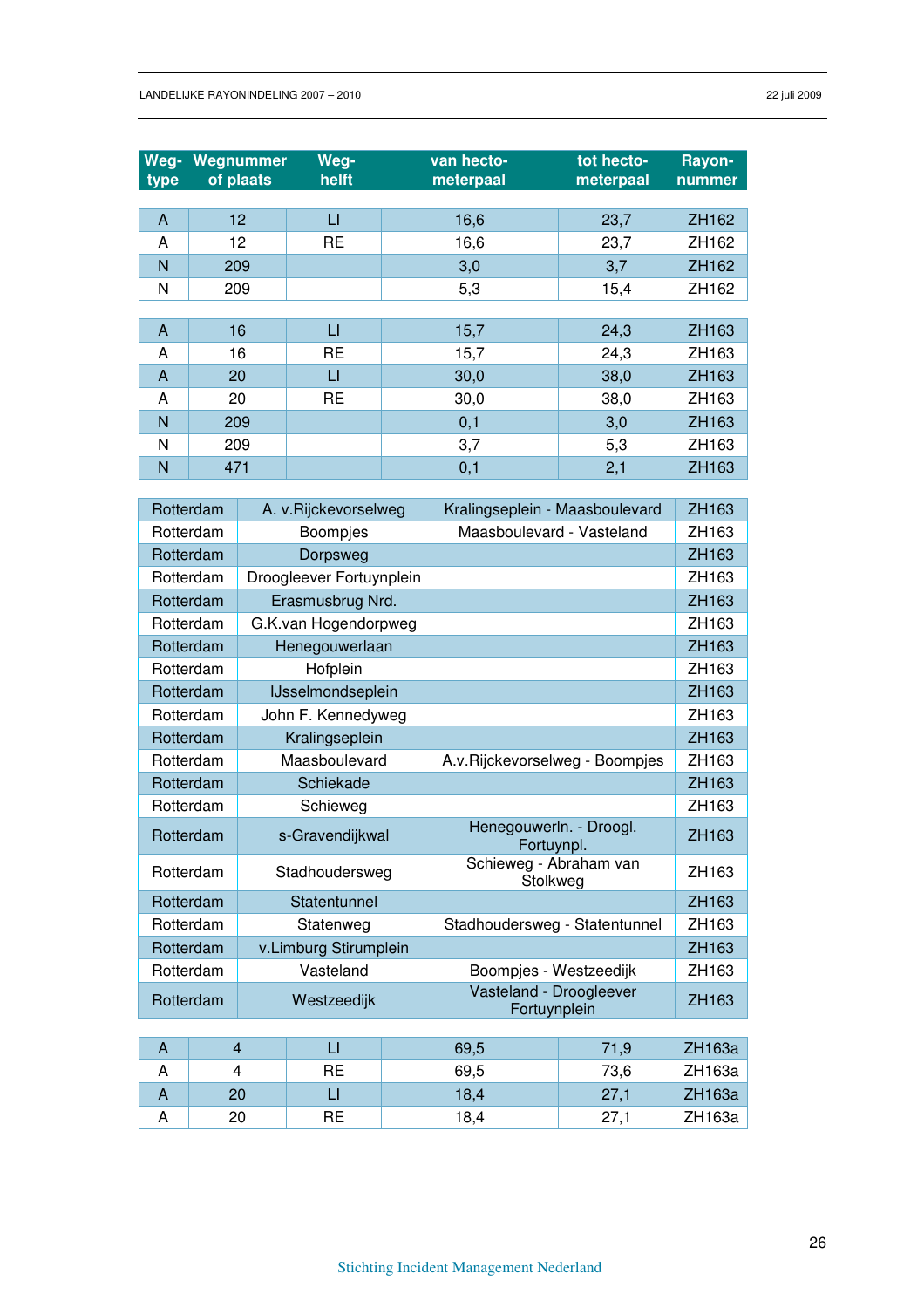| of plaats<br>meterpaal<br>meterpaal<br>type<br>nummer<br>$\mathsf{L}$<br>$\overline{A}$<br>13<br>14,6<br>19,8<br>ZH164<br><b>RE</b><br>13<br>14,6<br>19,8<br>ZH164<br>A<br>$\overline{A}$<br>20<br>$\sqcup$<br>27,1<br>30,0<br>ZH164<br><b>RE</b><br>A<br>20<br>27,1<br>30,0<br>ZH164<br>ZH164<br>Rotterdam<br>Blindeweg<br>Rotterdam<br>Doklaan<br>ZH164<br>ZH164<br>Rotterdam<br>Erasmusbrug Zuid<br>Rotterdam<br>Giessenplein<br>ZH164<br><b>Groene Kruisweg</b><br>ZH164<br>Rotterdam<br>A15 - Dorpsweg<br>Kleinpolderplein<br>Rotterdam<br>ZH164<br>Laan op Zuid<br>ZH164<br>Rotterdam<br>Maastunnel<br>ZH164<br>Rotterdam<br>Rotterdam<br>Maastunnelplein<br>ZH164<br>Rotterdam<br>Marconiplein<br>ZH164<br>Oost Blijdorpweg<br>ZH164<br>Rotterdam<br>Pelgrimsstraat<br>ZH164<br>Rotterdam<br>Rotterdam<br>Pleinweg<br>ZH164<br>ZH164<br>Rotterdam<br>Reeweg |
|--------------------------------------------------------------------------------------------------------------------------------------------------------------------------------------------------------------------------------------------------------------------------------------------------------------------------------------------------------------------------------------------------------------------------------------------------------------------------------------------------------------------------------------------------------------------------------------------------------------------------------------------------------------------------------------------------------------------------------------------------------------------------------------------------------------------------------------------------------------------|
|                                                                                                                                                                                                                                                                                                                                                                                                                                                                                                                                                                                                                                                                                                                                                                                                                                                                    |
|                                                                                                                                                                                                                                                                                                                                                                                                                                                                                                                                                                                                                                                                                                                                                                                                                                                                    |
|                                                                                                                                                                                                                                                                                                                                                                                                                                                                                                                                                                                                                                                                                                                                                                                                                                                                    |
|                                                                                                                                                                                                                                                                                                                                                                                                                                                                                                                                                                                                                                                                                                                                                                                                                                                                    |
|                                                                                                                                                                                                                                                                                                                                                                                                                                                                                                                                                                                                                                                                                                                                                                                                                                                                    |
|                                                                                                                                                                                                                                                                                                                                                                                                                                                                                                                                                                                                                                                                                                                                                                                                                                                                    |
|                                                                                                                                                                                                                                                                                                                                                                                                                                                                                                                                                                                                                                                                                                                                                                                                                                                                    |
|                                                                                                                                                                                                                                                                                                                                                                                                                                                                                                                                                                                                                                                                                                                                                                                                                                                                    |
|                                                                                                                                                                                                                                                                                                                                                                                                                                                                                                                                                                                                                                                                                                                                                                                                                                                                    |
|                                                                                                                                                                                                                                                                                                                                                                                                                                                                                                                                                                                                                                                                                                                                                                                                                                                                    |
|                                                                                                                                                                                                                                                                                                                                                                                                                                                                                                                                                                                                                                                                                                                                                                                                                                                                    |
|                                                                                                                                                                                                                                                                                                                                                                                                                                                                                                                                                                                                                                                                                                                                                                                                                                                                    |
|                                                                                                                                                                                                                                                                                                                                                                                                                                                                                                                                                                                                                                                                                                                                                                                                                                                                    |
|                                                                                                                                                                                                                                                                                                                                                                                                                                                                                                                                                                                                                                                                                                                                                                                                                                                                    |
|                                                                                                                                                                                                                                                                                                                                                                                                                                                                                                                                                                                                                                                                                                                                                                                                                                                                    |
|                                                                                                                                                                                                                                                                                                                                                                                                                                                                                                                                                                                                                                                                                                                                                                                                                                                                    |
|                                                                                                                                                                                                                                                                                                                                                                                                                                                                                                                                                                                                                                                                                                                                                                                                                                                                    |
|                                                                                                                                                                                                                                                                                                                                                                                                                                                                                                                                                                                                                                                                                                                                                                                                                                                                    |
|                                                                                                                                                                                                                                                                                                                                                                                                                                                                                                                                                                                                                                                                                                                                                                                                                                                                    |
| Rotterdam<br>Schieplein<br>ZH164                                                                                                                                                                                                                                                                                                                                                                                                                                                                                                                                                                                                                                                                                                                                                                                                                                   |
| Mathenesserlaan -<br>Rotterdam<br>s-Gravendijkwal<br>ZH164<br>Rochussenstraat                                                                                                                                                                                                                                                                                                                                                                                                                                                                                                                                                                                                                                                                                                                                                                                      |
| Stadhoudersviaduct<br>ZH164<br>Rotterdam                                                                                                                                                                                                                                                                                                                                                                                                                                                                                                                                                                                                                                                                                                                                                                                                                           |
| Kleinpolderpl. -<br>Rotterdam<br>ZH164<br>Stadhoudersweg<br>Stadhoudersviaduct                                                                                                                                                                                                                                                                                                                                                                                                                                                                                                                                                                                                                                                                                                                                                                                     |
| ZH164<br>Rotterdam<br>Stadionweg                                                                                                                                                                                                                                                                                                                                                                                                                                                                                                                                                                                                                                                                                                                                                                                                                                   |
| Rotterdam<br>Strevelsweg<br>ZH164                                                                                                                                                                                                                                                                                                                                                                                                                                                                                                                                                                                                                                                                                                                                                                                                                                  |
| Rotterdam<br>Tjalklaan<br>ZH164                                                                                                                                                                                                                                                                                                                                                                                                                                                                                                                                                                                                                                                                                                                                                                                                                                    |
| ZH164<br>Rotterdam<br>Vaanweg                                                                                                                                                                                                                                                                                                                                                                                                                                                                                                                                                                                                                                                                                                                                                                                                                                      |
| Varkenoordseviaduct<br>ZH164<br>Rotterdam                                                                                                                                                                                                                                                                                                                                                                                                                                                                                                                                                                                                                                                                                                                                                                                                                          |
| Rotterdam<br>Vierhavenstraat<br>ZH164                                                                                                                                                                                                                                                                                                                                                                                                                                                                                                                                                                                                                                                                                                                                                                                                                              |
| West Blijdorpweg<br>ZH164<br>Rotterdam                                                                                                                                                                                                                                                                                                                                                                                                                                                                                                                                                                                                                                                                                                                                                                                                                             |
| Pelgrimsstraat - Droogl.<br>Rotterdam<br>Westzeedijk<br>ZH164<br>Fortuynplein                                                                                                                                                                                                                                                                                                                                                                                                                                                                                                                                                                                                                                                                                                                                                                                      |
| Wilhelminakade<br>Rotterdam<br>ZH164                                                                                                                                                                                                                                                                                                                                                                                                                                                                                                                                                                                                                                                                                                                                                                                                                               |
| Rotterdam<br>Zuidplein<br>ZH164                                                                                                                                                                                                                                                                                                                                                                                                                                                                                                                                                                                                                                                                                                                                                                                                                                    |
| 15<br>$\sqcup$<br>$\mathsf{A}$<br>49,0<br>52,7<br>ZH166                                                                                                                                                                                                                                                                                                                                                                                                                                                                                                                                                                                                                                                                                                                                                                                                            |
| <b>RE</b><br>A<br>15<br>54,5<br>61,5<br>ZH166                                                                                                                                                                                                                                                                                                                                                                                                                                                                                                                                                                                                                                                                                                                                                                                                                      |
|                                                                                                                                                                                                                                                                                                                                                                                                                                                                                                                                                                                                                                                                                                                                                                                                                                                                    |
| $\mathsf{L}$<br>$\mathsf{A}$<br>15<br>52,7<br>ZH167<br>62,6                                                                                                                                                                                                                                                                                                                                                                                                                                                                                                                                                                                                                                                                                                                                                                                                        |
| <b>RE</b><br>ZH167<br>A<br>15<br>61,5<br>62,6                                                                                                                                                                                                                                                                                                                                                                                                                                                                                                                                                                                                                                                                                                                                                                                                                      |
| $\sqcup$<br>12,4<br>$\mathsf{A}$<br>29<br>9,9<br>ZH167                                                                                                                                                                                                                                                                                                                                                                                                                                                                                                                                                                                                                                                                                                                                                                                                             |
| <b>RE</b><br>ZH167<br>29<br>9,9<br>15,6<br>A<br>N<br>16,9<br>17,2<br>ZH167<br>217                                                                                                                                                                                                                                                                                                                                                                                                                                                                                                                                                                                                                                                                                                                                                                                  |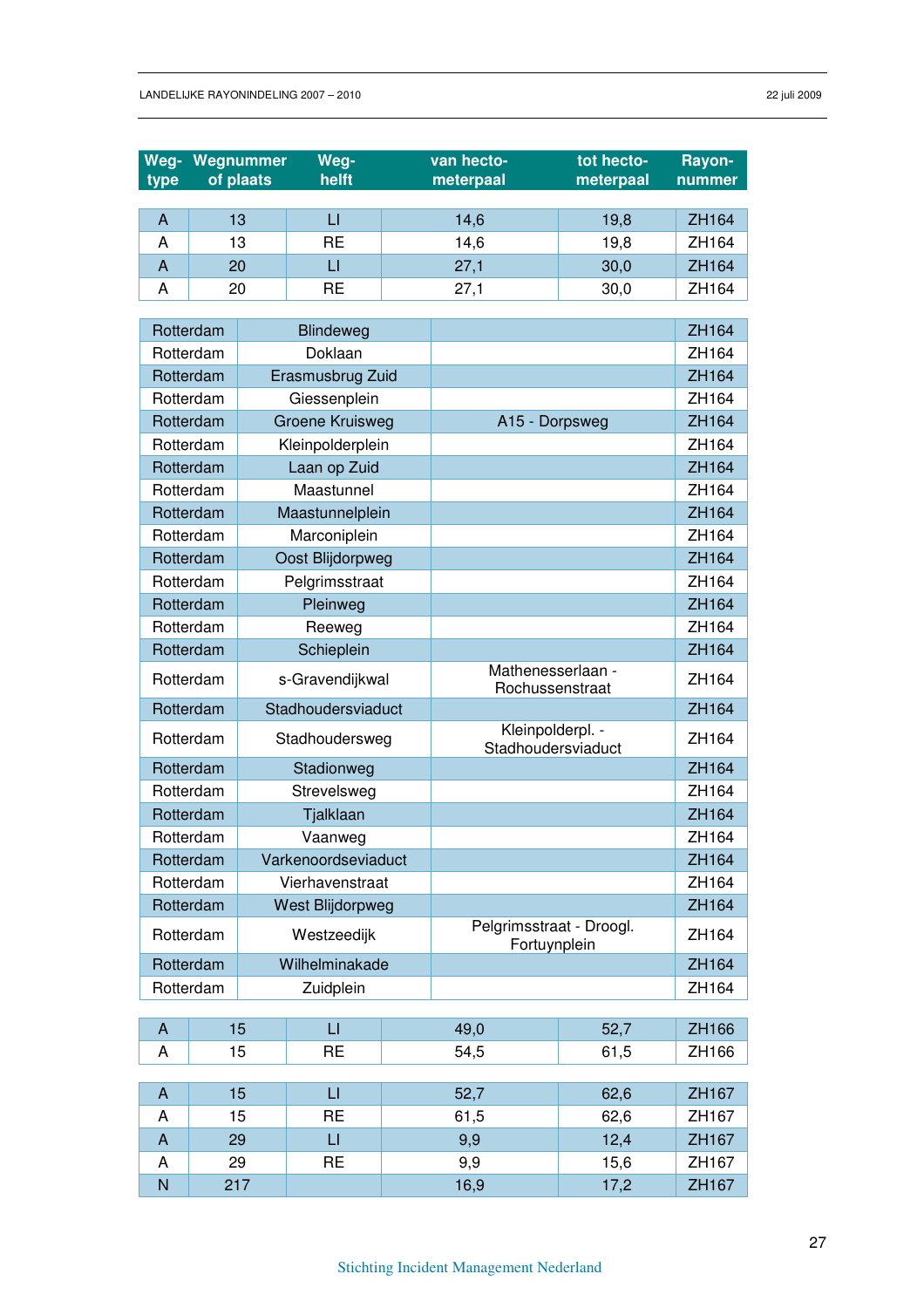|                           | <b>Weg- Wegnummer</b> | Weg-         | van hecto- | tot hecto- | Rayon-       |
|---------------------------|-----------------------|--------------|------------|------------|--------------|
| type                      | of plaats             | helft        | meterpaal  | meterpaal  | nummer       |
|                           | 15                    | $\mathsf{L}$ |            |            |              |
| $\mathsf{A}$              |                       |              | 62,6       | 73,6       | <b>ZH168</b> |
| A                         | 15                    | <b>RE</b>    | 62,6       | 75,0       | ZH168        |
| $\mathsf{A}$              | 16                    | $\sqcup$     | 24,3       | 31,0       | ZH168        |
| A                         | 16                    | <b>RE</b>    | 24,3       | 31,0       | ZH168        |
| $\boldsymbol{\mathsf{A}}$ | 38                    | $\sqcup$     | 19,6       | 21,6       | ZH168        |
| A                         | 38                    | <b>RE</b>    | 19,6       | 21,6       | ZH168        |
| <b>RW</b>                 | 915                   |              | 22,0       | 25,8       | ZH168        |
|                           |                       |              |            |            |              |
| $\mathsf{A}$              | 20                    | $\sqcup$     | 38,0       | 42,8       | ZH169        |
| A                         | 20                    | <b>RE</b>    | 38,0       | 43,0       | ZH169        |
| N                         | 219                   |              | 3,2        | 8,0        | ZH169        |
|                           |                       |              |            |            |              |
| $\mathsf{N}$              | 210                   |              | 0,3        | 12,2       | ZH170        |
|                           |                       |              |            |            |              |
| N                         | 207                   |              | 4,9        | 15,0       | ZH171        |
| $\mathsf{N}$              | 210                   |              | 12,2       | 30,6       | ZH171        |
| N                         | 216                   |              | 15,5       | 16,2       | ZH171        |
|                           |                       |              |            |            |              |
| $\mathsf{A}$              | 15                    | $\sqcup$     | 25,6       | 35,8       | ZH172        |
| A                         | 15                    | <b>RE</b>    | 25,6       | 37,5       | ZH172        |
| N                         | 57                    |              | 3,0        | 42,0       | ZH172        |
| N                         | 215                   |              | 7,0        | 11,1       | ZH172        |
| N                         | 218                   |              | 6,3        | 20,4       | ZH172        |

|              | Rotterdam |     | Droespolderweg   |                                                                                                                           | Volgerweg - Botlekweg                  |       | ZH172 |
|--------------|-----------|-----|------------------|---------------------------------------------------------------------------------------------------------------------------|----------------------------------------|-------|-------|
|              | Rotterdam |     | Elbeweg          |                                                                                                                           | Dintelhavenbrug - Rijnweg<br>Moezelweg |       | ZH172 |
|              | Rotterdam |     | Europaweg        |                                                                                                                           |                                        |       | ZH172 |
|              | Rotterdam |     | Markweg          | Coloradoweg - Stenenbaakplein<br>N15 - Dintelweg<br>Rijnweg - Neckarweg<br>Moezelweg - Theemsweg<br>Europaweg - Moeselweg |                                        | ZH172 |       |
|              | Rotterdam |     | Moezelweg        |                                                                                                                           |                                        |       | ZH172 |
|              | Rotterdam |     | Neckarweg        |                                                                                                                           |                                        |       | ZH172 |
|              | Rotterdam |     | Rijnweg          |                                                                                                                           |                                        |       | ZH172 |
|              | Rotterdam |     | Rozenburgsesluis |                                                                                                                           |                                        |       | ZH172 |
|              |           |     |                  |                                                                                                                           |                                        |       |       |
| A            | 4         |     | П                |                                                                                                                           | 71,9                                   | 77,3  | ZH173 |
| A            | 4         |     | <b>RE</b>        |                                                                                                                           | 73,6                                   | 77,3  | ZH173 |
| A            |           | 15  | П                | 35,8                                                                                                                      |                                        | 49,0  | ZH173 |
| A            |           | 15  | <b>RE</b>        | 37,5<br>54,5                                                                                                              |                                        | ZH173 |       |
| $\mathsf{N}$ |           | 218 |                  |                                                                                                                           | 0,7                                    | 6,3   | ZH173 |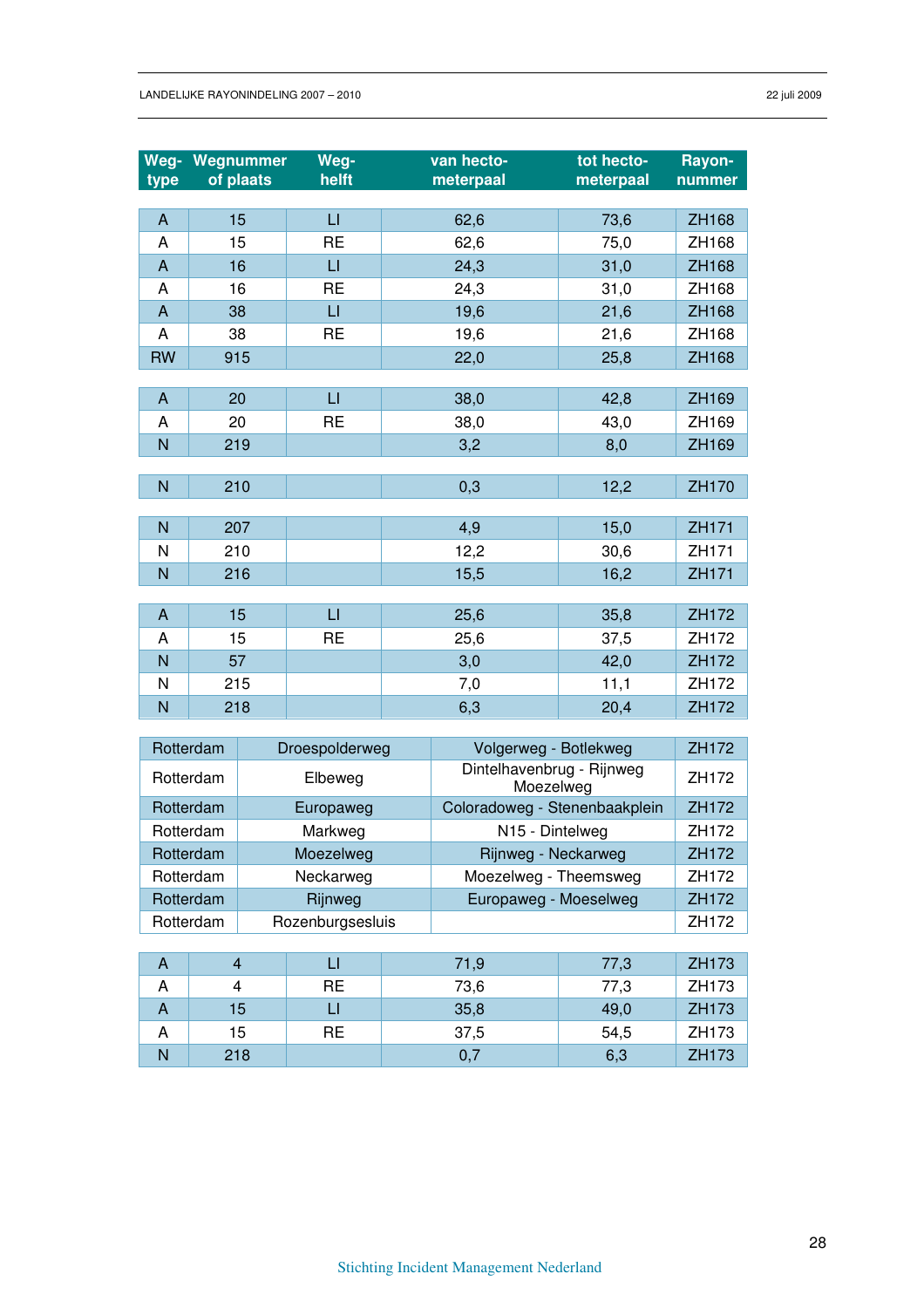| Weg-                | Wegnummer         | Weg-                    | van hecto-                   |                | tot hecto-                            | Rayon-                |
|---------------------|-------------------|-------------------------|------------------------------|----------------|---------------------------------------|-----------------------|
| type                | of plaats         |                         | helft<br>meterpaal           |                | meterpaal                             | nummer                |
|                     |                   |                         |                              |                |                                       | ZH173                 |
|                     | R'dam havengebied |                         | Botlekbrug                   |                |                                       | ZH173                 |
| R'dam havengebied   |                   |                         | Botlekweg                    |                | Droespolderweg -<br>Hartelkruis / weg |                       |
|                     | R'dam havengebied |                         | Clydeweg                     |                | Merseyweg - Botlekweg                 | ZH173                 |
|                     | R'dam havengebied |                         | Digna Johannaweg             |                | Botlekweg -<br>Vondelingenweg         |                       |
|                     | R'dam havengebied |                         | Gevaarlijke Stoffen<br>Route |                | Digna Johannaweg -<br>Aveling         |                       |
|                     | R'dam havengebied |                         | Korperweg                    |                |                                       |                       |
|                     | R'dam havengebied |                         | Merseyweg                    |                | Theemsweg - Clydeweg                  |                       |
|                     | R'dam havengebied |                         | Oude Maasspad                |                |                                       | ZH173                 |
|                     | R'dam havengebied |                         | <b>Oude Maasweg</b>          |                | Hartelkruis - Oudemaaspad             |                       |
|                     | R'dam havengebied |                         | Theemsweg                    |                | Neckarweg - Botlekweg                 | ZH173                 |
|                     | R'dam havengebied |                         | Trentweg                     |                |                                       | ZH173                 |
|                     | R'dam havengebied |                         | Waalhaven Oostzijde          |                |                                       | ZH173                 |
|                     | R'dam havengebied |                         | Waalhaven Zuidzijde          |                |                                       | ZH173                 |
|                     |                   |                         |                              |                |                                       |                       |
| A                   | 16                | $\sqcup$                |                              | 31,0           | 35,6                                  | ZH175                 |
| A                   | 16                | <b>RE</b>               |                              | 31,0           | 35,6                                  | ZH175                 |
|                     |                   |                         |                              |                |                                       |                       |
| N                   | 3                 |                         |                              | 0,2            | 2,8                                   | <b>ZH177</b>          |
| Α                   | 15                | $\lfloor \cdot \rfloor$ |                              | 73,6           | 85,1                                  | ZH177                 |
| $\overline{A}$      | 15                | <b>RE</b>               |                              | 75,0           | 85,1                                  | <b>ZH177</b>          |
| N                   | 214               |                         |                              | 1,1            | 10,0                                  | ZH177                 |
|                     | 15                | $\mathsf{L}$            |                              |                |                                       |                       |
| A                   |                   | <b>RE</b>               |                              | 85,1           | 105,8                                 | <b>ZH178</b><br>ZH178 |
| Α<br>$\overline{A}$ | 15<br>27          | $\sqcup$                |                              | 85,1<br>34,6   | 115,4<br>43,0                         | <b>ZH178</b>          |
| Α                   | 27                | <b>RE</b>               |                              |                |                                       | ZH178                 |
| N                   |                   |                         | 34,6<br>10,0                 |                | 43,0                                  |                       |
|                     | 214               |                         |                              |                | 22,4                                  | <b>ZH178</b>          |
| N                   | 216               |                         |                              | 0,4            | 15,5                                  | ZH178                 |
| $\mathsf{A}$        | $\overline{2}$    | $\mathsf{L}\mathsf{L}$  |                              | 70,9           | 80,1                                  | ZH179                 |
| A                   | $\overline{c}$    | <b>RE</b>               |                              | 71,1           | 80,1                                  | ZH179                 |
| $\mathsf{A}$        | 27                | LI.                     |                              | 43,0           | 58,4                                  | ZH179                 |
| Α                   | 27                | <b>RE</b>               |                              | 43,0           | 68,4                                  | ZH179                 |
|                     |                   |                         |                              |                |                                       |                       |
| A                   | 29                | $\sqcup$                |                              | 12,4           | 23,3                                  | ZH180                 |
| A                   | 29                | <b>RE</b>               |                              | 15,6           | 23,3                                  | ZH180                 |
| A                   | 29                | $\sqcup$                |                              | $90,0 (=23,3)$ | 92,6                                  | ZH180                 |
| A                   | 29                | <b>RE</b>               |                              | $90,0 (=23,3)$ | 92,6                                  | ZH180                 |
| ${\sf N}$           | 217               |                         |                              | 4,9            | 16,9                                  | ZH180                 |
| N                   | 217               |                         |                              | 17,2           | 28,5                                  | ZH180                 |